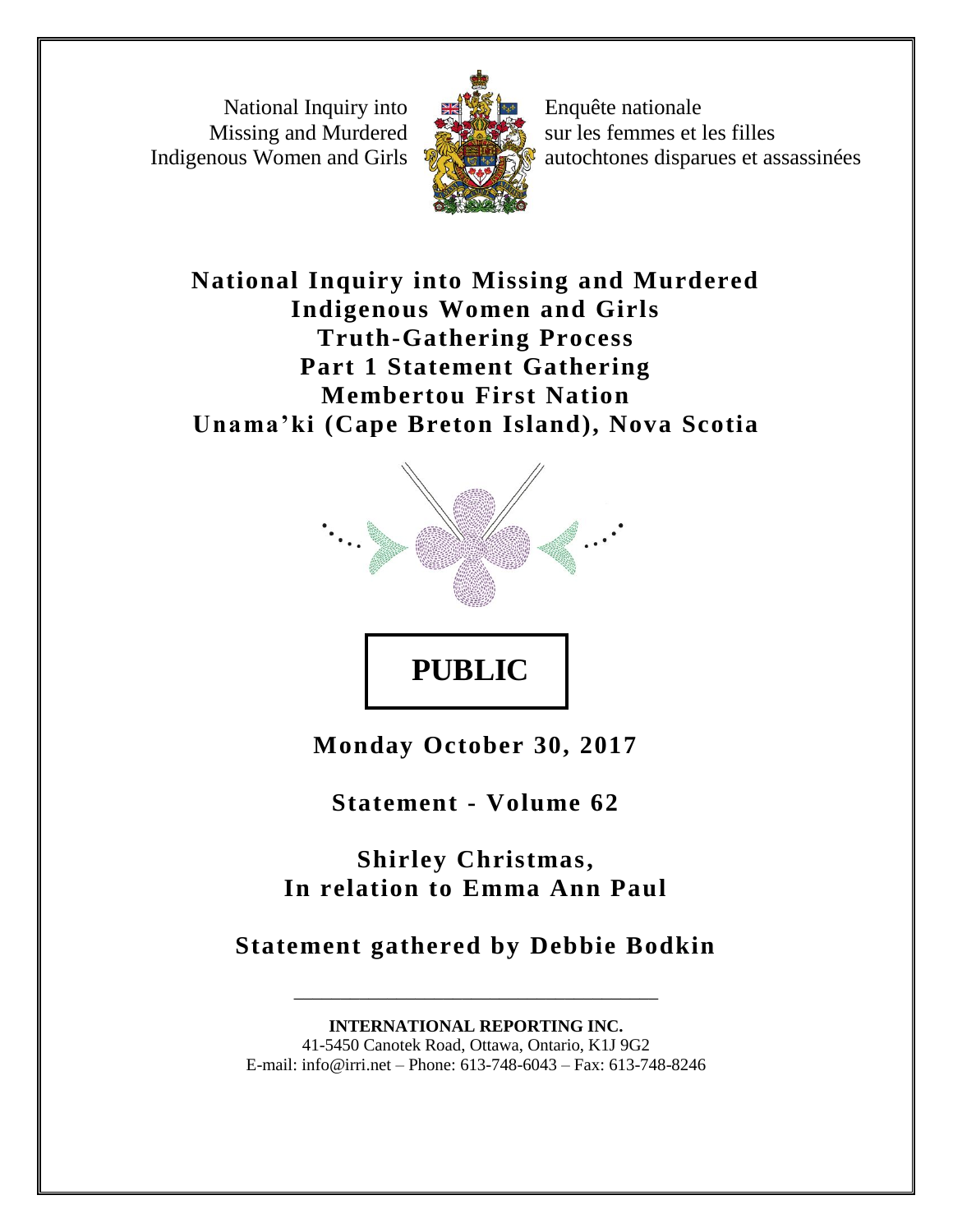#### **NOTE**

The use of square brackets [] in this transcript indicates that amendments have been made to the certified transcript in order to replace information deemed inaudible or indecipherable by the original transcriptionist. Amendments were completed by listening to the source audio recording of the proceeding and were made by Bryana Bouchir, Public Inquiry Clerk with the National Inquiry into Missing and Murdered Indigenous Women, Girls and 2SLGBTQ, July 13th 2018 at Vancouver, BC.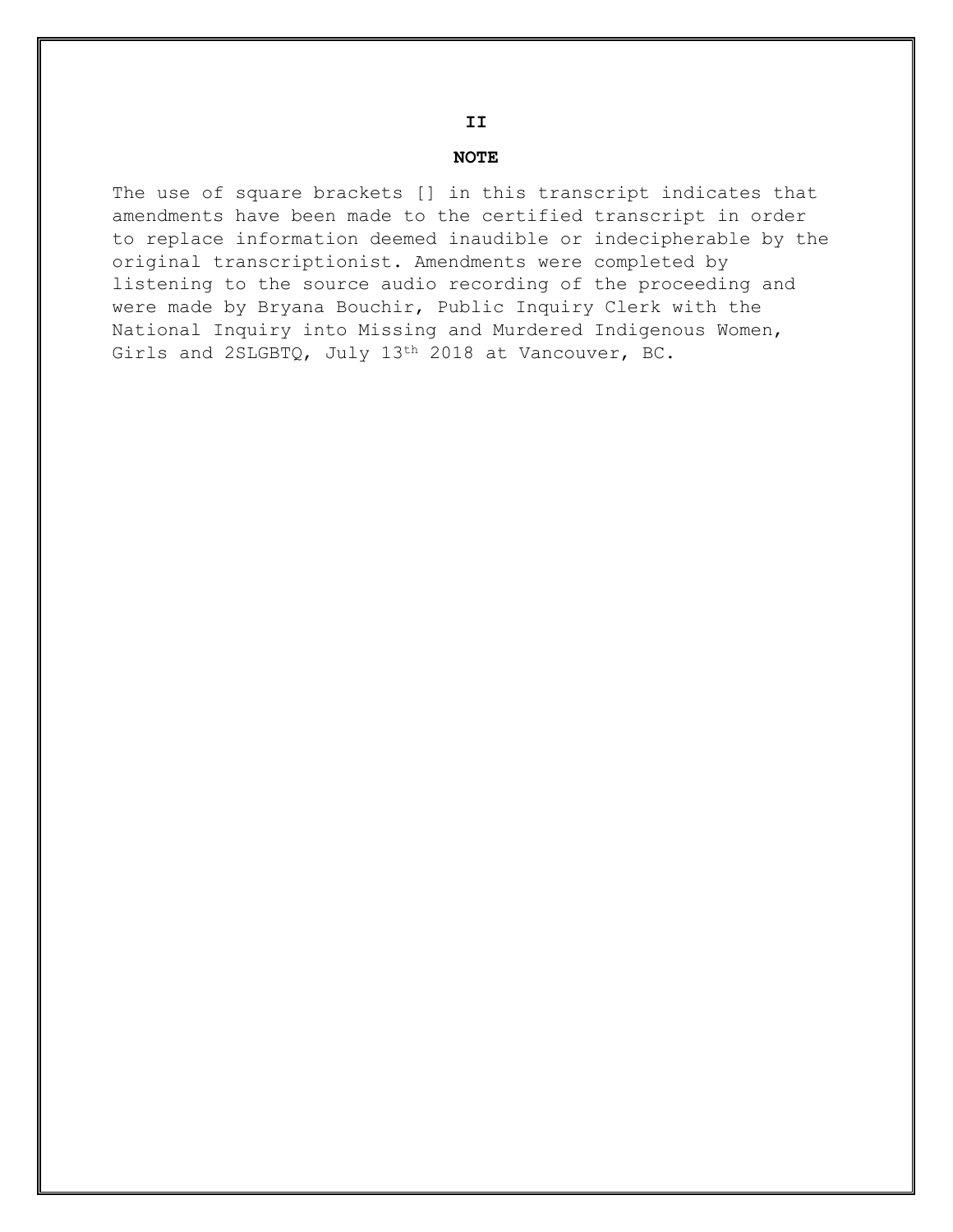#### **III**

#### **TABLE OF CONTENTS**

| Statement Volume 62<br>October 30, 2017  |             |  |  |
|------------------------------------------|-------------|--|--|
| Witness: Shirley Christmas               | <b>PAGE</b> |  |  |
| Testimony of Shirley Christmas 1         |             |  |  |
| Reporter's Certification 52              |             |  |  |
| Statement gathered by Debbie Bodkin      |             |  |  |
| Documents submitted with testimony: None |             |  |  |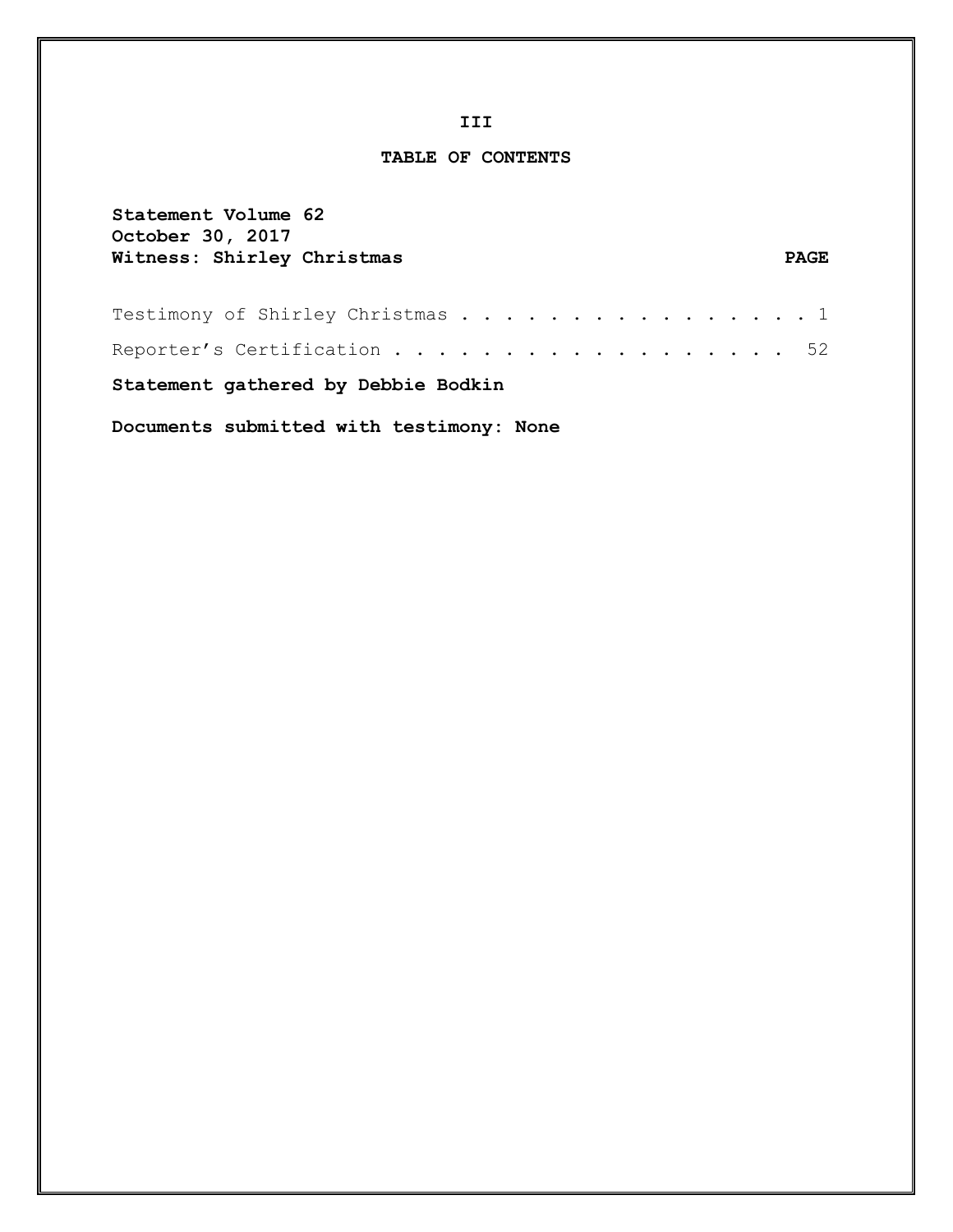**Statement – Public 1 Shirley Christmas (Emma Ann Paul)**

 Membertou, Nova Scotia --- Upon commencing on Monday, October 30, 2017 at 12:45 p.m. **MS. DEBBIE BODKIN:** So I will have the video recorder and the audio recorder on. So again I'll repeat that my name is Debbie Bodkin, and I'm a statement taker with the Commission. And my job here today is to help you bring forward whatever your truth is, whatever your story is, in whatever manner's comfortable for you. The date is Monday, October 30, and I have it's 12:45. And we're in Membertou, Nova Scotia. And, are 12 you comfortable introducing yourself? (indiscernible) 13 [Giving] your full name? **MS. SHIRLEY CHRISTMAS:** My name is Shirley Christmas. My maiden name is Paul. **MS. DEBBIE BODKIN:** Okay. And where are you from, Shirley? **MS. SHIRLEY CHRISTMAS:** Membertou. **MS. DEBBIE BODKIN:** Membertou. Okay. And we also have present -- sorry, Jackie, if you'd give your full name? **MS. JACKLYN PAUL:** My name is Jacklyn Paul 23 (ph) and I'm from Sipekne'katik First Nation here and help 24 [as a health] support. **MS. DEBBIE BODKIN:** Wonderful. Wonderful.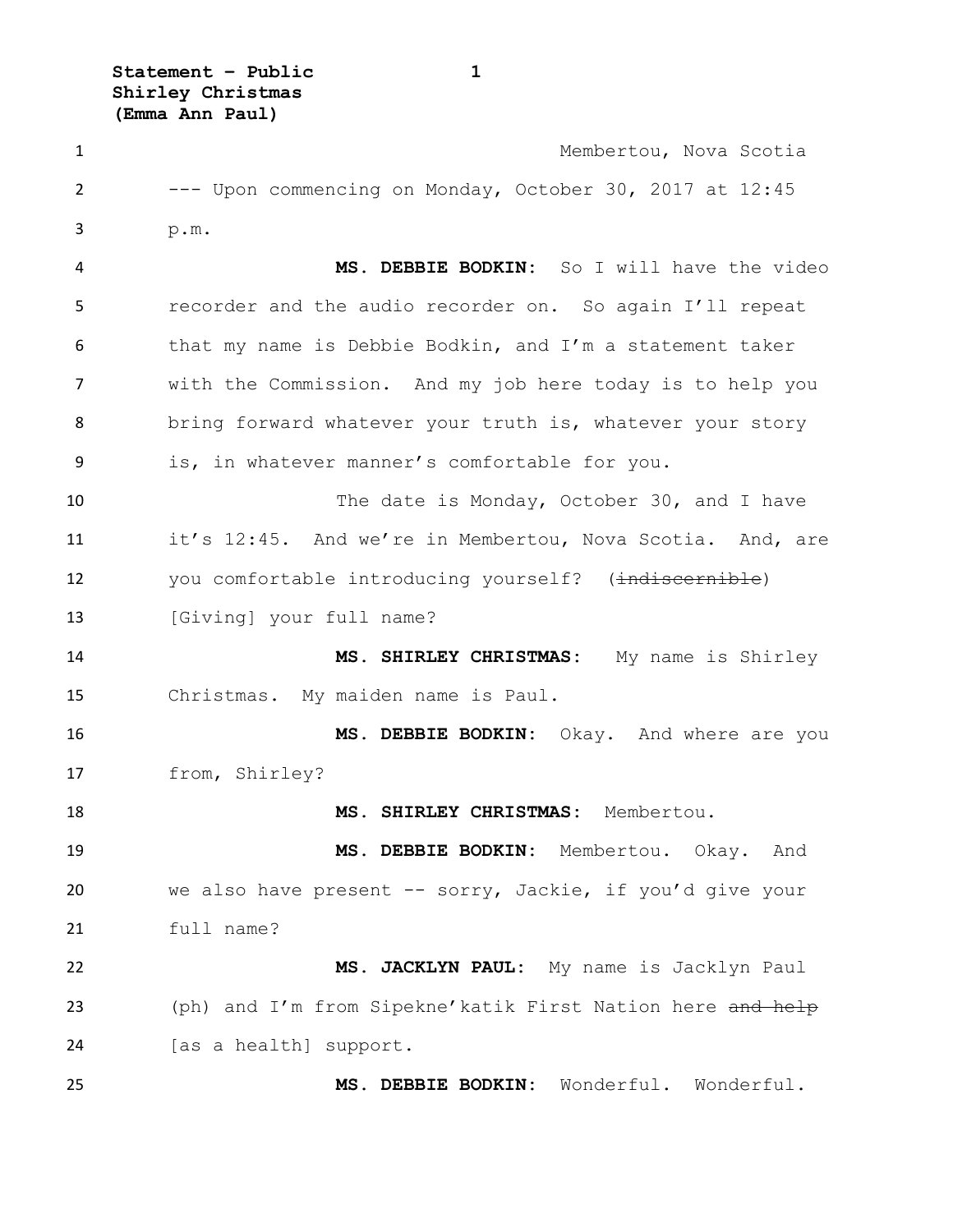# **Statement – Public 2 Shirley Christmas (Emma Ann Paul)**

 So our cell phones are off. We got the recording's on. If you see me take any notes, it's only to remind myself of questions that we might go through. And I'm not taking notes of your interview, it's just to keep myself on track. So again, I'll repeat that everything that's recorded, and audio taped goes to the Commission, it stays with them there. So this -- consider -- please consider this a safe place, a comfortable place. If you need a break, you know, if we go on for quite a time and you need a break, just let me know. There's no problem with that. So basically, you're in charge here. And I'll just help 12 you out as best I can as we  $\frac{q}{r}$  (go] through. **MS. SHIRLEY CHRISTMAS:** I remember hearing those words before. **MS. DEBBIE BODKIN:** Oh, okay. Well hopefully I'm saying them and there will be a good outcome in the end with your statement. **MS. SHIRLEY CHRISTMAS:** Well, the other one was a good outcome. **MS. DEBBIE BODKIN:** Oh, okay. **MS. SHIRLEY CHRISTMAS:** It's just -- **MS. DEBBIE BODKIN:** Good to know. **MS. SHIRLEY CHRISTMAS:** Yeah. **MS. DEBBIE BODKIN:** So any other questions before you kind of launch in? So wherever you want to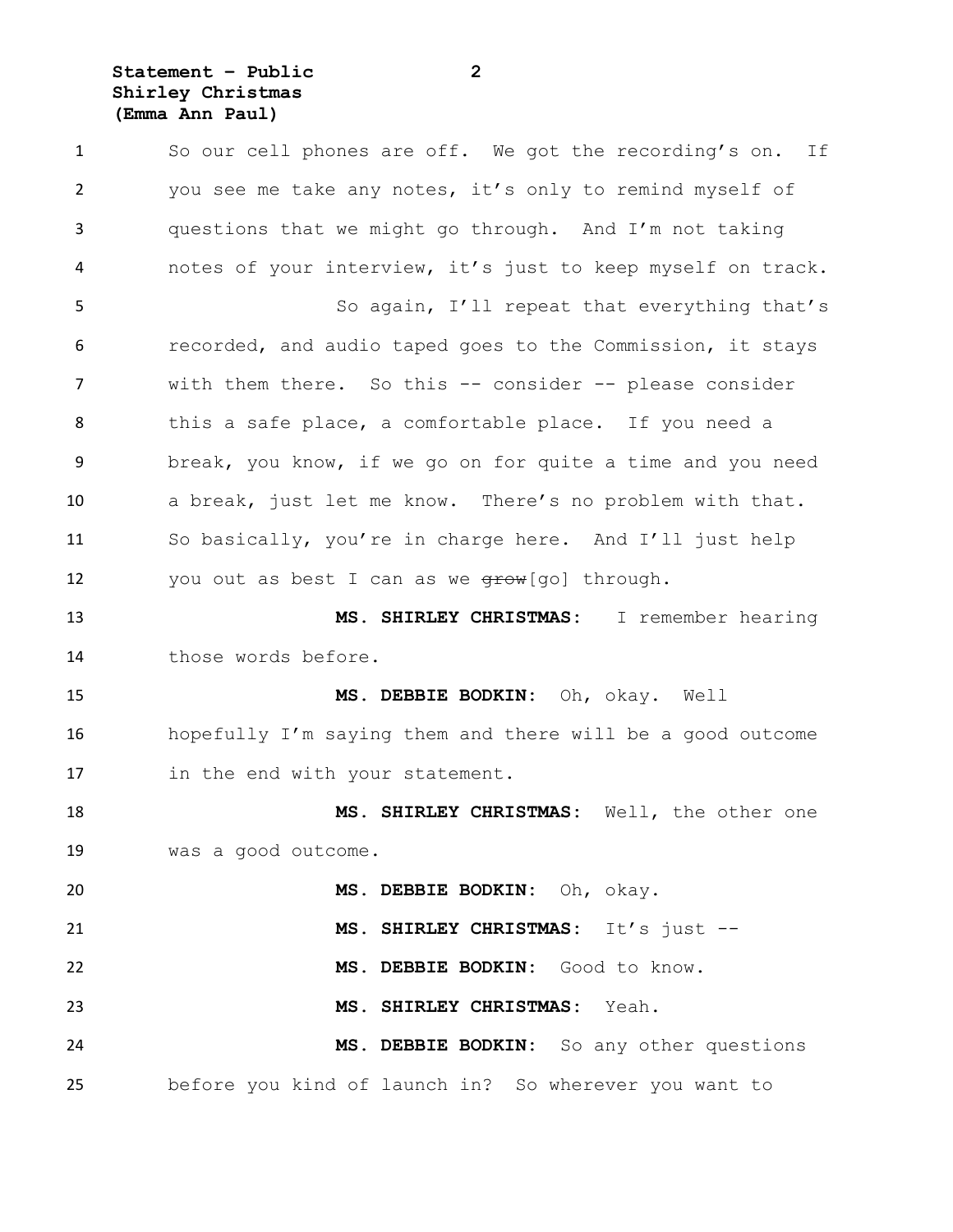**Statement – Public 3 Shirley Christmas (Emma Ann Paul)**

 begin -- you've got your coffee. If you need water, let me know. We have -- **MS. SHIRLEY CHRISTMAS:** Yes. **MS. DEBBIE BODKIN:** -- Kleenex here. We also have a bag here for Kleenex if -- **MS. SHIRLEY CHRISTMAS:** No. I guess I want 7 to start with my younger sister. **MS. DEBBIE BODKIN:** Okay. **MS. SHIRLEY CHRISTMAS:** Her name was Emma. Emma Ann Paul. And that day -- and she was just 24. She was a mother of three, and she lived across from me. Well, she did for a while. **MS. DEBBIE BODKIN:** Here in Membertou, you said? **MS. SHIRLEY CHRISTMAS:** Yeah. And we got along very well. And you know, we -- we like sort of supported each other of whatever dreams or goals we had. And she always called me Sho-Sho (ph). I don't know where she got that name from, but that's what she called me, Sho- Sho. Anyway, she -- I don't know, I can't remember exactly days or months or things like that, but she no longer lived across the street from me anymore. She -- she gave her children to her -- to the children's father. She met this other dude. And I guess she didn't want children or things, I don't know what it was, but anyway, she -- the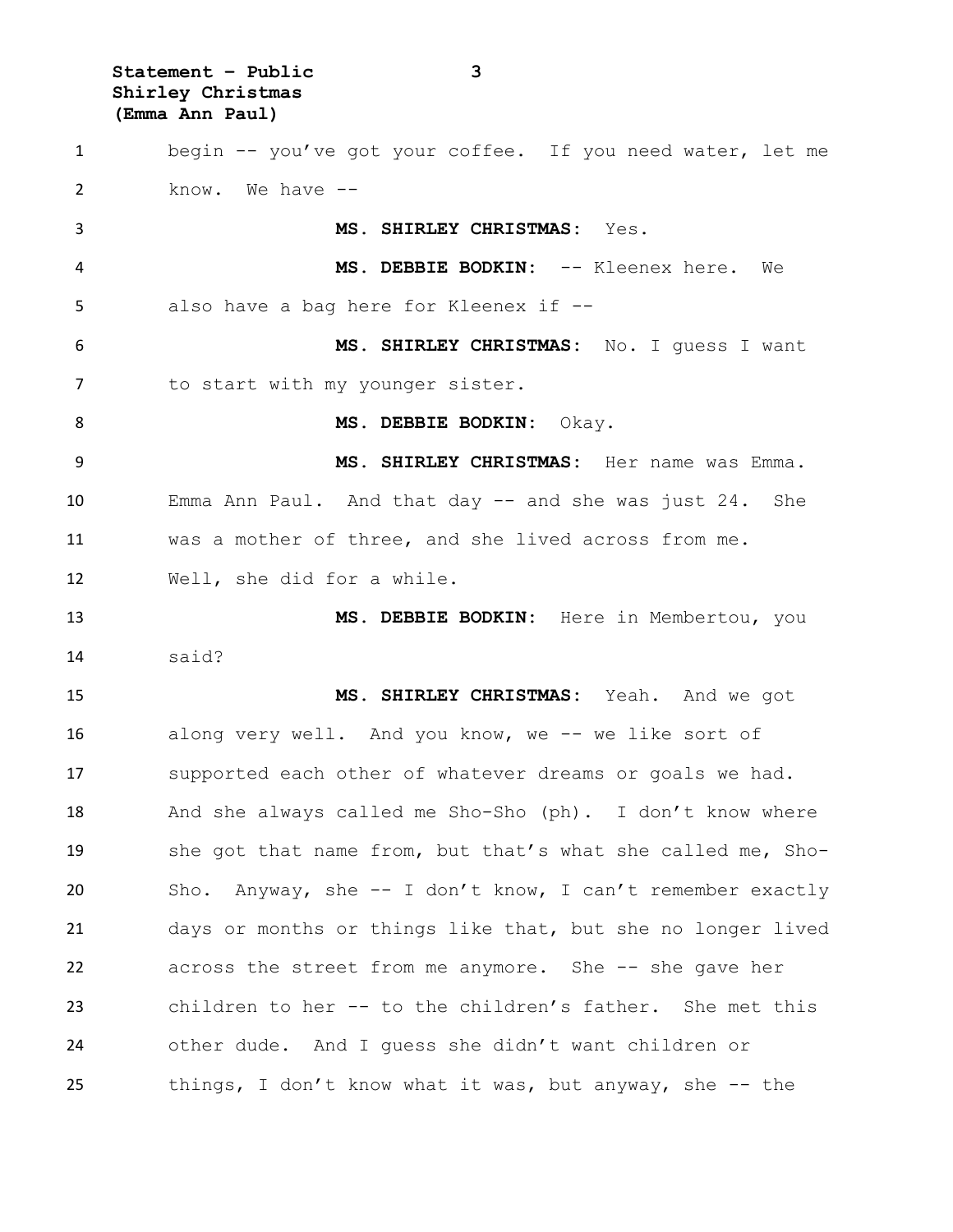**Statement – Public 4 Shirley Christmas (Emma Ann Paul)**

 father took the children. **MS. DEBBIE BODKIN:** And how many children? **MS. SHIRLEY CHRISTMAS:** Huh? **MS. DEBBIE BODKIN:** How many children? **MS. SHIRLEY CHRISTMAS:** Three. **MS. DEBBIE BODKIN:** Three? **MS. SHIRLEY CHRISTMAS:** Yeah. And she moved in with this guy, [Boyfriend]. It's okay to say the name is it? **MS. DEBBIE BODKIN:** Absolutely, yeah. **MS. SHIRLEY CHRISTMAS:** [Boyfriend] -- I guess they were together for a while. I don't really know because I lost touch with her. I only see her every now 14 and then. And a couple days before -- before... **MS. DEBBIE BODKIN:** You have all the time you want so don't rush yourself. **MS. SHIRLEY CHRISTMAS:** Couple of days 18 before they found her body, she came to this (indiscernible) [visit me]. Just to (indiscernible) I guess. And she had a scarf on her neck. And this was in the summer, quite warm. And I -- I'm not one for asking questions, you know? But I'm one for observing and I noticed that on her neck -- well, at first, I thought they were hickies, but they weren't. They were marks like, 25 bruises. I didn't question her and -- and we talked for a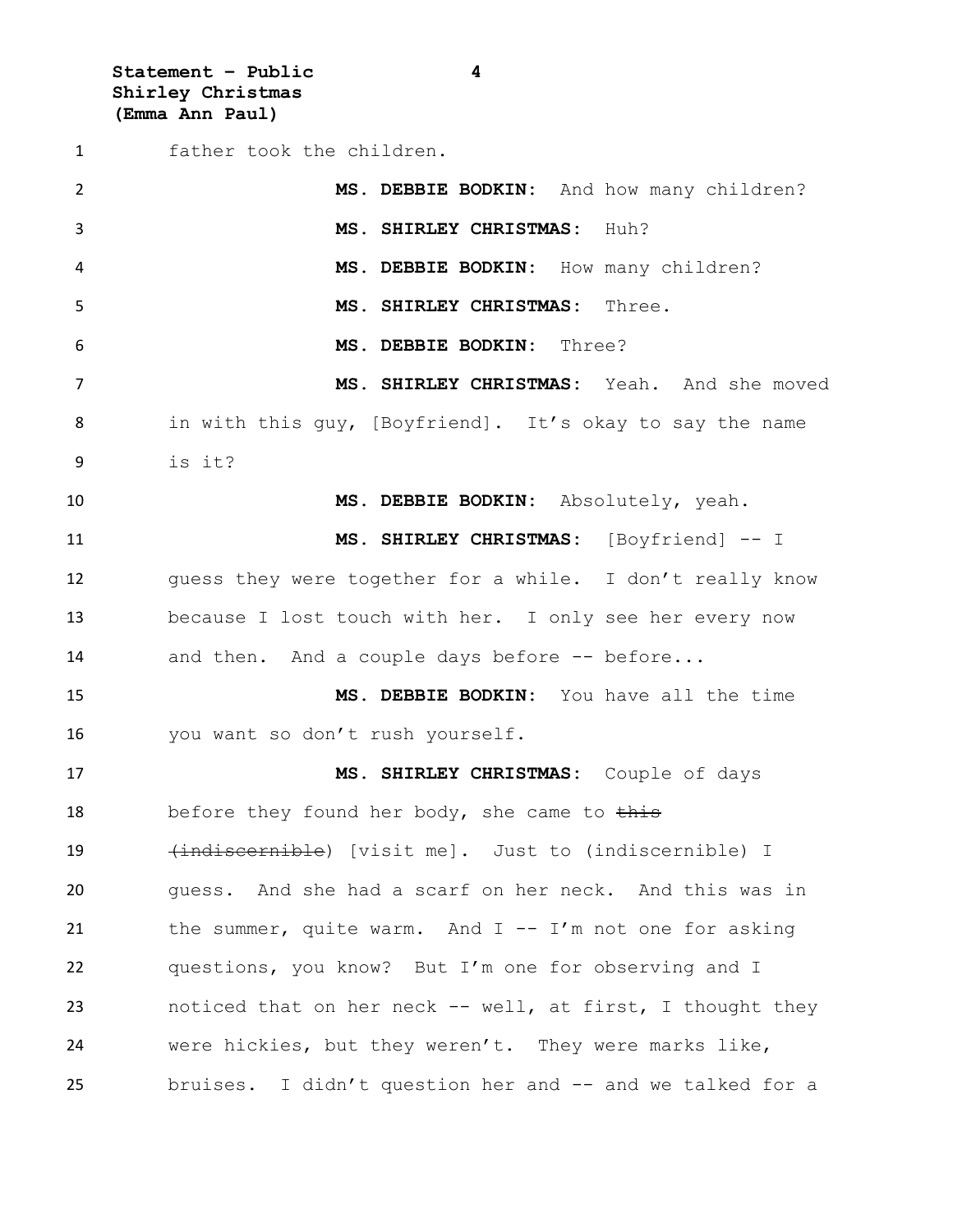# **Statement – Public 5 Shirley Christmas (Emma Ann Paul)**

 while and -- and I asked her, I said, "Are you okay?" She says, "Yeah." I said, "You guys get along all right?" She was quiet for a minute, and then she said, "Yeah." I said, "Are you sure?" Says, "Yeah." She said, "Don't worry." Says that she was planning to leave him, you know? And that she found someone else who really care -- cared for her. And I said, "All right." And that was the last time I saw my sister alive when she left home. When she left my place.

 It wasn't until a couple of days later when 11 they found that [her and] she was murdered and left in the 12 back out -- she was strangled. And -- and the guy, he was no where's to be seen or you know, couldn't find him. And he -- I was angry with myself. I felt guilt for a really long time. Because I should have said something. I don't 16 know what we [if it] would have done anyway, you know? But maybe if I had said something, maybe she'd be still with us. I don't know.

**MS. DEBBIE BODKIN:** Yeah.

 **MS. SHIRLEY CHRISTMAS:** I feel like I failed her as a big sister. And I don't think I ever forgave myself that. I still think about it. Especially when I 23 see her. She looked (indiscernible) [children]. I don't know why I can't forgive myself. I don't talk to anyone. I don't even talk to my mom about it. I don't talk to any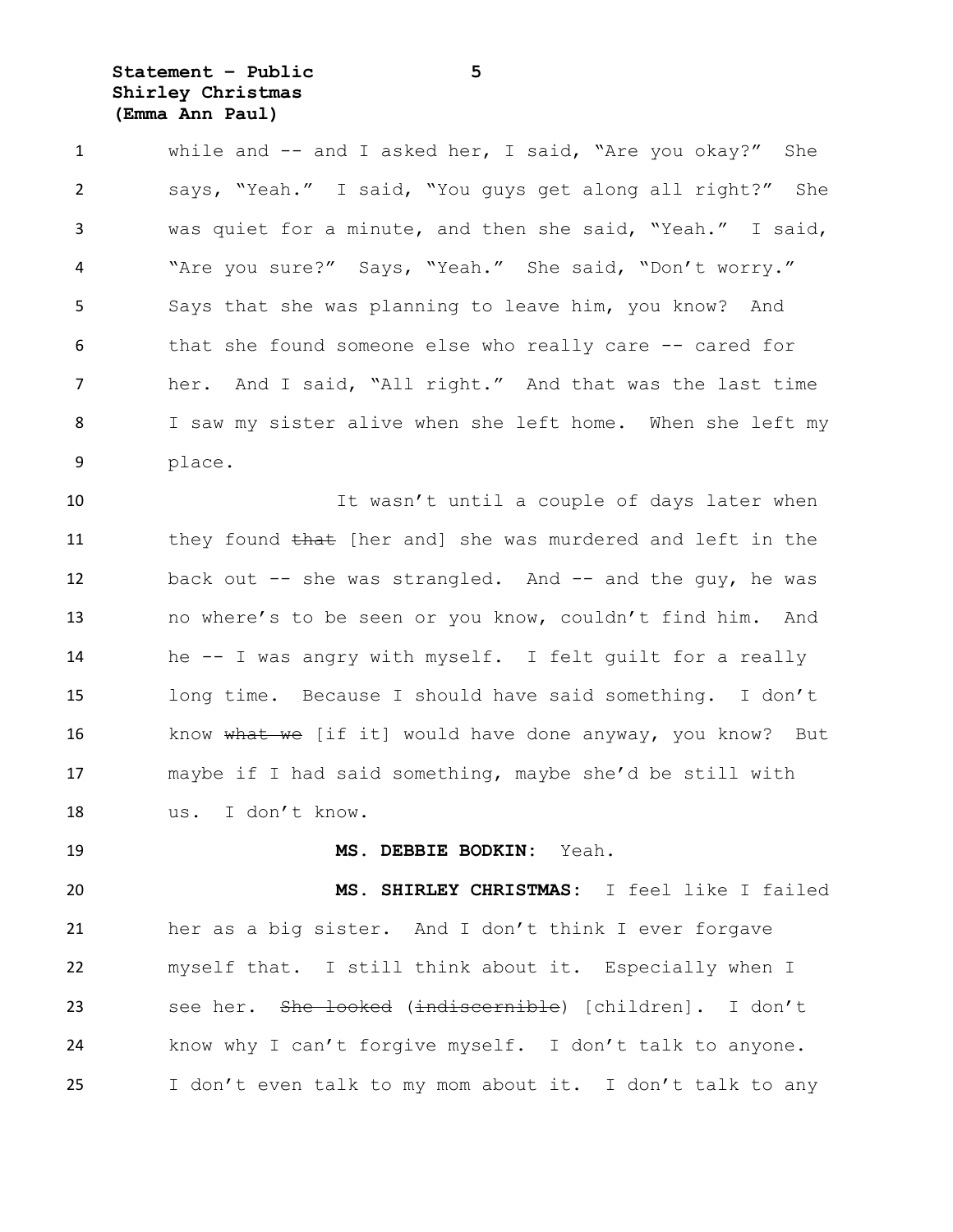# **Statement – Public 6 Shirley Christmas (Emma Ann Paul)**

 of my sisters. I don't talk to my kids. I don't talk to anyone. I just keep it in. Maybe 'cause I'm afraid that you know, they'll say, "Well, you should have said something," sort of thing. You know, you're -- you're the older sister, you're supposed to do this. Supposed to doing that.

7 But the thing is, I don't usually -- how do you put it? Interfere with other people's relationships. And even with my own trauma back then, I didn't discuss it with anyone either, you know? Because I always believed in privacy, you know? What goes on in your own home goes on in your home. Nobody else should know about -- sort of thing. And -- but I still kicked myself in the ass for that, because I didn't say anything, and I should have.

 **MS. DEBBIE BODKIN**: It'd be difficult carrying all that guilt.

 **MS. SHIRLEY CHRISTMAS:** Now, with my 18 granddaughters who are grown, and so far, two of them are with abusive partners. Well, one left hers, but the other one, she keeps going back. And it's hard for a grandmother to see.

 **MS. DEBBIE BODKIN:** M'hm. **MS. SHIRLEY CHRISTMAS:** And you could talk to them, you know? Because I didn't want to make the same mistake I did with my sister. So I talked to them. One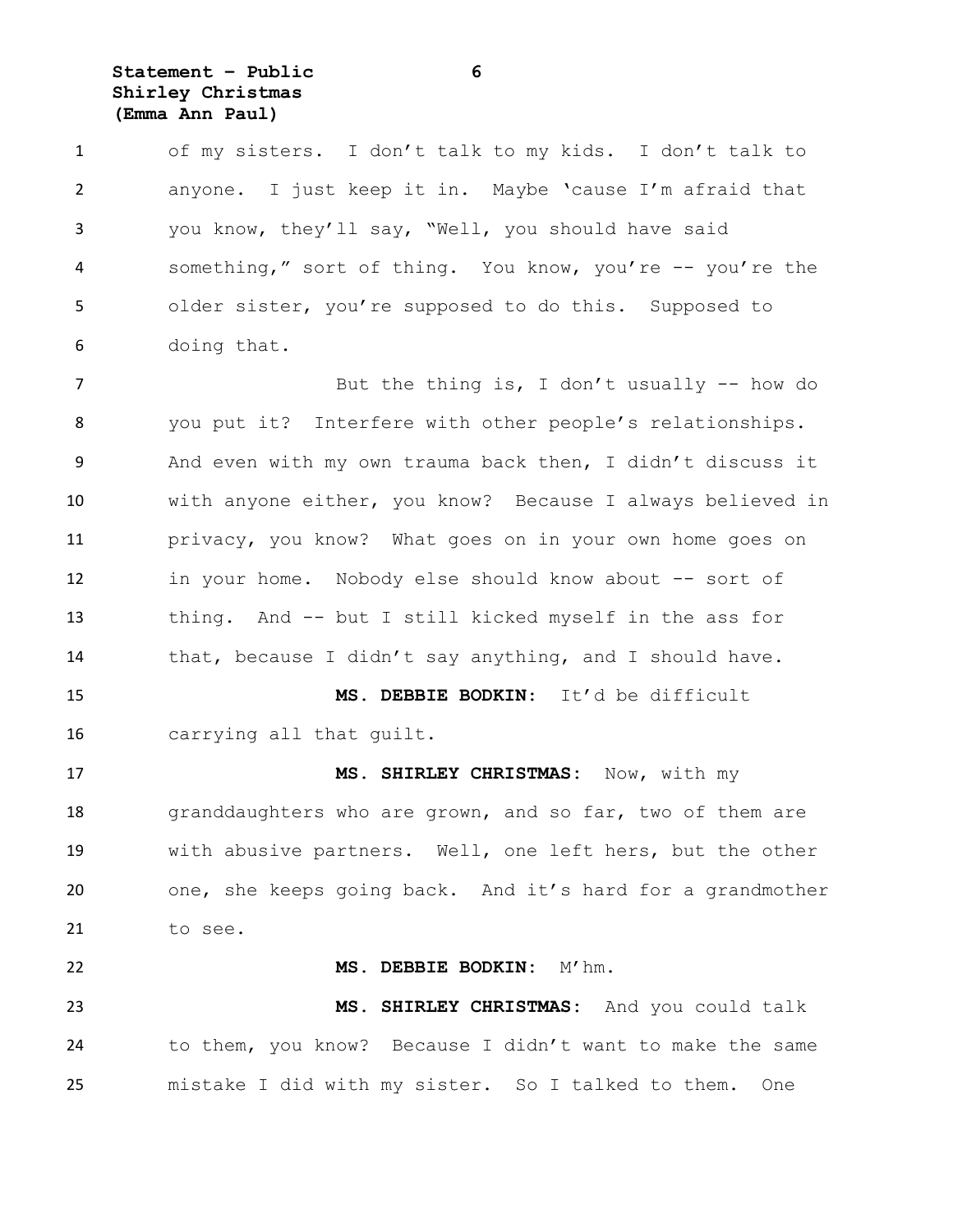# **Statement – Public 7 Shirley Christmas (Emma Ann Paul)**

 finally caught on so she's out of the relationship. Her and her daughter are -- well, she's now into another relationship. But the [other] one, she keeps going back. You know, and I keep telling her, "He's not going to get any better." I said, "Each time it happens it's going to get worse." "No, no granny. He'll be -- he's just tired. He was working." And I said, "There's no excuse. If a man truly loved his girlfriend or wife or whatever, he would not raise a hand on her."

# **MS. DEBBIE BODKIN:** M'hm.

 **MS. SHIRLEY CHRISTMAS:** You know, let alone his own voice, you know? So I -- I told her about her grandfather and the life I had with him. I told her a few things, I wouldn't tell her everything, just a few things. And I told her that it took me years, but I finally -- I said, "After one certain incident," I said, "I had enough. When he started attacking my children," I said, "your 18 father and your uncles," I said, "that was it." So I couldn't -- I would stay and take the abuse. But when it came to my children, I said, "No. That was enough." And that was only just a minor one, you

 know? When I think about it, if I had've (sic) stayed I think I would have been with my sister.

**MS. DEBBIE BODKIN:** M'hm.

**MS. SHIRLEY CHRISTMAS:** I would have been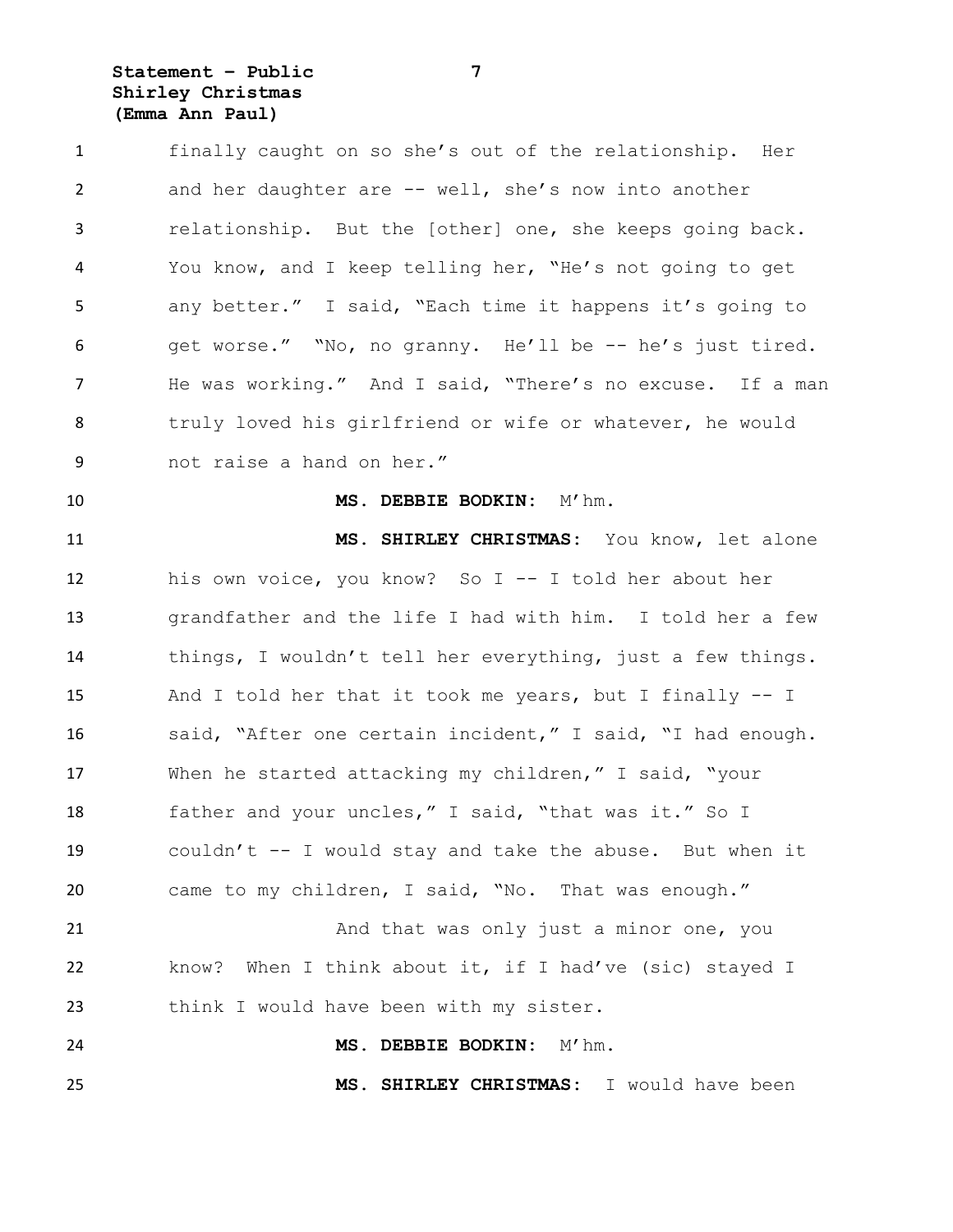**Statement – Public 8 Shirley Christmas (Emma Ann Paul)**

 killed. You know, I think about that a lot. And I feel grateful that I had enough courage to walk out. Although, I could still hear my mom in the background that you're married for life and you should stick it out and all this, you know? But I didn't care anymore. I just didn't. **MS. DEBBIE BODKIN:** M'hm. **MS. SHIRLEY CHRISTMAS:** When it came to the safety of my children, I had to do something. Yeah. It's hard to talk to my mom about things, 'cause my mom is very old-fashioned. And it took her a while to speak to me after I filed for a divorce. You know, it took couple of years, but now we're close. **MS. DEBBIE BODKIN:** That's good. **MS. SHIRLEY CHRISTMAS:** You know, took -- well, we didn't get close right away. It's just the past, 16 I don't know, past six, seven years I quess, my mother and I are close. **MS. DEBBIE BODKIN:** That's good. **MS. SHIRLEY CHRISTMAS:** I spent a lot of time with her. You know, and she's always talking about her childhood and you know, she had such a different childhood than I did. **MS. DEBBIE BODKIN:** And tell me about that. What was hers like? **MS. SHIRLEY CHRISTMAS:** Her childhood was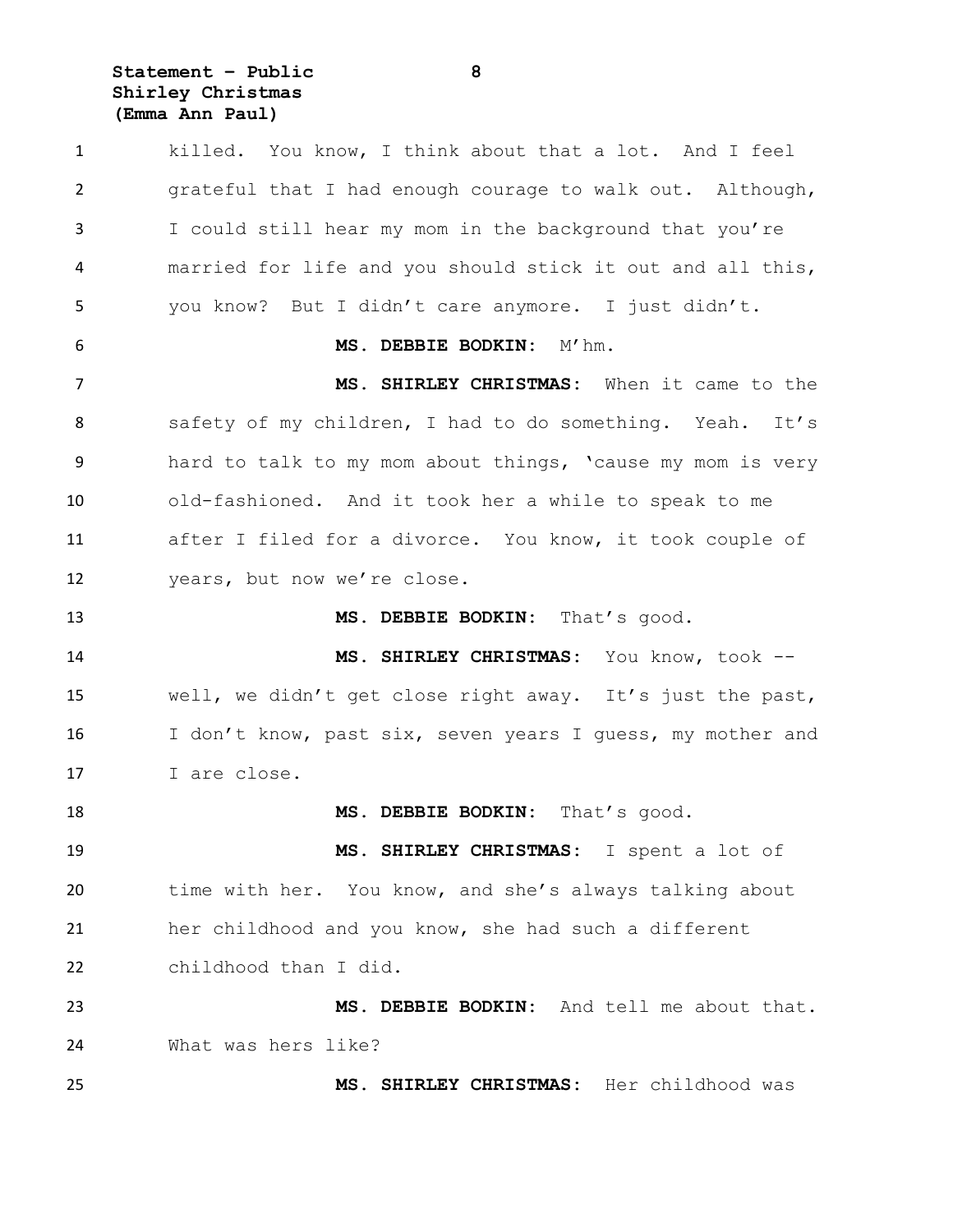**Statement – Public 9 Shirley Christmas (Emma Ann Paul)**

 more -- childhood more happier and more like a child should be. **MS. DEBBIE BODKIN:** M'hm. **MS. SHIRLEY CHRISTMAS:** I didn't have that. There's so much in my life that went on, there's so much pain in my life. I don't remember my childhood because of most of my childhood I was in residential school. That's why I always say I don't have a childhood. **MS. DEBBIE BODKIN:** M'hm. **MS. SHIRLEY CHRISTMAS:** I -- and I -- and when I hear my mom's I always feel it's me. It's my childhood, you know? I -- and I love listening to her stories. And I know I'll never get that. **MS. DEBBIE BODKIN:** M'hm. **MS. SHIRLEY CHRISTMAS:** I know I'll never get that back. Maybe that's why today I -- I'm a child at heart. I love Halloween. I never had Halloween. The first Halloween in my memory was when I was 12, 11 or 12, and I was no longer in the residential school. But that was my first Halloween in Membertou. **MS. DEBBIE BODKIN:** Can you tell me a little bit as our time frame when you were in the residential 23 school and when you weren't? **MS. SHIRLEY CHRISTMAS:** Huh? **MS. DEBBIE BODKIN:** The -- the years, can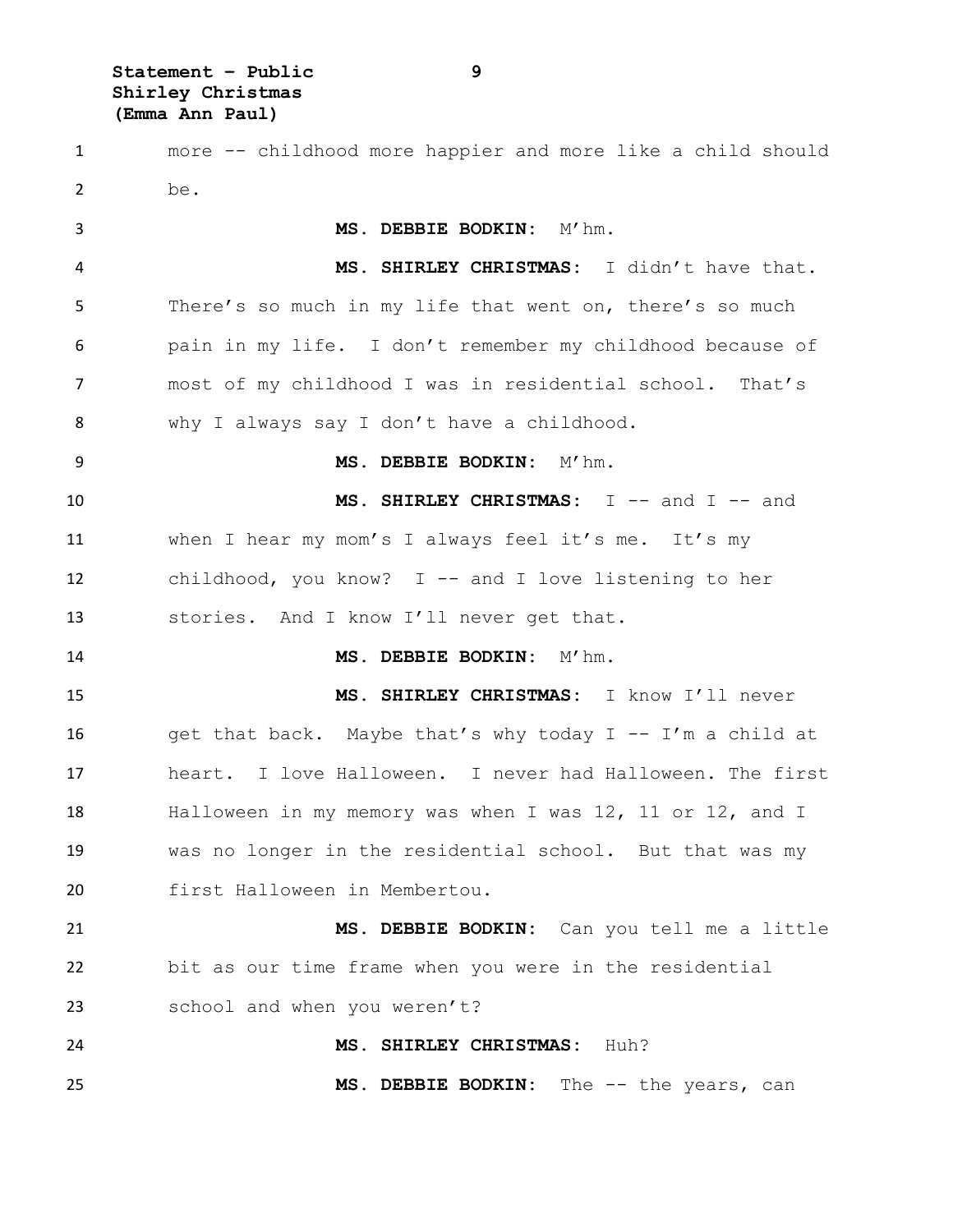**Statement – Public 10 Shirley Christmas (Emma Ann Paul)**

 you tell me a little bit of a timeline like, when were you taken into residential school? **MS. SHIRLEY CHRISTMAS:** When I was five. **MS. DEBBIE BODKIN:** Five? And whereabouts was it? Which school? Which school? Whereabouts was it? **MS. SHIRLEY CHRISTMAS:** In Shubenacadie. **MS. DEBBIE BODKIN:** Okay. And then when you were 12 you were allowed to go back home? **MS. SHIRLEY CHRISTMAS:** Well, when I was 11, I -- I guess they closed the school down and I was home. 11 And that was my first Halloween. And that's why I love Halloween. **MS. DEBBIE BODKIN:** M'hm. **MS. SHIRLEY CHRISTMAS:** I decorate my house to the fullest. **MS. DEBBIE BODKIN:** I love Halloween too. **MS. SHIRLEY CHRISTMAS:** And when my children were growing up, I always made sure that they had Halloween, they had -- that they were happy. That they had a childhood. **MS. DEBBIE BODKIN:** M'hm. **MS. SHIRLEY CHRISTMAS:** Even though my ex- husband now was an abusive person, but I had my children. And I think that's what kept me going. **MS. DEBBIE BODKIN:** Yeah. Providing them a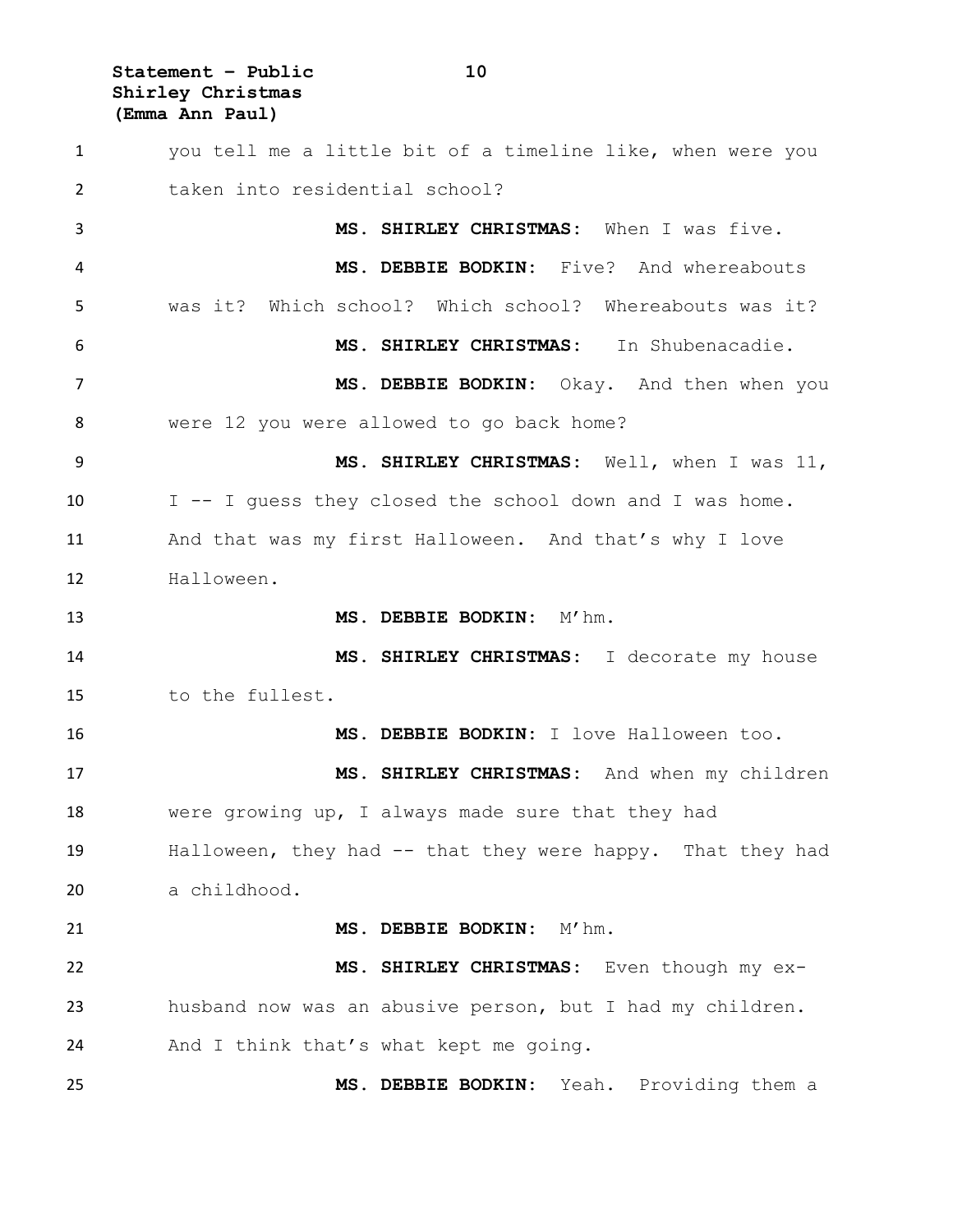**Statement – Public 11 Shirley Christmas (Emma Ann Paul)** childhood you missed out on. **MS. SHIRLEY CHRISTMAS:** I wanted them to have a childhood. **MS. DEBBIE BODKIN:** Yeah. **MS. SHIRLEY CHRISTMAS:** You know? Including Christmas. Christmas -- **MS. DEBBIE BODKIN:** Yeah. **MS. SHIRLEY CHRISTMAS:** -- is another time when I become another child. **MS. DEBBIE BODKIN:** M'hm. That's wonderful. **MS. SHIRLEY CHRISTMAS:** You know, you just feel so -- **MS. DEBBIE BODKIN:** Feel the love and -- **MS. SHIRLEY CHRISTMAS:** Yeah. The Christmas part I got from my mom, because my mom was the same way with us. She always wanted to make sure that we had a good Christmas. **MS. DEBBIE BODKIN:** M'hm. **MS. SHIRLEY CHRISTMAS:** Like, joy, you know? **MS. DEBBIE BODKIN:** M'hm. **MS. SHIRLEY CHRISTMAS:** And so I just passed that on to my kids. My kids are the same way with their own. **MS. DEBBIE BODKIN:** Wonderful. **MS. SHIRLEY CHRISTMAS:** You know? And I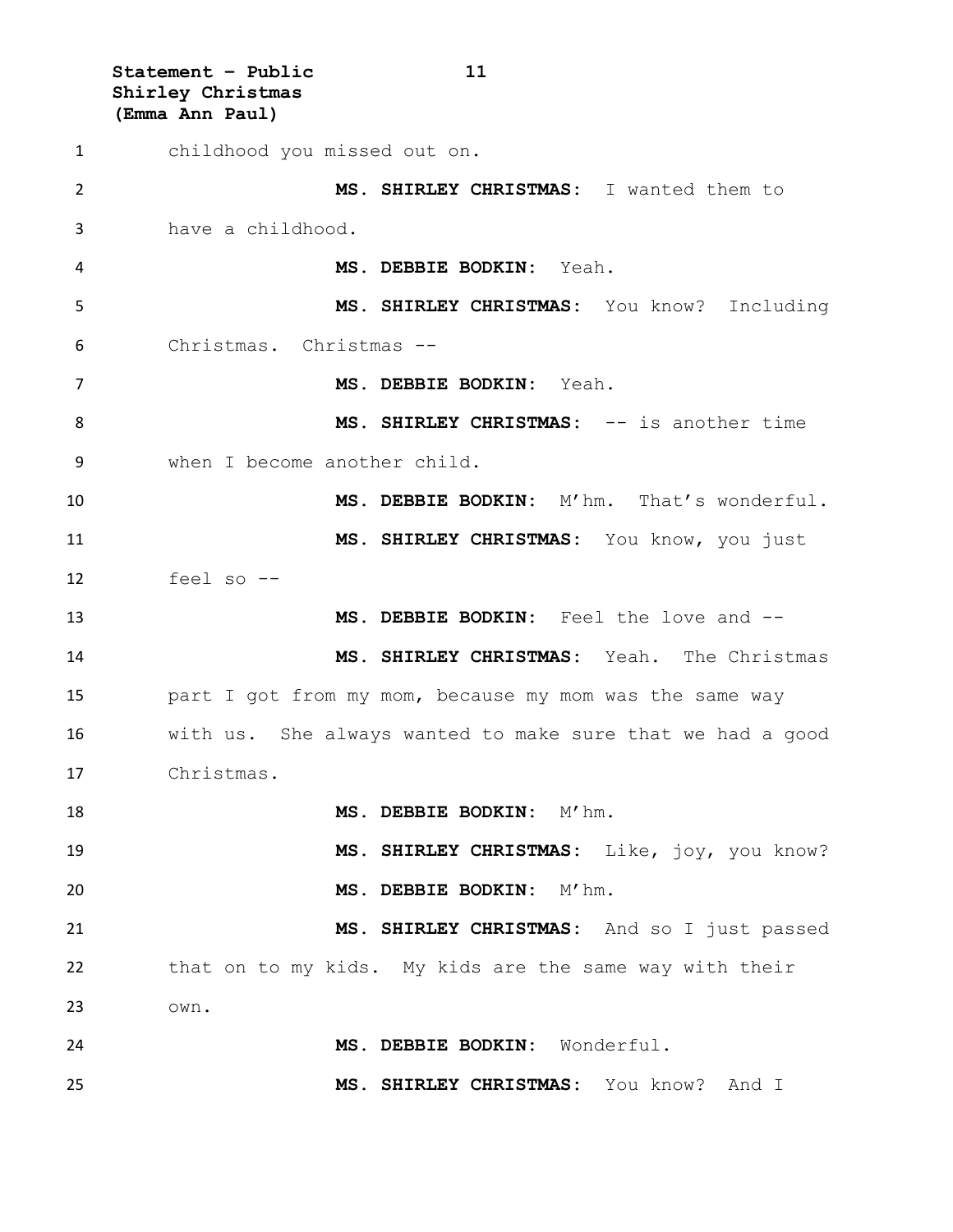**Statement – Public 12 Shirley Christmas (Emma Ann Paul)**

 still celebrate Halloween, I still celebrate Christmas. **MS. DEBBIE BODKIN:** M'hm. **MS. SHIRLEY CHRISTMAS:** You know? With a difference nowadays -- **MS. DEBBIE BODKIN:**  $M'$  hm. **MS. SHIRLEY CHRISTMAS:** -- this would be -- I think this Christmas is the fifth -- it will be -- I have a -- an annual dinner for -- for the regional police in in Membertou. **MS. DEBBIE BODKIN:** Oh really? **MS. SHIRLEY CHRISTMAS:** And this would be my fifth year. **MS. DEBBIE BODKIN:** Of hosting this dinner? **MS. SHIRLEY CHRISTMAS:** And I have a Christmas dinner for them. They come over you know, and it's -- I call it appreciation dinner. **MS. DEBBIE BODKIN:** That's wonderful. **MS. SHIRLEY CHRISTMAS:** You know, that's me. I -- I like to -- I'm a giver, and I like to see people happy. Maybe because, I don't know, I, I always say I was never a happy person when I was growing up. It was always something that always took me down and -- and -- but as -- but as I got older I just realized that you know, I had to think about me.

**MS. DEBBIE BODKIN:** Yeah.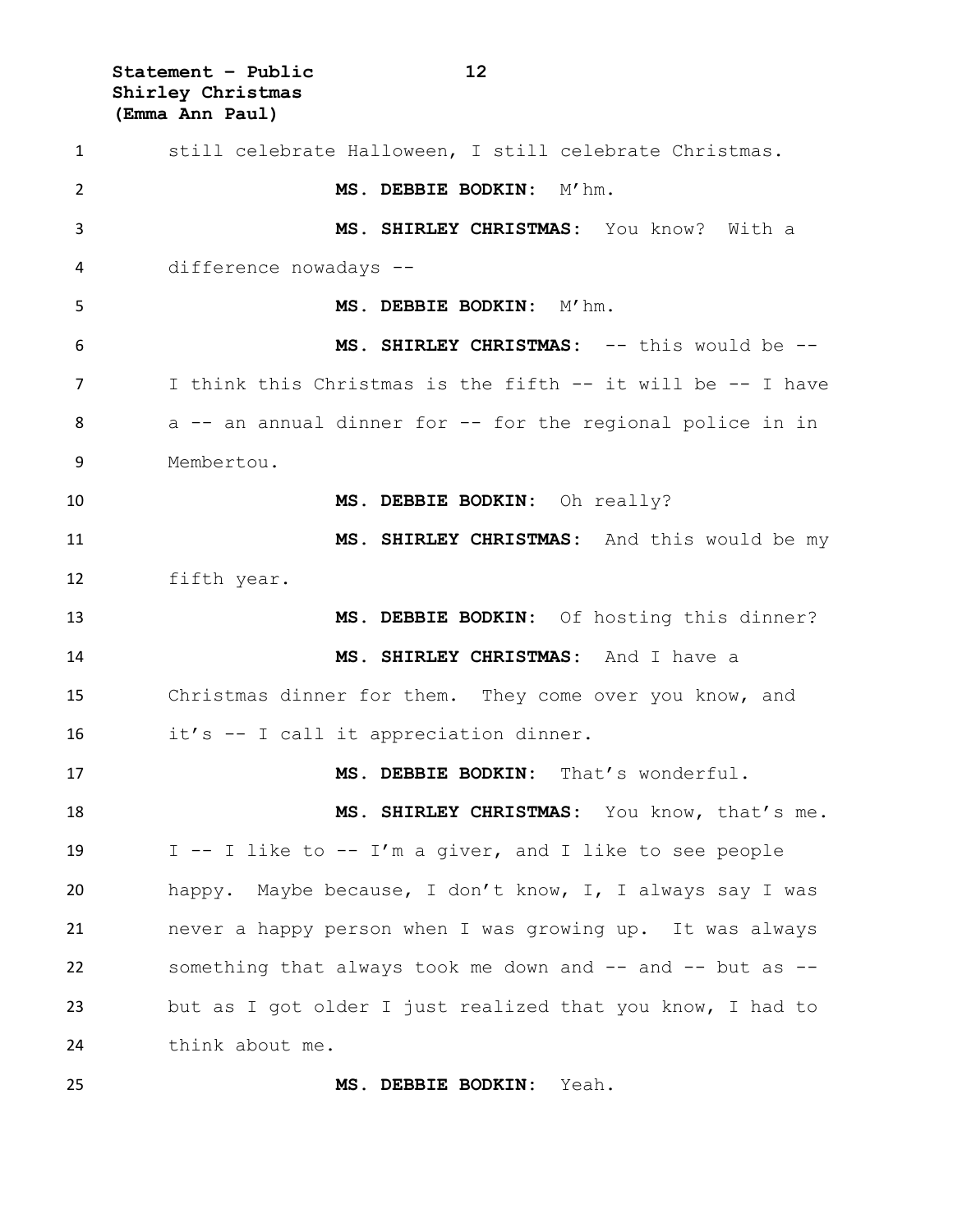**Statement – Public 13 Shirley Christmas (Emma Ann Paul)**

 **MS. SHIRLEY CHRISTMAS:** I always wondered why people say, "You got to think about yourself." And I felt so selfish -- **MS. DEBBIE BODKIN:** Yeah. **MS. SHIRLEY CHRISTMAS:** -- when somebody used to tell me that. You know, "Think about yourself." **MS. DEBBIE BODKIN:** M'hm. **MS. SHIRLEY CHRISTMAS:** And you're saying here, "Why in the name of God would you want to think about 10 yourself?" You know, and I see -- and -- but today, I 11 understand what they mean. **MS. DEBBIE BODKIN:** And what's that hounding [how do] you? **MS. SHIRLEY CHRISTMAS:** I guess that's the real me, you know? When you're -- well, I always felt that I had something to give to others. But I could never show it. I had a difficult time showing you know, I was just since I started talking about my childhood, the residential school that I started realizing who I am, you know? What makes me tick. **MS. DEBBIE BODKIN:** M'hm. **MS. SHIRLEY CHRISTMAS:** It's just too bad 23 the rest of them [the world] can't see it. **MS. DEBBIE BODKIN:** Yeah. And did you -- do you have siblings that also went to residential school as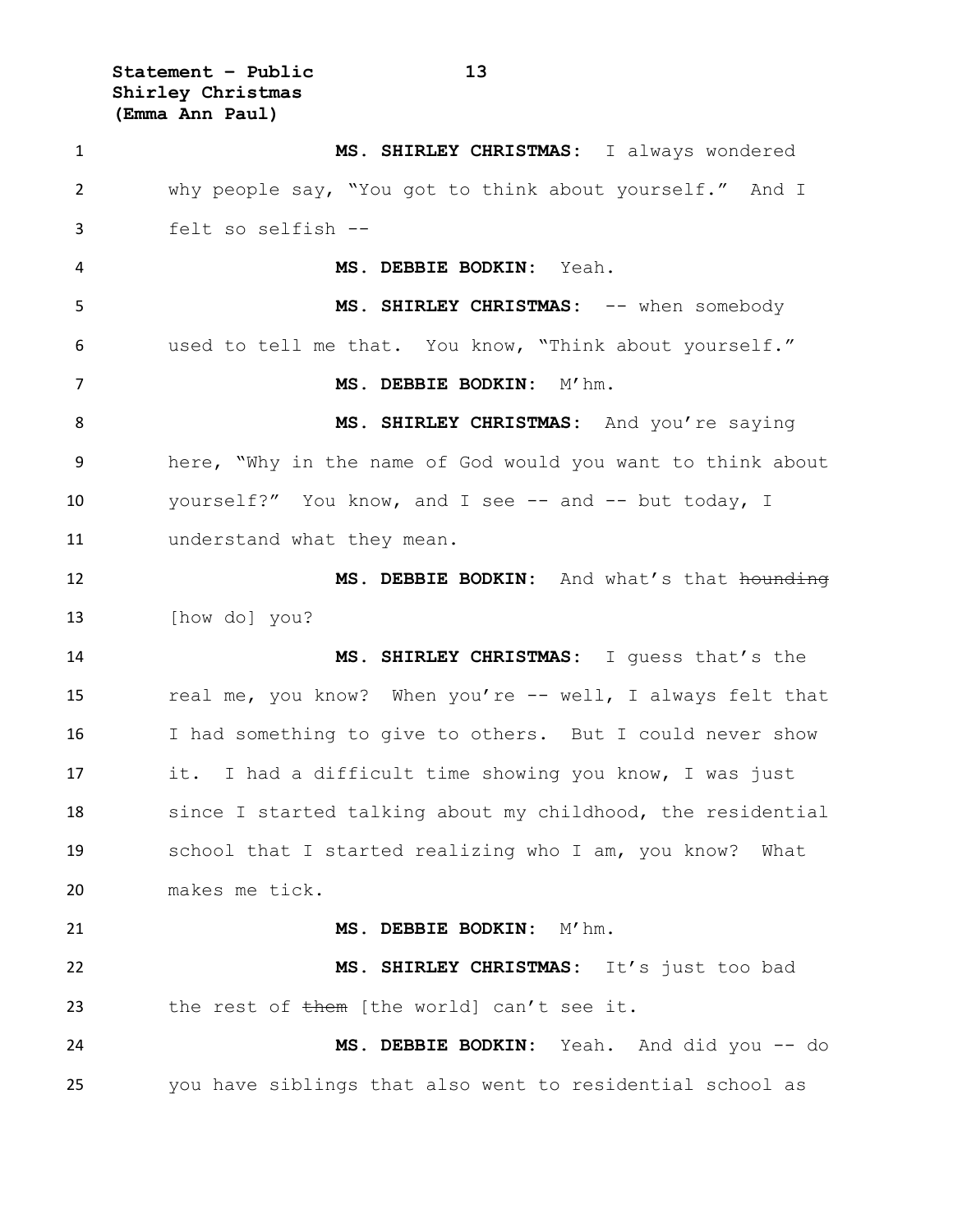**Statement – Public 14 Shirley Christmas (Emma Ann Paul)**

well?

 **MS. SHIRLEY CHRISTMAS:** Yeah. I protected them as much as I could. The girls anyway, because my brother was on the other side, and I hadn't seen him. You're not allowed. And he was -- we are very close today, my brother and I. **MS. DEBBIE BODKIN:** M'hm. And your sisters as well, are you very close with them too? **MS. SHIRLEY CHRISTMAS:** Not really. **MS. DEBBIE BODKIN:** You're not as close? **MS. SHIRLEY CHRISTMAS:** No. **MS. DEBBIE BODKIN:** And how many sisters? **MS. SHIRLEY CHRISTMAS:** There were 11 sisters. **MS. DEBBIE BODKIN:** 11. **MS. SHIRLEY CHRISTMAS:** Five passed away. They were all younger than me. And I still have two brothers, so I've got, I think, five sisters left. Or four sisters. You know, four sisters. I have four sisters 20 left. I got married when I was 23. Yeah. (<del>Indiscernible</del>) to [Ex-Husband]. And we had three sons. I had two 22 children before [I met him] and -- before (indiscernible). **MS. DEBBIE BODKIN**: M'hm. **MS. SHIRLEY CHRISTMAS**: Of course, most [those] relationships are like one-night stand [things]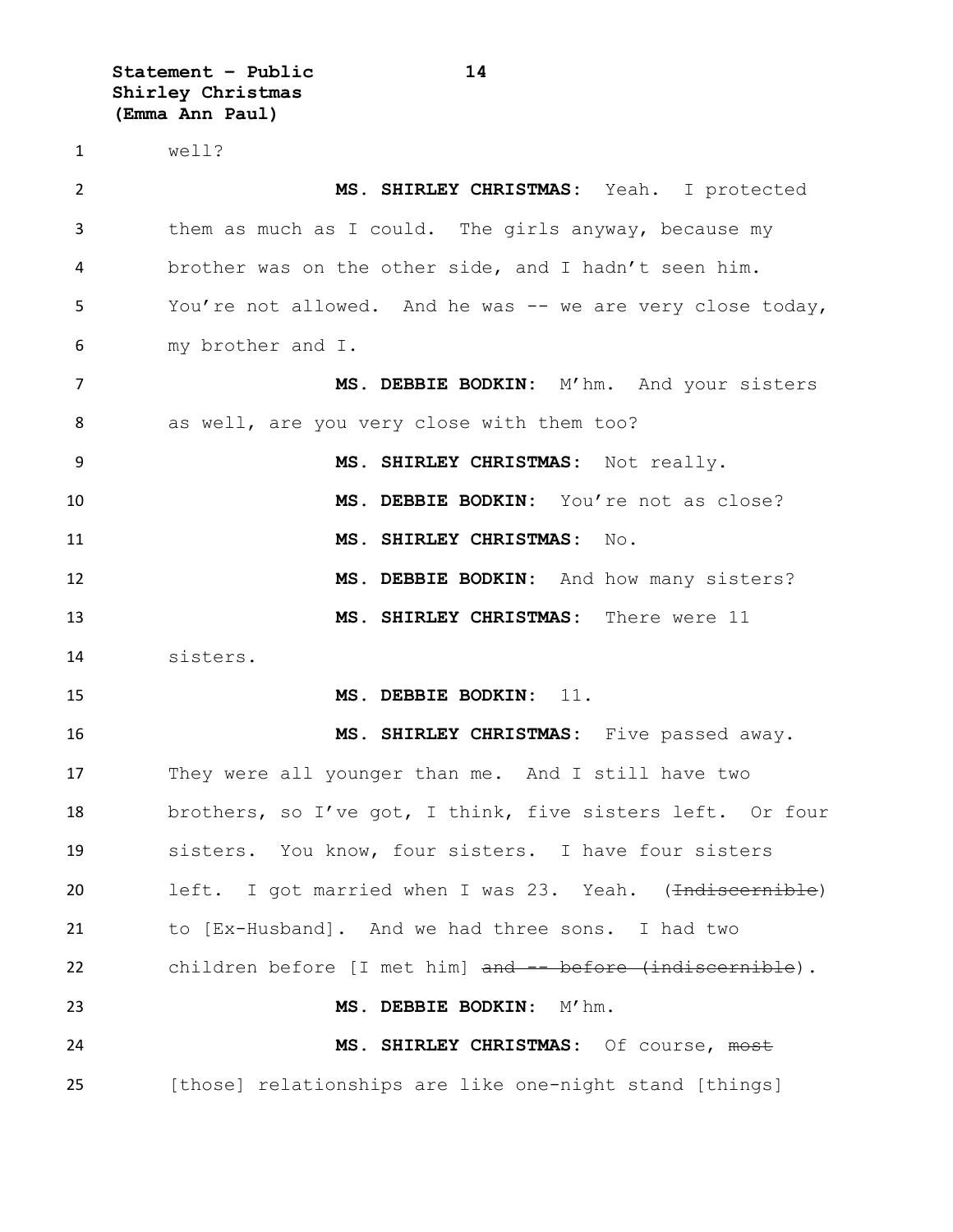**Statement – Public 15 Shirley Christmas (Emma Ann Paul)**

1 (indiscernible). That was -- that was my life. Like I said, I -- my whole life I think was not good. **MS. DEBBIE BODKIN**: So you had five -- five children of your own, right? Is that what you said? **MS. SHIRLEY CHRISTMAS**: Well, I adopted my youngest daughter. **MS. DEBBIE BODKIN**: Oh, okay. **MS. SHIRLEY CHRISTMAS**: Yeah. She was my sister's daughter. **MS. DEBBIE BODKIN**: M'hm. **MS. SHIRLEY CHRISTMAS**: But my sister asked if I could take her because she was an alcoholic. And she said, she can't. And she didn't want Children Service to 14 take her. [Back then it was] That maybe wasn't sitting well for the (indiscernible) Children Service in Sydney, you know? **MS. DEBBIE BODKIN**: M'hm. **MS. SHIRLEY CHRISTMAS**: The ruthless ones you know? And so I agreed to take her (indiscernible) and that was, I was still married to -- **MS. DEBBIE BODKIN**: Okay. 22 MS. SHIRLEY CHRISTMAS: -- to [Ex-Husband], you know? **MS. DEBBIE BODKIN**: M'hm. **MS. SHIRLEY CHRISTMAS**: And we owned the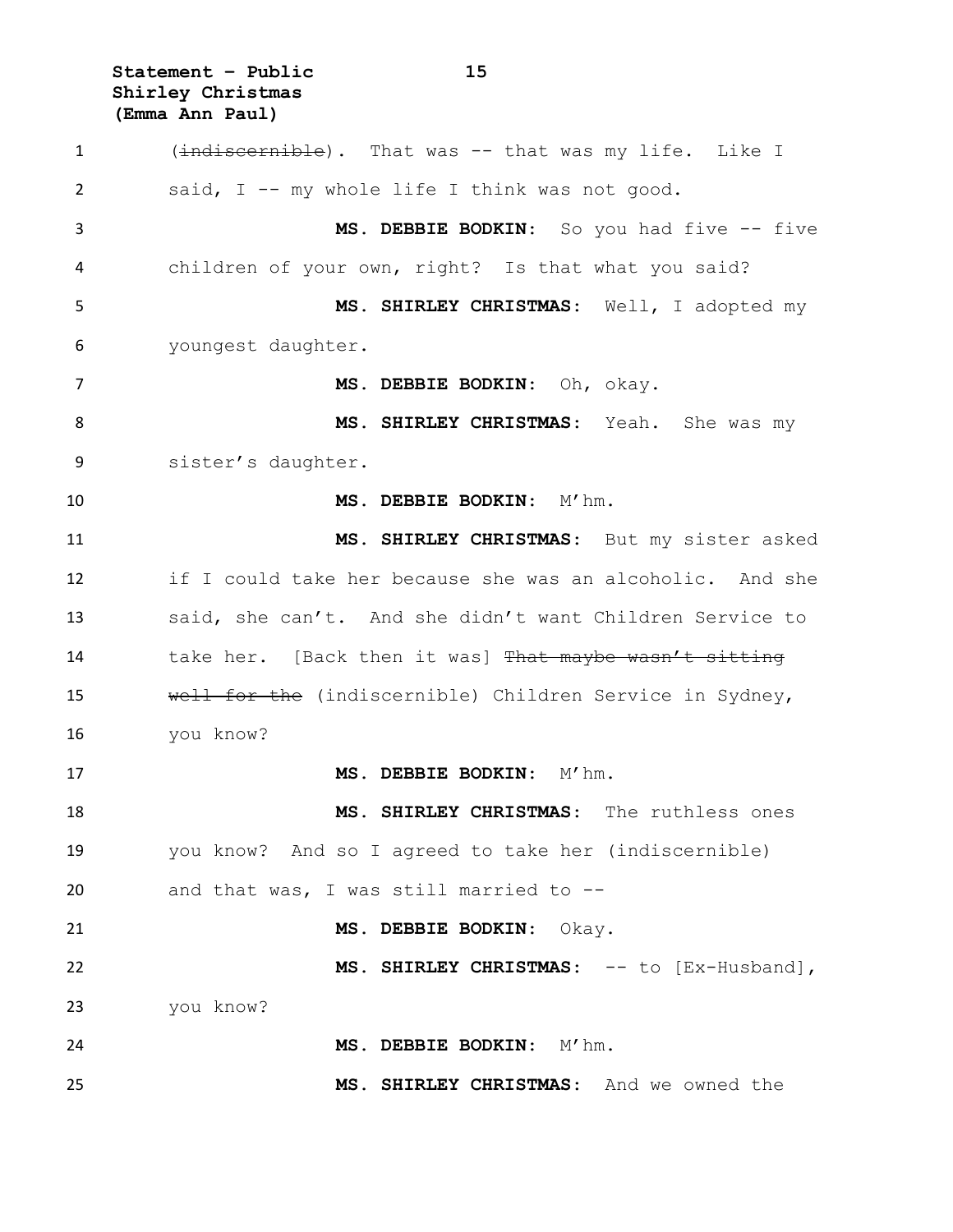**Statement – Public 16 Shirley Christmas (Emma Ann Paul)**

1 store and things like that. We were (indiscernible) [but he was still an abusive man] was drinking. **MS. DEBBIE BODKIN**: And do you know where that came from? This -- was his childhood [and so on] 5 (indiscernible) where that abusiveness came from in him as -- as his childhood or anything or? **MS. SHIRLEY CHRISTMAS**: No. His parents got along very well. You know, I don't know where he got it from. **MS. DEBBIE BODKIN**: Was he in residential school do you think, himself? **MS. SHIRLEY CHRISTMAS**: I don't know. **MS. DEBBIE BODKIN**: Oh, no? Okay. **MS. SHIRLEY CHRISTMAS**: He wasn't abusive when we first started dating. It wasn't until after we got married. And I already had one son from him. And when we 17 got married and my other two were born after, I remember when my youngest son, [Son 1] was just let's see. He was born in January. January, February, he was just three months old. And we were living at my -- my great-uncle's place. We didn't have a house. He was building the house. It took him three years. He still never finished it. But anyway, I was living with my uncle, my great-uncle and one night he -- my mother-in-law called me and she says, "Get out of the house." She said, "[Ex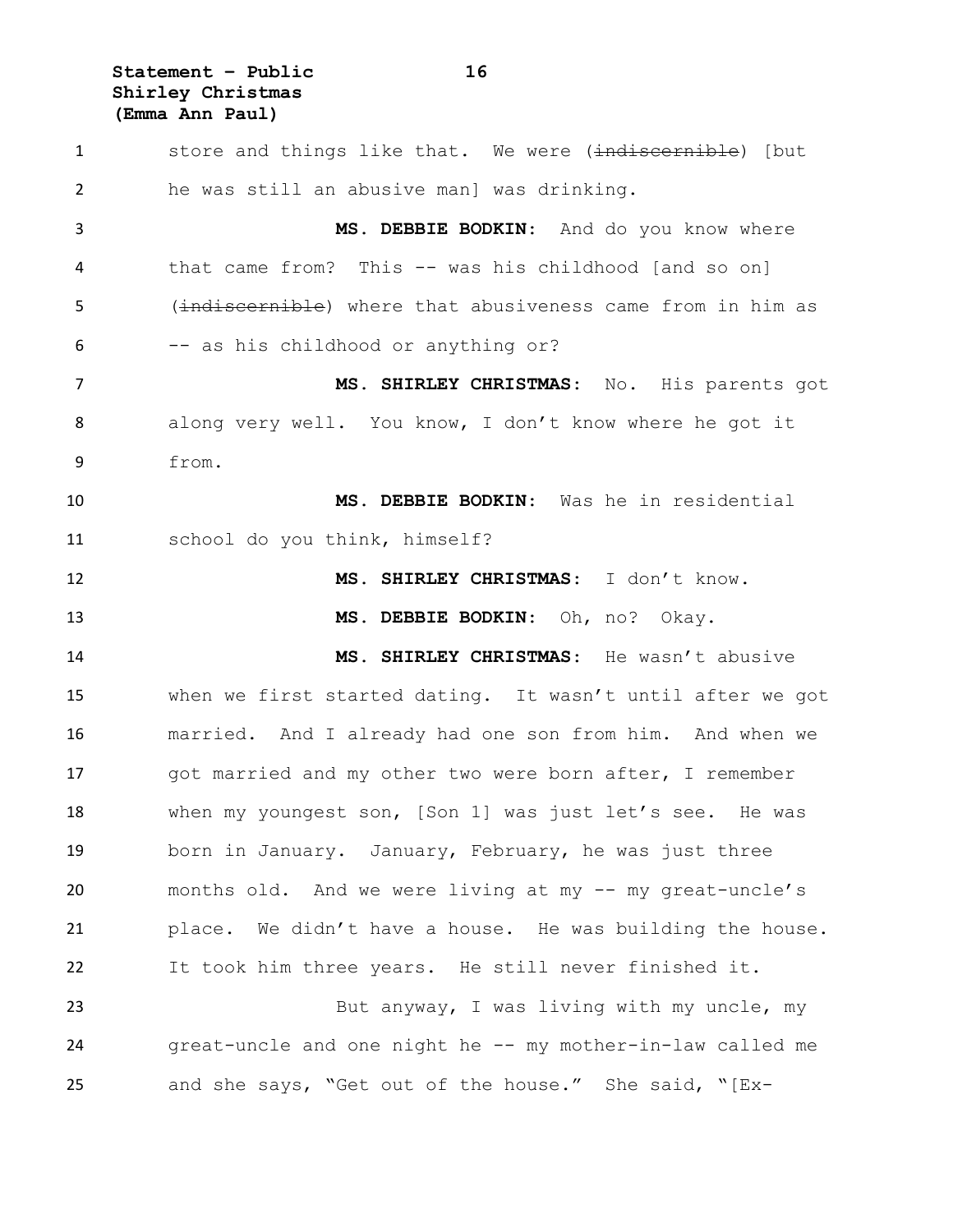**Statement – Public 17 Shirley Christmas (Emma Ann Paul)**

 Husband] is coming over and he's got a lightbulb." And I did not have time to dress my children or dress myself. And it was a winter storm. **MS. DEBBIE BODKIN:** M'hm. **MS. SHIRLEY CHRISTMAS:** I went out in the back door, took my babies with me. None of us had shoes on. 8 MS. DEBBIE BODKIN: M'hm. **MS. SHIRLEY CHRISTMAS:** None of us had coats on. And I went behind in the woods. I had nowhere to go. And he was there hollering, and you know, you could hear him. So I went around the back of the woods, all the way to my in-law's and I got there, and then we tried to call the police and -- and the police wouldn't come up because it was a Mountie jurisdiction or something. And then I called the Mounties. They said they can't come up because it was city. So I called back the city and -- and they -- 18 I don't know what they said. 19 Anyway, I -- I was at my mothers-in-law's and we were talking. And then my ex-husband came over to

 the house and my father-in-law told him, you know, got mad at him and started hollering at him in Mi'kmaq. Telling him to settle down and all that stuff. And -- and so my father-in-law told me -- and told me to go home, back home to the house. So I did.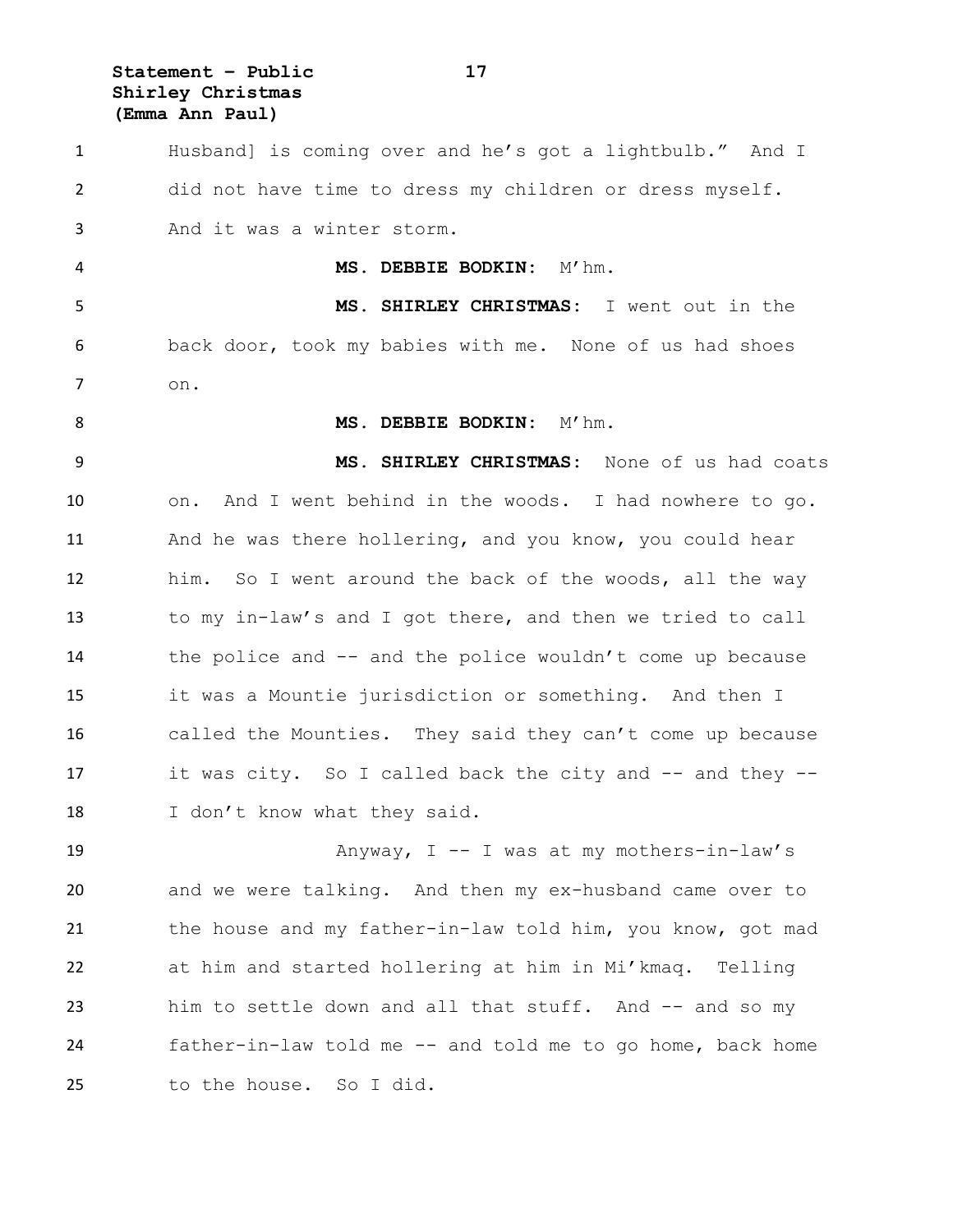**Statement – Public 18 Shirley Christmas (Emma Ann Paul)**

 **MS. DEBBIE BODKIN**: Do you remember what year this was around about? Just in -- **MS. SHIRLEY CHRISTMAS**: huh? **MS. DEBBIE BODKIN**: Do you remember what year this was around about? Like, how old your little ones were and -- **MS. SHIRLEY CHRISTMAS**: Let's see. [Son 1] was born in '77. January. **MS. DEBBIE BODKIN**: And it was that year 10 just you said he was just little? **MS. SHIRLEY CHRISTMAS**: Yeah. **MS. DEBBIE BODKIN**: Yeah. **MS. SHIRLEY CHRISTMAS**: Yeah. And so I did, I went back to the house. And I figured he -- they -- they keep him over at his place, but he came back to the house. And -- and then the cops came in. And they were friendly with my ex. They knew him like a book, and they knew him better than I did, I guess. **MS. DEBBIE BODKIN**: M'hm. **MS. SHIRLEY CHRISTMAS**: I don't know. But they told him to settle down, and they took the rifle. And -- **MS. DEBBIE BODKIN**: And was this the city cops or the RCMP? **MS. SHIRLEY CHRISTMAS**: The city. So he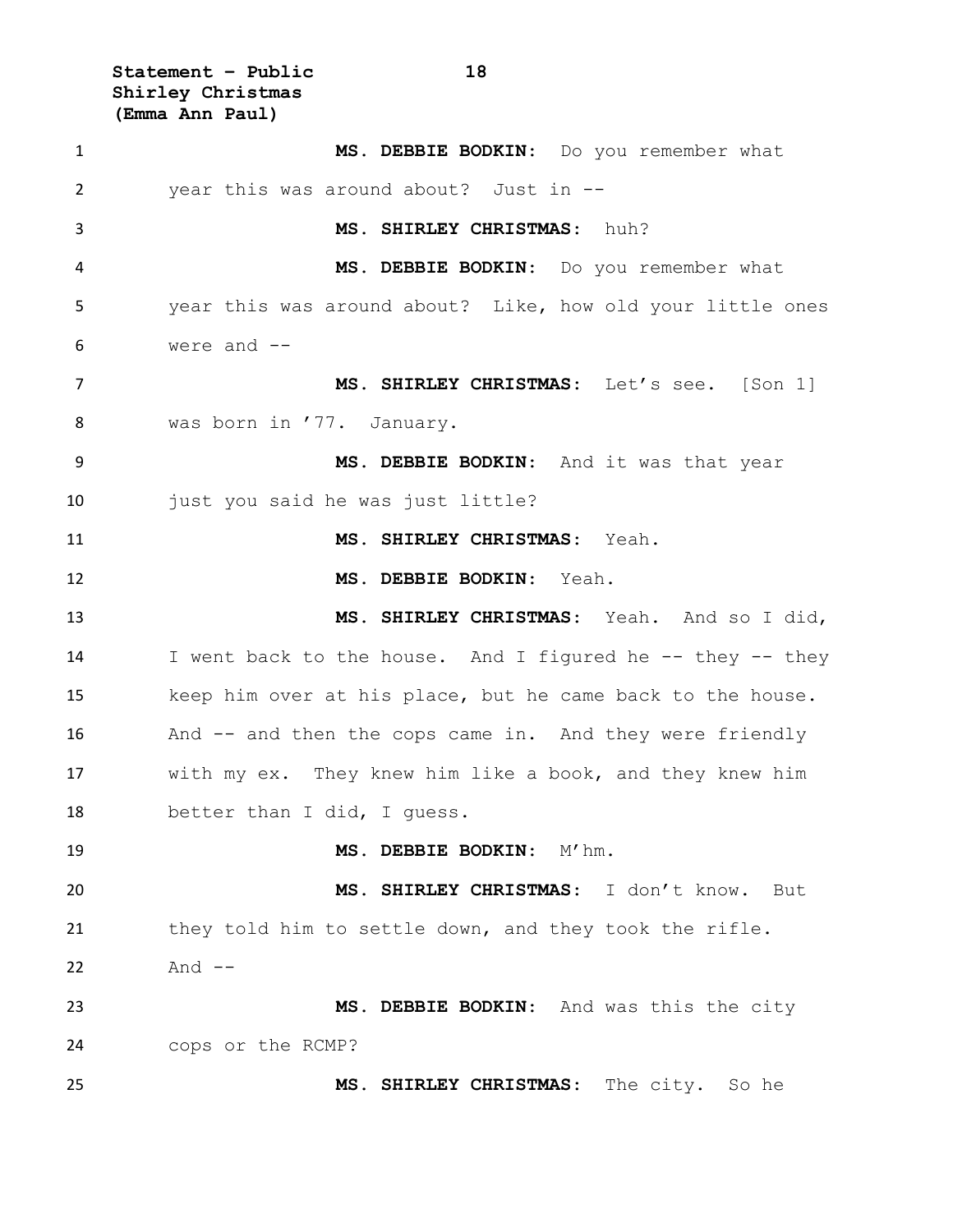# **Statement – Public 19 Shirley Christmas (Emma Ann Paul)**

 settled down. And he was quiet for a couple months. And then we moved into the house on Maillard Street. And that's where he started a business, having a store. And -- and it was then that we -- well, I don't know how to put this. We were married. But I never seen him. He 6 would come home after we're all in bed. The kids were  $\theta$ 7 anight, when [were in bed and] I go to bed. And the only time we see him is in the morning. Well, the kids. Well, I -- the kids don't see him. I see him. **MS. DEBBIE BODKIN**: M'hm. **MS. SHIRLEY CHRISTMAS**: 'Cause he's asleep. And then I get up with the kids, get them ready and send them off to school and stuff like that. And when they get home at dinner time, he's not around, you know? This went on for years. And every time he got drunk and if somebody 16 got mad at him in town, he comes home and well, I'm the punching bag. **MS. DEBBIE BODKI**N: M'hm. **MS. SHIRLEY CHRISTMAS**: You know? Like I said, we had a store. And I had to look after the store 'cause it was open -- he would have that store open at 8 in the morning. And I had to get my kids ready for school and things like that. So that was fine. He had an obsession with money. There was a certain way the money had to be when you put it away at nights. You had to have all the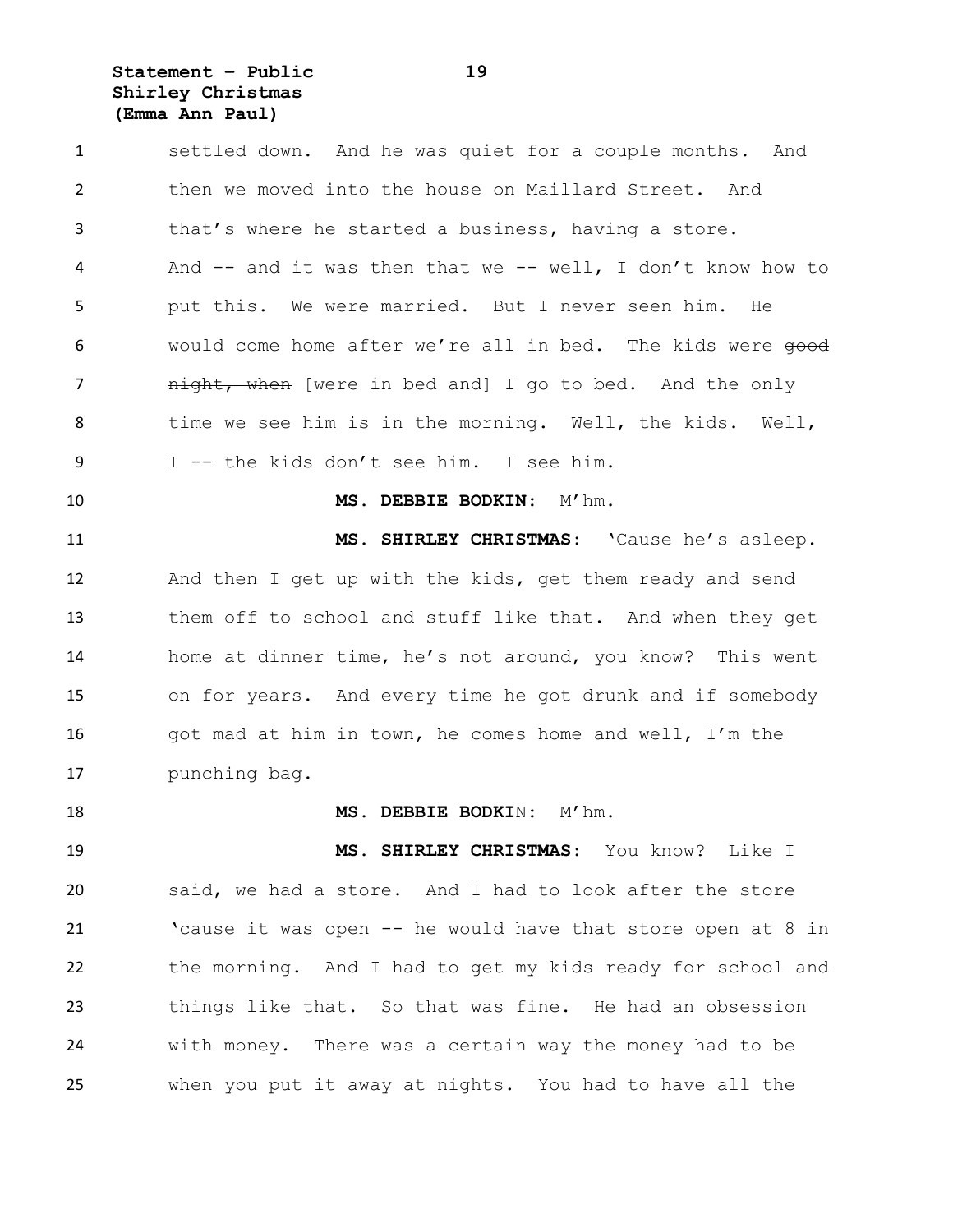**Statement – Public 20 Shirley Christmas (Emma Ann Paul)**

 money accounted for. The bills had to be like brand new. No wrinkles. The corners -- there were not supposed to be corners. You had to, you know, make sure there were no corners. **MS. DEBBIE BODKIN**: M'hm. **MS. SHIRLEY CHRISTMAS**: So I did all that. 7 Then I started getting tired because I, you know, my days are long. And with four kids it was not easy. And I had no one to, you know, to go to. I didn't have friends. You know, no special friends. No -- **MS. DEBBIE BODKIN**: You didn't have time. You were so busy. **MS. SHIRLEY CHRISTMAS**: No. So there was one night I -- I just said, "No." I said, "I had -- I

 can't do anymore," you know? So I didn't count the money. I didn't do anything. I just left it there. Went to bed. He comes home, and he wakes me up. And he tells me to -- he says, "Where's the money at?" I said, "I left it," I said. He says, "You're supposed to put that money away." So he drags me out of bed and down to the store. And I had to go and get the cash and do what I'm supposed to do, have done with it. And then he says, "Well, where's my supper?" I said, "It's in the oven," you know? Well, he says, "Warm up my supper." There was no microwaves then.

So this went on. And then one night I heard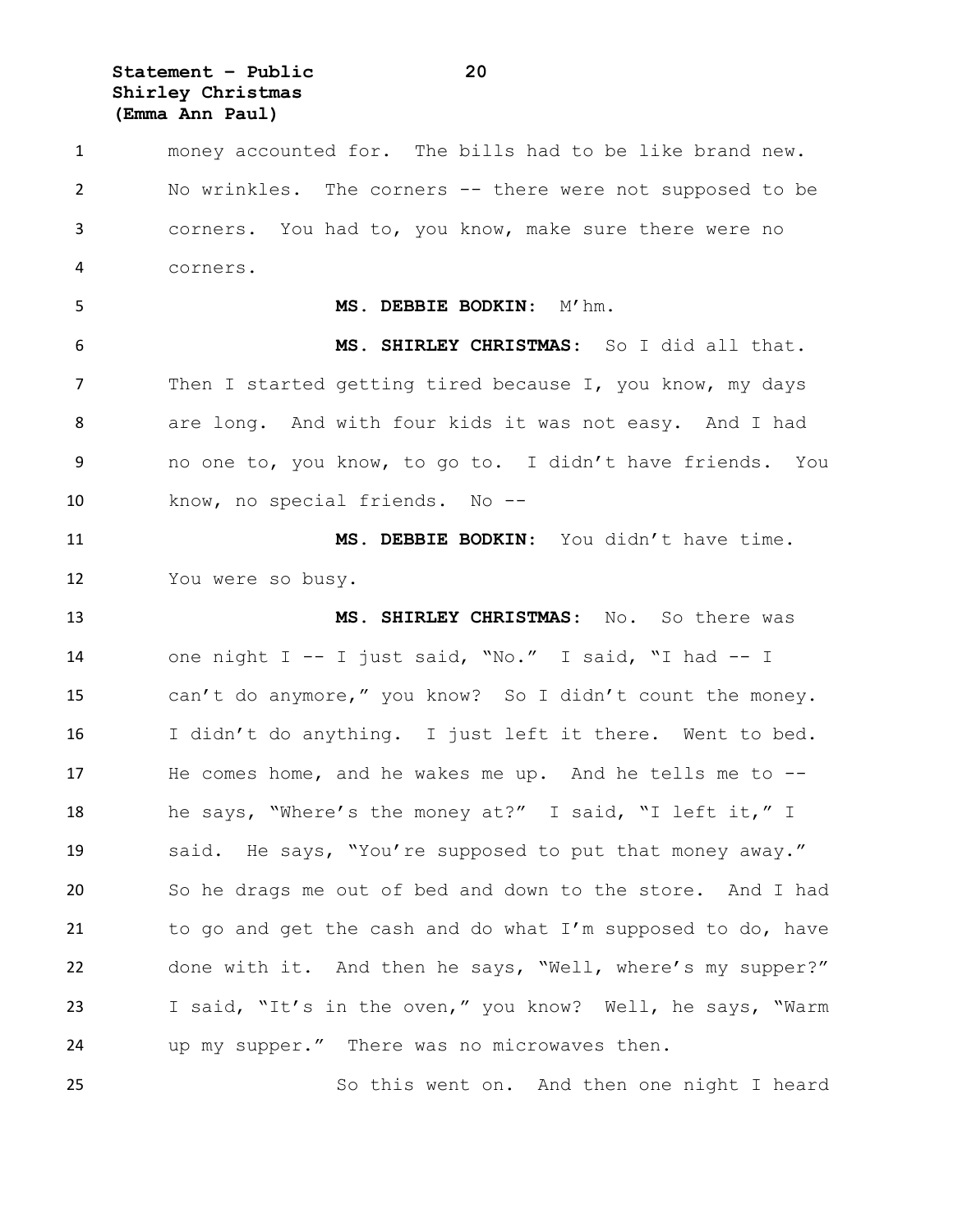**Statement – Public 21 Shirley Christmas (Emma Ann Paul)**

 something, and I felt something on my head here. And then he -- he was there hollering at me to wake up. So I woke up. It was a rifle. Where did that (indiscernible) [pointed at my head] He wanted me to get up and do the cash and things like that. He did that for about two years. Every night. Same thing. I was beginning to hate 7 that man.

8 Anyway, one day I got up. Then I went down in the basement. And I found the rifle. And I made sure 10 that it wasn't (indiscernible) [was emptied]. And I went upstairs with the rifle. He was sitting on the couch. And I pointed the rifle and -- then he looks at me and says, "What the?" You know, I don't like to swear.

 **MS. DEBBIE BODKIN:** I think that's [can guess] what he said.

 **MS. SHIRLEY CHRISTMAS:** And he says, "What are you doing?" And I told, I said, "Do you know now what it feels like to be woken up with that pointed at you?" "Put that damn thing away." "Don't be so foolish." I said, "The next time you do that make sure that there's a bullet in there and make sure you pull the trigger." My kids were still in there.

**MS. DEBBIE BODKIN:** M'hm.

 **MS. SHIRLEY CHRISTMAS:** I don't know what they thought of their mother. So he jumped up and he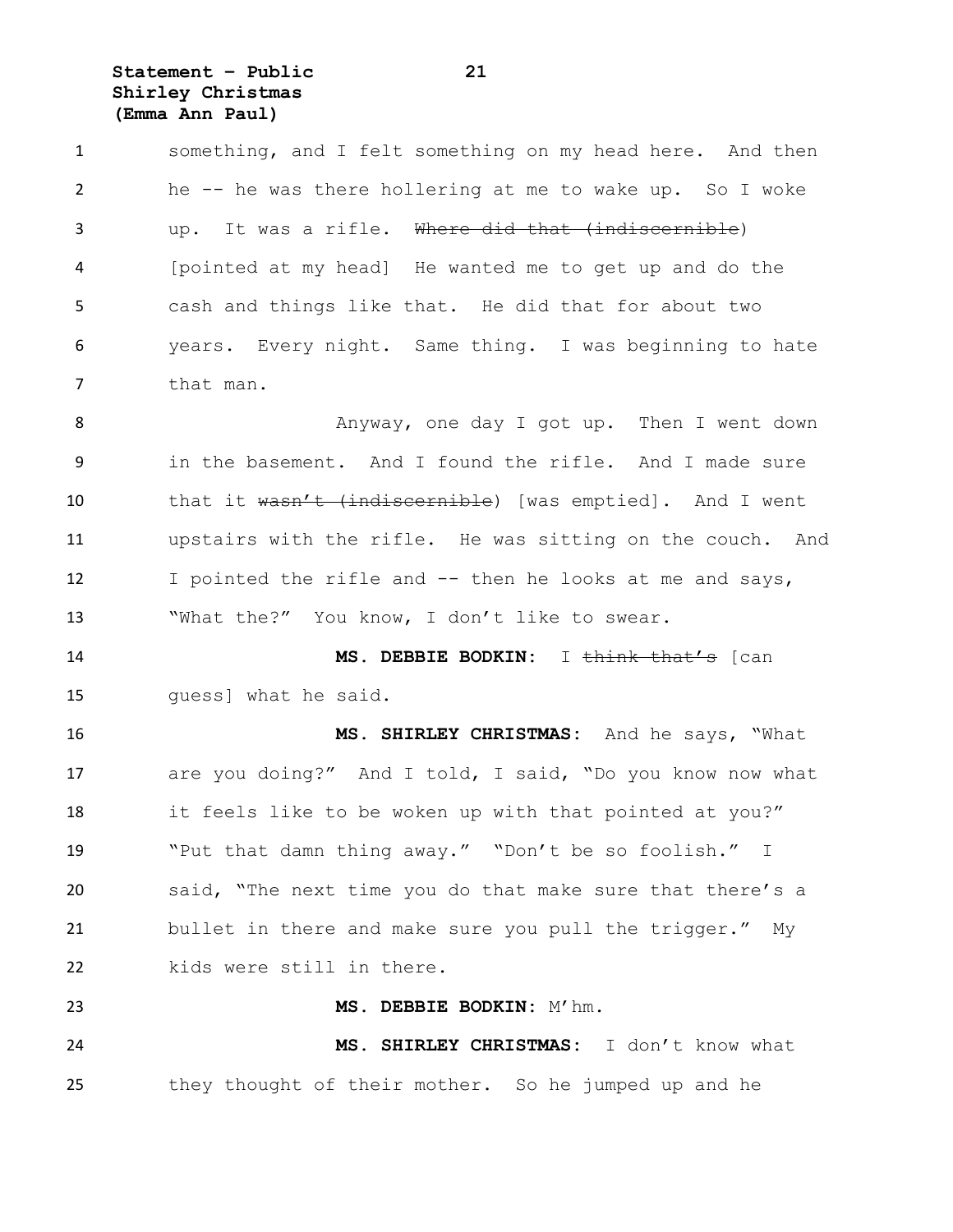**Statement – Public 22 Shirley Christmas (Emma Ann Paul)**

 grabbed the rifle and he started pushing me around. But 2 that was just another (indiscernible) [day]. You know? **MS. DEBBIE BODKIN:** And what year did you finally tell him to get out and you leave him? **MS. SHIRLEY CHRISTMAS:** What? **MS. DEBBIE BODKIN:** What year did you finally go though? You did, did you? Didn't you say you left and you finally told him you've had enough? **MS. SHIRLEY CHRISTMAS:** No. I just stayed, and then one -- he -- he was home for a change. First time ever home early. **MS. DEBBIE BODKIN:** M'hm. **MS. SHIRLEY CHRISTMAS:** The kids were watching TV and I guess they had a little argument, the kids. You know how boys are. **MS. DEBBIE BODKIN:** M'hm. **MS. SHIRLEY CHRISTMAS:** And he was in the room I guess trying to sleep or something. I don't know what he was trying to do. And then he comes out. He was ripping mad. And he was telling the kids to keep quiet 'cause he's trying to sleep. And he grabbed the oldest one, [Son 2] and he started beating him up. And that's when I broke. I got -- I couldn't do it anymore. Those were my babies.

**MS. DEBBIE BODKIN:** M'hm.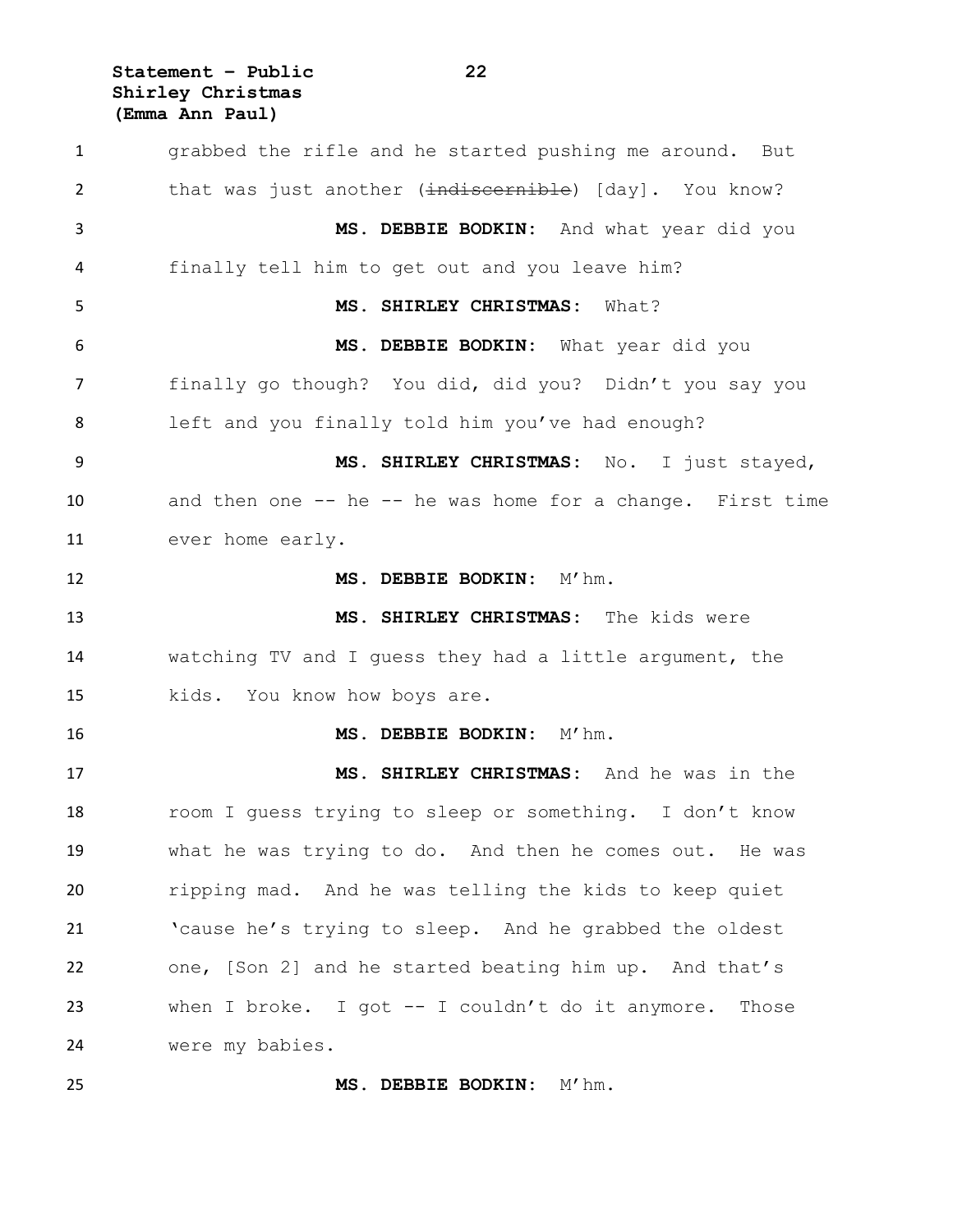**Statement – Public 23 Shirley Christmas (Emma Ann Paul)**

 **MS. SHIRLEY CHRISTMAS:** [Son 2] was 14, but it's still my baby. I was so furious with him. I took him to my floor and I started fighting with him and I told him, "No more. I can't do this." But he started fighting back at me. He started kicking me and he left. Walked out and he says, "I'll be back." So I -- that night, I said to my 7 son, my [myself, I] -- "No. Can't do no more." 8 So I called [R. C.]. She was 9 (indiscernible) [working with] alcohol and drugs. **MS. DEBBIE BODKIN:** Okay. **MS. SHIRLEY CHRISTMAS:** I think. I told her I didn't know what I -- what to do no more. And then she said something about this place, transmission. Well, transition, but we call it transmission. **MS. DEBBIE BODKIN:** Okay. **MS. SHIRLEY CHRISTMAS:** And that's the first 17 I ever heard it. And she said, "I'll put you there." So that night I packed the kid's clothes, and I put them in 19 the car. I had my own car. And yeah, I just [and he had his]-- and I was going to school. I went back to school. So I told my children, I said, "You guys go to school. And I'll pick you guys up." I didn't tell them we were -- that I was taking them. **MS. DEBBIE BODKIN:** Right. **MS. SHIRLEY CHRISTMAS:** I just told them to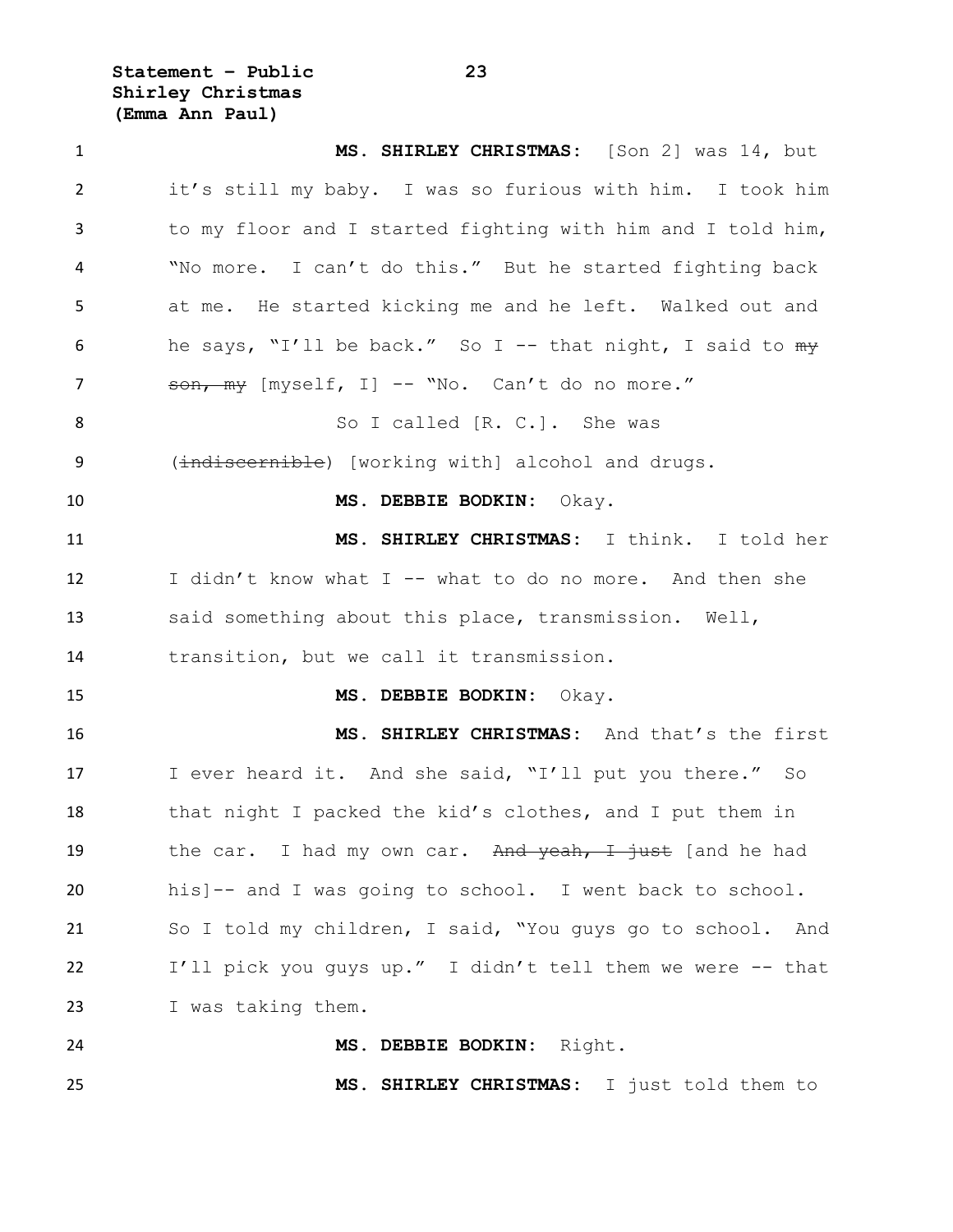# **Statement – Public 24 Shirley Christmas (Emma Ann Paul)**

1 go to school. I'll just go pick them up at dinner time, 'cause they usually come home dinner time. So the youngest one, she was in daycare. And [Ex-Husband] wasn't even 4 home. God only knows where  $\{$ indiscernible) believe me I [but anyway] -- I wasn't going to back down anymore. So I -- I went to school like, you know, like nobody's business. 7 I went to school. Then [R.C.] called me and she -- she said, "I can't get you in a transition house like that." 9 She said, "But if you know how to get to [New] Glasgow," I didn't even know where the hell [New] Glasgow was. She said, "They have a place there like transition house." And it was called (indiscernible) house. So I said -- I said, "Okay." She said, "Get on the highway. Just stay on the highway until you see the sign Glasgow." She said, "They'll meet you at the gas station at the red barn." I said, "Okay." So I went there, at the gas station red

 barn. And they took us to transition, the (indiscernible) house. And that was a Native woman there, working there, 20  $[C.N.]$  --

 **MS. DEBBIE BODKIN:** M'hm. **MS. SHIRLEY CHRISTMAS:** -- [C.N]. And she knew [Ex-Husband], and I was so scared.

**MS. DEBBIE BODKIN:** M'hm.

**MS. SHIRLEY CHRISTMAS:** But she said, "Not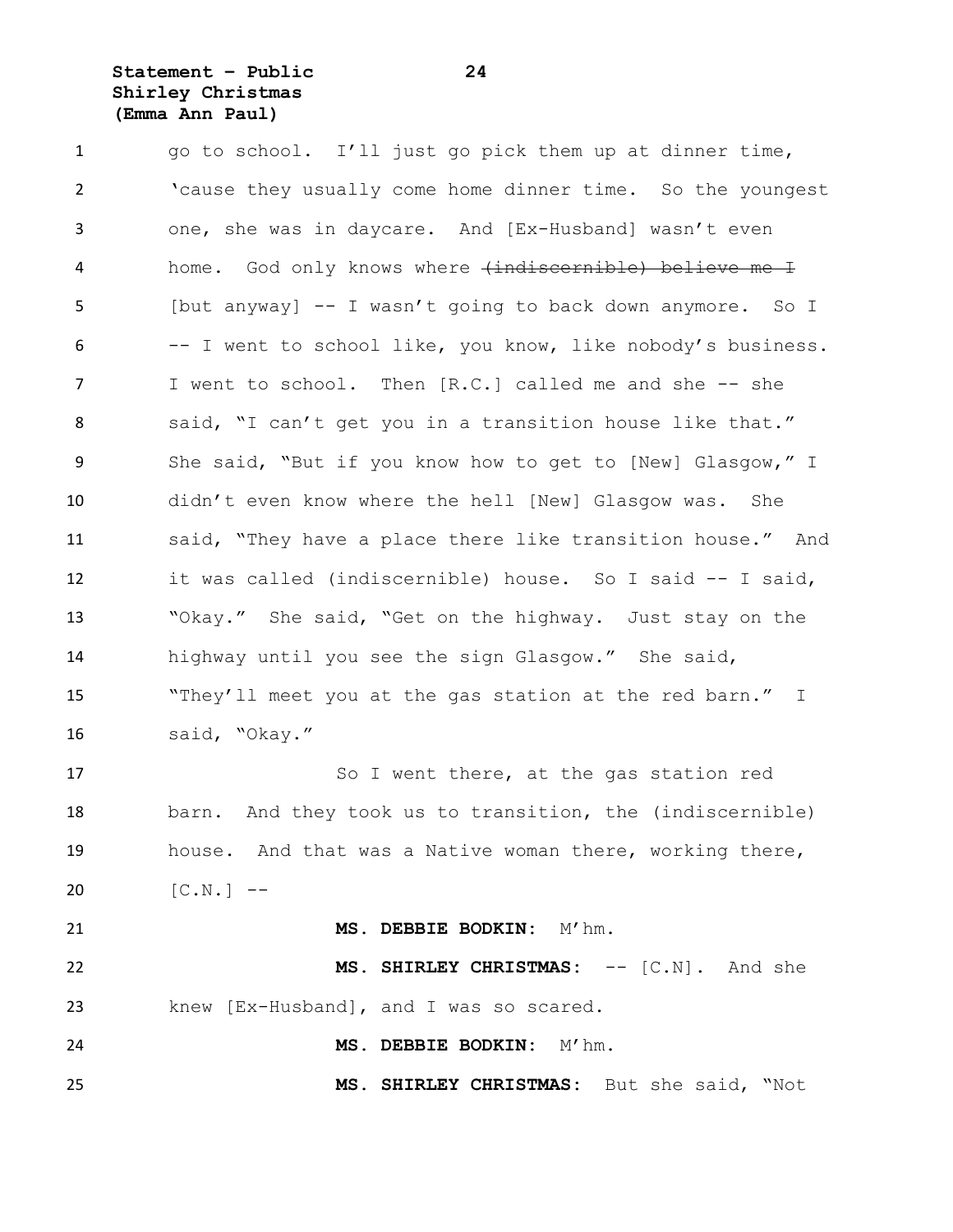**Statement – Public 25 Shirley Christmas (Emma Ann Paul)**

 to worry," she said. "I have a job. And my job is to protect the kids and..." **MS. DEBBIE BODKIN:** M'hm. **MS. SHIRLEY CHRISTMAS:** You know? She said, "I would never, ever do that." So we stayed there -- we were there like, three months. And then finally, they got room at transition, so we came back. And for some I don't know how he did -- no. We -- he won -- he won the request to see the kids. So we agreed to go to the -- in the public place. I think -- **MS. DEBBIE BODKIN:** M'hm. **MS. SHIRLEY CHRISTMAS:** -- the park. And I 13 had somebody with me and -- and he had the kids. And -- and then they were -- he was with the kids for a while, and then we went back. And then the kids said, "We want to move home with dad," 'cause I just started getting tired of being in -- **MS. DEBBIE BODKIN:** M'hm. **MS. SHIRLEY CHRISTMAS:** -- you know? So I went home with him. And that. He said and that everything 21 is going to be okay. Didn't last. **MS. DEBBIE BODKIN:** M'hm. **MS. SHIRLEY CHRISTMAS:** You know? So this time I said, "Well, I'm not going to run away to the Glasgow," but I did. Because he didn't know anything about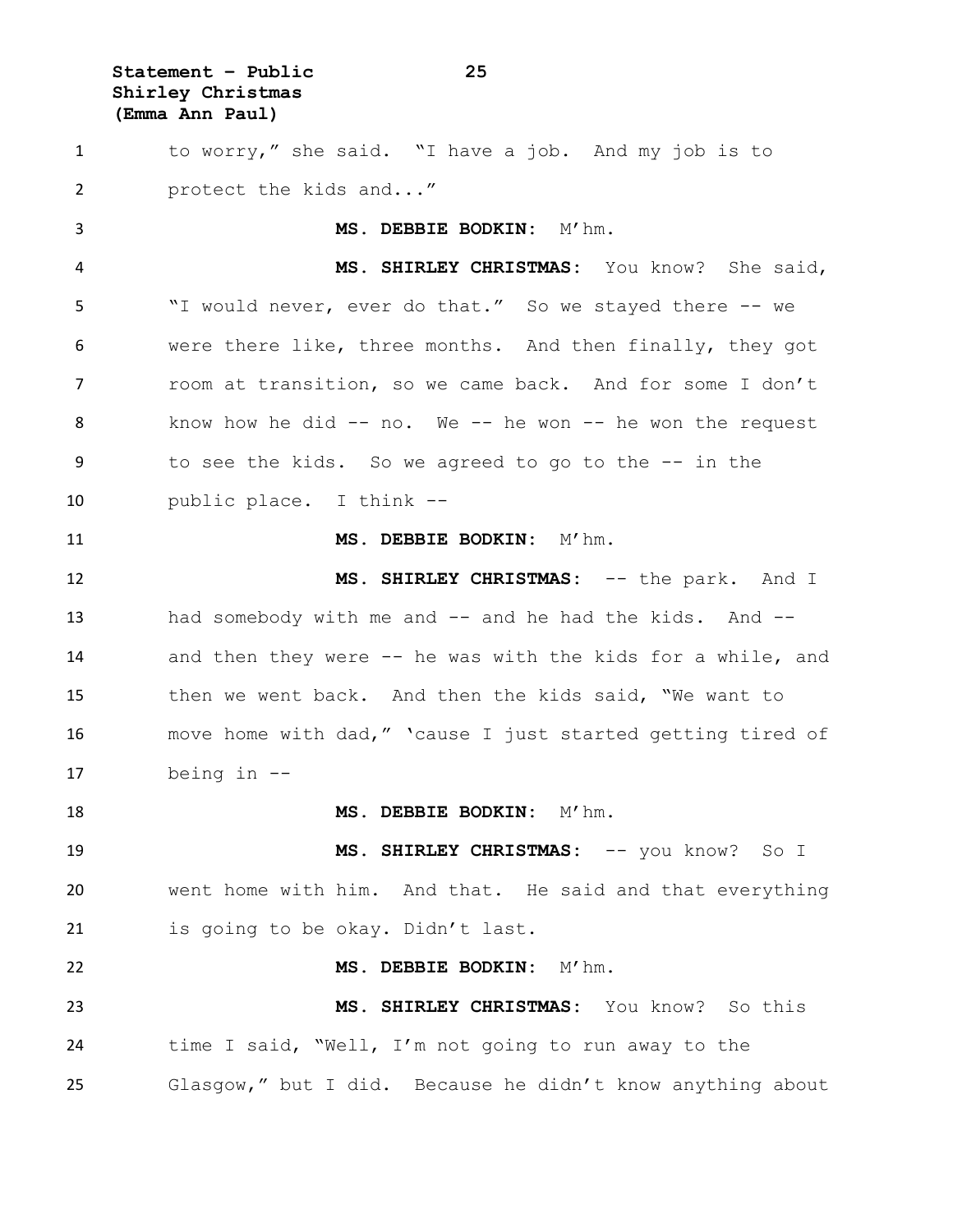**Statement – Public 26 Shirley Christmas (Emma Ann Paul)**

 -- but he knew where the transition house was. **MS. DEBBIE BODKIN:** Right. **MS. SHIRLEY CHRISTMAS:** So I got my kids and my -- at the time, my youngest daughter, she was visiting her uncle and her aunt in the campground. So you know, I had to leave without her. So we only stayed in there like, 7 for that weekend, and then we came back to Sydney, to here. 8 And my brother, my sons were -- they wanted their sister, you know? They wanted her with us. So I said, "I don't know how we're going to do this," he says. "Well, here -- here's like this, mom. We'll go and keep me and [Son 3] we'll go and keep auntie busy and uncle; go talk to them. And then [Son 1] is with [Daughter] he'll take [Daughter] to the -- bring [Daughter] to the car." He says, "You don't go in the campground, mom. You just sit right there." So that's what we did. They went in to visit their aunt and their uncle, and just before they left they told [Son 1], "Start walking with [Daughter] to the car," 'cause she wanted to see mom too. **MS. DEBBIE BODKIN:** M'hm. **MS. SHIRLEY CHRISTMAS:** So they did. They got her -- they got her, and they left. They got in the car and we left, you know? And then [Ex-Husband] was having a fit because I got my daughter back. And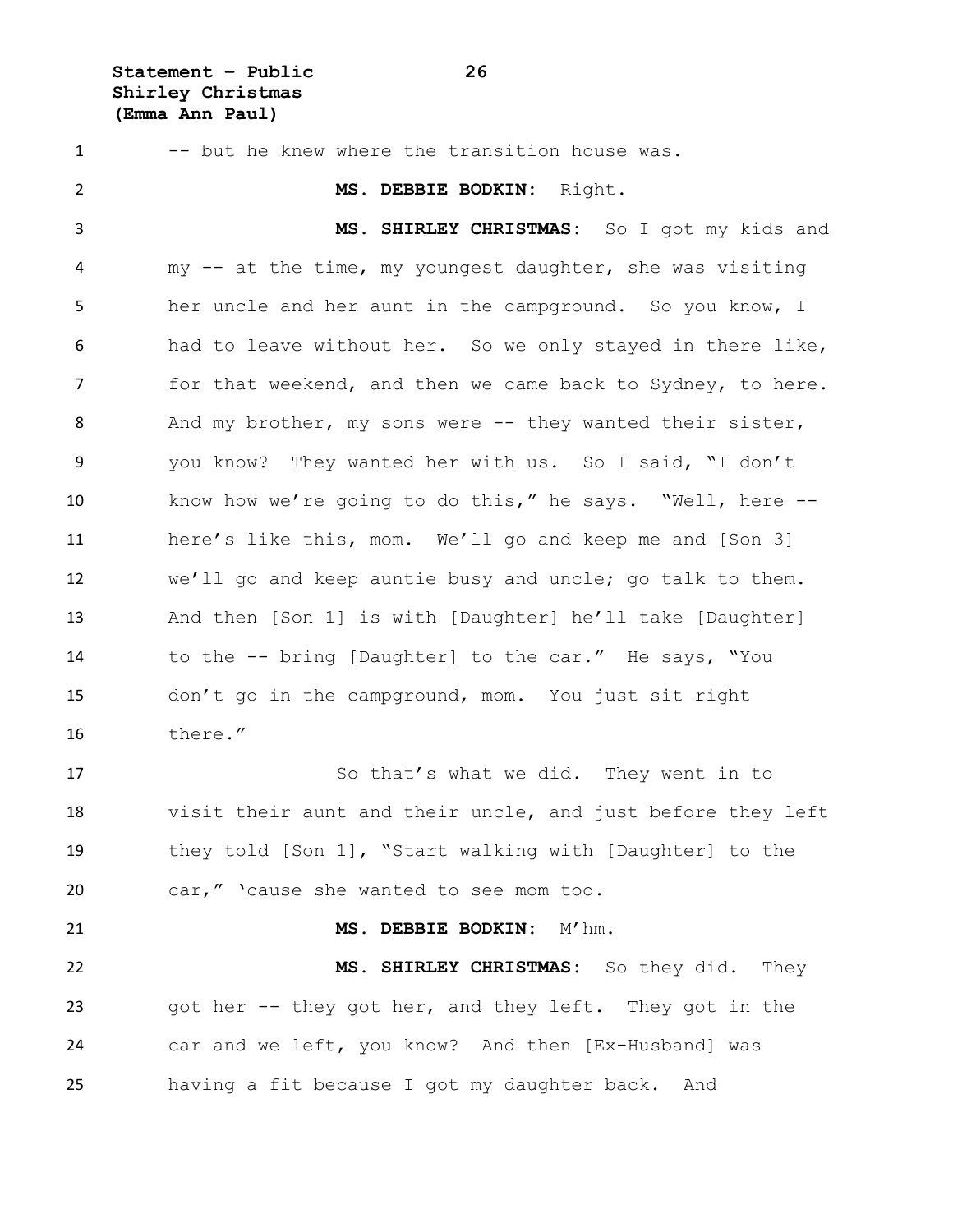# **Statement – Public 27 Shirley Christmas (Emma Ann Paul)**

 another -- another three months in transmission house. Then we had a court hearing. I was there, and we waited, and we waited, and no [Ex-Husband]. His lawyer was there, and he was flipping because [Ex-Husband] wasn't there. So the judge reviewed my -- my files and he says, "Mrs. Christmas," he says, "you've been in the (indiscernible) house for three months." I said, "Yeah." He says, "Well, I'm granting you the divorce." He says, "You have children. It's no place for children. You need a home. I'm also going to tell [Ex-Husband] that he has to move out of that house. I'll give him 24 hours. And he is not to come to that house while you're there. He has to ask for visitation rights."

 And so that was fine. The police issued him a warrant, you know, telling him and he said, "Fine. Let her have the damn house." So he left. And then a couple weeks later he came to the house. So I called my brother 'cause he always said, "If he comes to the house, I want you to let me know."

**MS. DEBBIE BODKIN:** M'hm.

 **MS. SHIRLEY CHRISTMAS:** So I called him. And he came over. He pinned my husband up to the wall and he told him, "You were ordered never to enter this house. You lay one hand on my sister, there won't be anything left of you." So he left, and he never came back. I guess he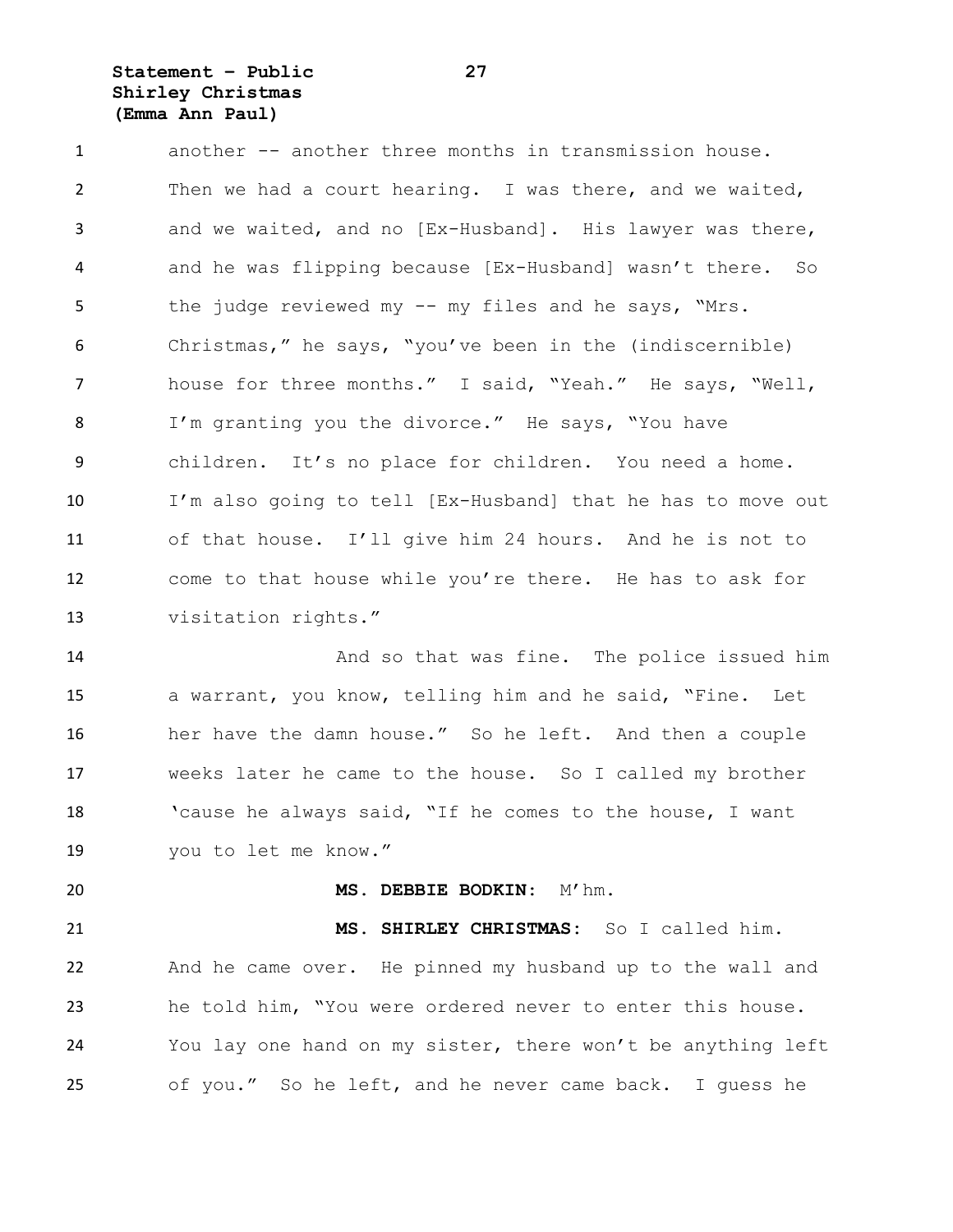**Statement – Public 28 Shirley Christmas (Emma Ann Paul)**

 also included no child support either. But I never went back after that. That was -- that was that. **MS. DEBBIE BODKIN:** And what year was that? How long ago was that? **MS. SHIRLEY CHRISTMAS:** That was -- in 1986 I got my divorce. I was legally divorced. It was 1985. **MS. DEBBIE BODKIN:** Yeah. **MS. SHIRLEY CHRISTMAS:** And in 1986 he came to the house with the divorce papers. Because I guess they must have mailed them to him. **MS. DEBBIE BODKIN:** Right. **MS. SHIRLEY CHRISTMAS:** And he says, "Oh," he says, "I'm going to take you out to dinner. We're going celebrating," I said. Celebrate? What the hell are we going to celebrate? Oh, you got your divorce. Here, I'll say, "Thank you and go to hell." **MS. DEBBIE BODKIN:** Good for you. **MS. SHIRLEY CHRISTMAS:** Oh, boy. **MS. DEBBIE BODKIN:** You are one strong lady. **MS. SHIRLEY CHRISTMAS:** You know, I haven't been with anyone after that for I don't know, ten years. I 22 started going out [with another fella] when 23 (indiscernible). Five. [Finally] And we were together for four years. And then we argued about something. I don't know what it was. Something stupid. But everything sort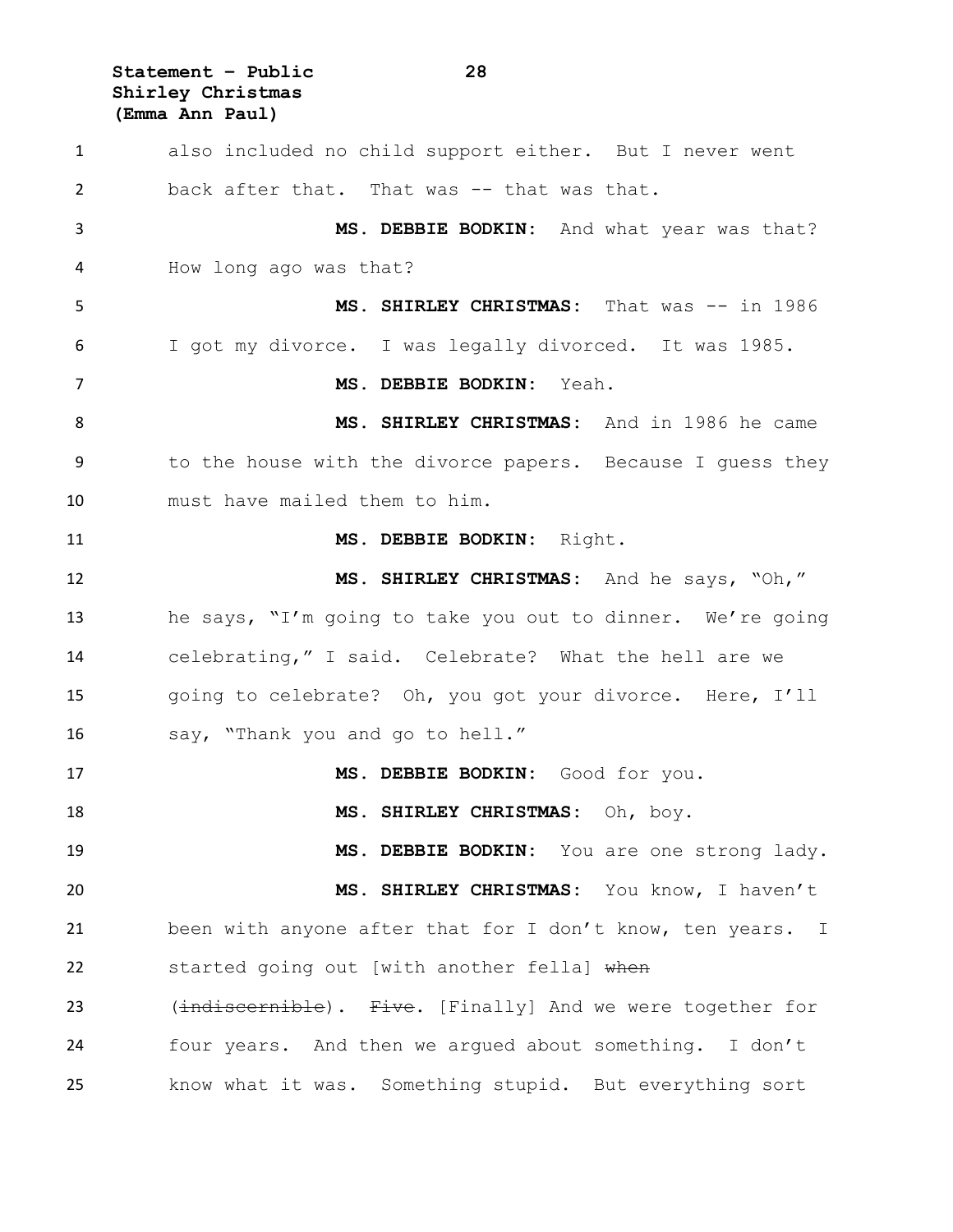**Statement – Public 29 Shirley Christmas (Emma Ann Paul)**

 of came like a wave crashing. Wave. And everything in my head went to my ex-husband reactions. Once his voice raised, I got so scared, you know? And I told him that -- to leave 'cause I couldn't. **MS. DEBBIE BODKIN:** Hard to trust. **MS. SHIRLEY CHRISTMAS:** No. So it took four years, another four years, and then he came back into my life. You know, well, he said he was sorry and all that stuff. And we got along, and we got married August 15th, 2004. And we used to go out to [K.]'s mom. We used to camp there. **MS. DEBBIE BODKIN:** M'hm. **MS. SHIRLEY CHRISTMAS:** All the time. So 14 that's where we got married. So, on our first anniversary, we went to Lunenburg 'cause he was one of those with the -- 16 that did that program they have on now about the pirate's 17 stash. God, (indiscernible) [what was the name of that 18 thing]? It's a weekly show they have on. **UNIDENTIFIED SPEAKER:** Oak Island? **MS. SHIRLEY CHRISTMAS:** Oak Island. **UNIDENTIFIED SPEAKER:** M'hm. 22 MS. SHIRLEY CHRISTMAS: Oh, he -- he was -- **UNIDENTIFIED SPEAKER:** Treasure hunt. **MS. SHIRLEY CHRISTMAS:** -- obsessed with Oak Island. You know and oh, he was non-Native by the way.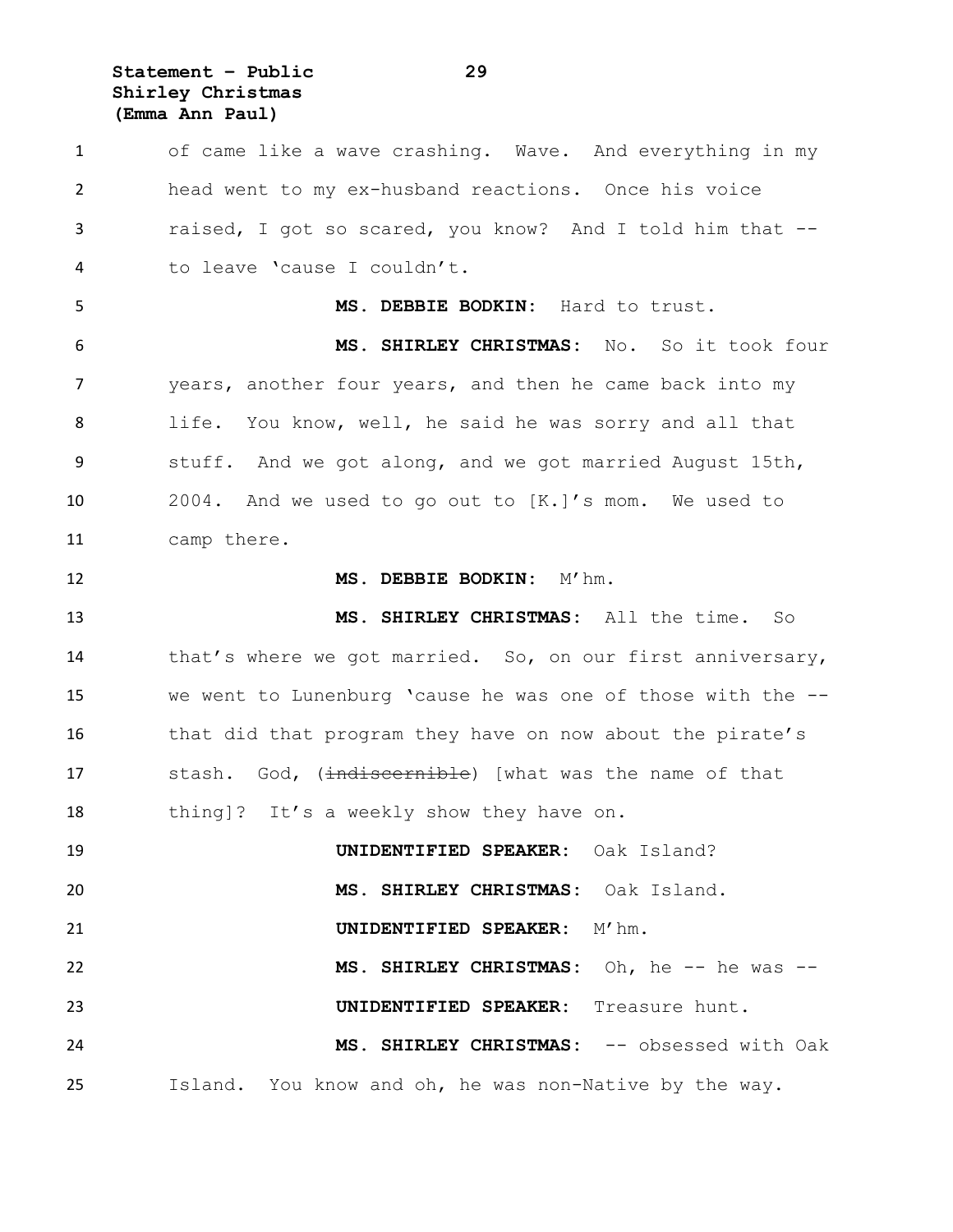**Statement – Public 30 Shirley Christmas (Emma Ann Paul)**

 He's Irish from Banakade (ph). And so we went there, and we spent a weekend up there. And then he says, "You know," he says, "when we go back we have to stop at Moose Cabin." He says, "It's going to be our first anniversary." I said, "Yeah. I know." So we went and came back. We went to the Moose Cabin and that day, and that day he says, "I'm going 7 to the cave." I said, "All right." So we start up walking together. And I know that that happened 'cause I had -- my legs were bad then. So he says, "You know, you sit here and rest," he says. "I'm going to go the rest of the way." 11 I said, "Fine." So he went.

 When he came back, it was hard to explain what he looked like. I don't know what it was, but there was something very strange about -- and it just didn't click in my head until later. About two -- two weeks 16 later. We were supposed to return to the mountain. Then one day he says, "I'm going over to my mom's." I said, "Yeah." He said, "I might," he said, "I have somewhere to go." I said, "Okay." So that was fine.

 So the next day was Sunday. And I tried calling there, and I know Sunday his mother goes to church, you know? So I figured well, he must have took her to church or something. So I tried to call. Still couldn't get a hold -- nobody wouldn't answer the phone. So I called his sister, [Husband's Sister] and I said -- I said,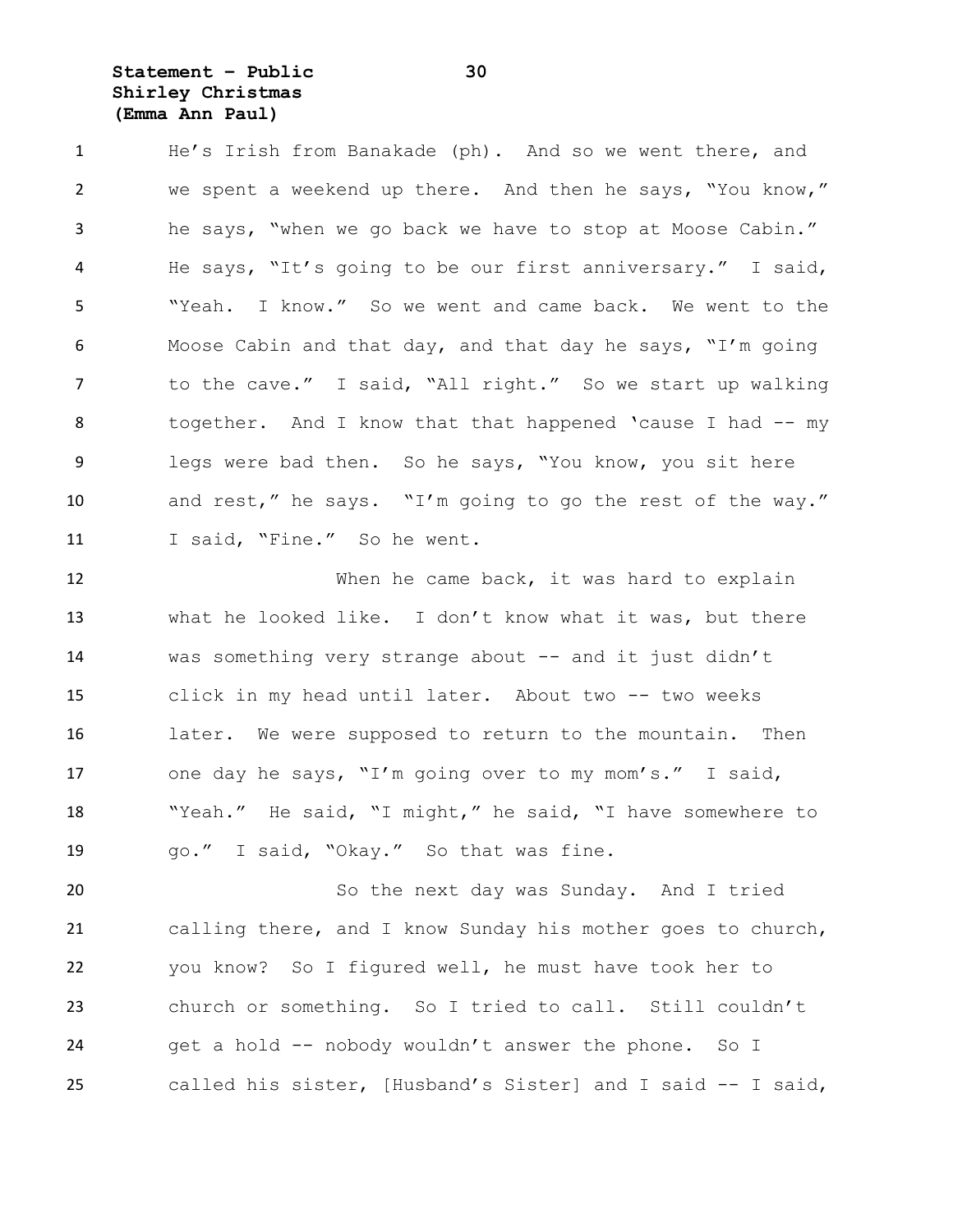**Statement – Public 31 Shirley Christmas (Emma Ann Paul)**

 "Tried -- I tried calling your mom's place." I said, "I can't get no answer over there and John's over there." So she called, she got a hold of her mother. And her mother says, "John is upstairs sleeping." And [Husband's Sister] told me, "Yeah, you should go wake him up. 'Cause Shirley's trying to get a hold of him," he says. Oh and she's one of those old-fashioned. She will not enter a man's room. Not even her own son's. So she went to her neighbour's and asked if they were there to go to John's room to get him up. He was dead. **MS. DEBBIE BODKIN:** Oh. **MS. SHIRLEY CHRISTMAS:** He had a heart attack. I missed him. He was the only one that I guess knew me. Understood me, you know? He never raised a hand. Maybe his voice at that -- **MS. DEBBIE BODKIN:** Right. **MS. SHIRLEY CHRISTMAS:** -- (indiscernible), but, he -- **UNIDENTIFIED SPEAKER:** Who knows? (Indiscernible). **MS. SHIRLEY CHRISTMAS:** -- treated me like a person. I don't think I'll ever find one like that again. **MS. DEBBIE BODKIN:** M'hm. **MS. SHIRLEY CHRISTMAS:** That was 2005, he passed away.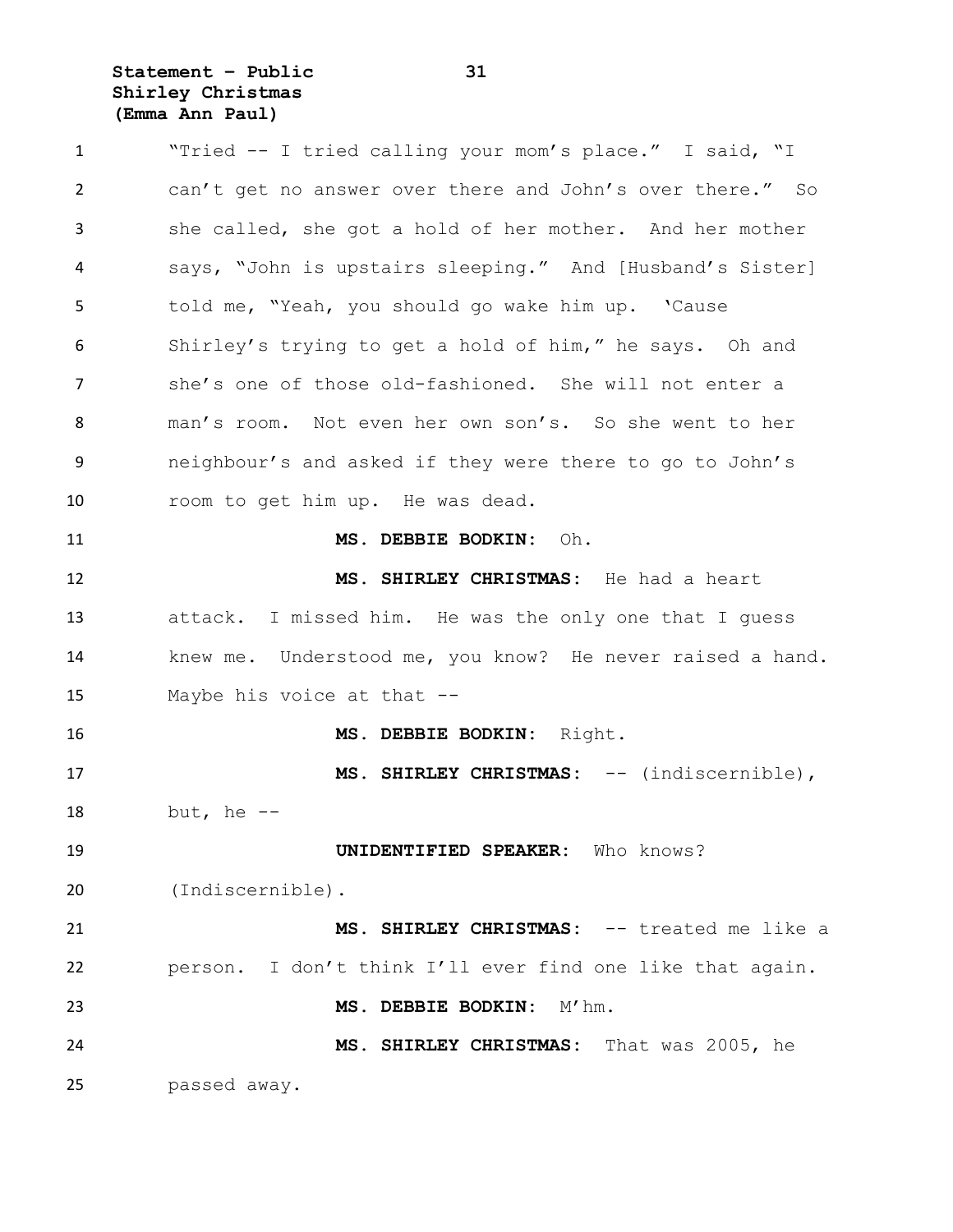**Statement – Public 32 Shirley Christmas (Emma Ann Paul)**

 **MS. DEBBIE BODKIN:** I'm so sorry. **MS. SHIRLEY CHRISTMAS:** You know? When I keep going now, I am too scared to look around or be with anyone. 'Cause I don't know what -- what to expect from people. **MS. DEBBIE BODKIN:** Yeah. Understandable. **MS. SHIRLEY CHRISTMAS:** Huh? **MS. DEBBIE BODKIN:** Understandable. **MS. SHIRLEY CHRISTMAS:** Yeah. **MS. DEBBIE BODKIN:** Yeah. You've had a lot of (indiscernible). **MS. SHIRLEY CHRISTMAS:** I, sure I want somebody to -- to call me companion, but when it comes to actually someone talking to me I get sort of, you know? I get scared. **MS. DEBBIE BODKIN:** Yeah. And that's likely normal when you've suffered losses like that. **MS. SHIRLEY CHRISTMAS:** Well, my son says, "Mom, the right one will come along eventually, and you wouldn't even notice." **MS. DEBBIE BODKIN:** I -- I totally agree with him. That's usually how it happens. **MS. SHIRLEY CHRISTMAS:** You know? So, but right now my sons are my protectors. **MS. DEBBIE BODKIN:** That's wonderful.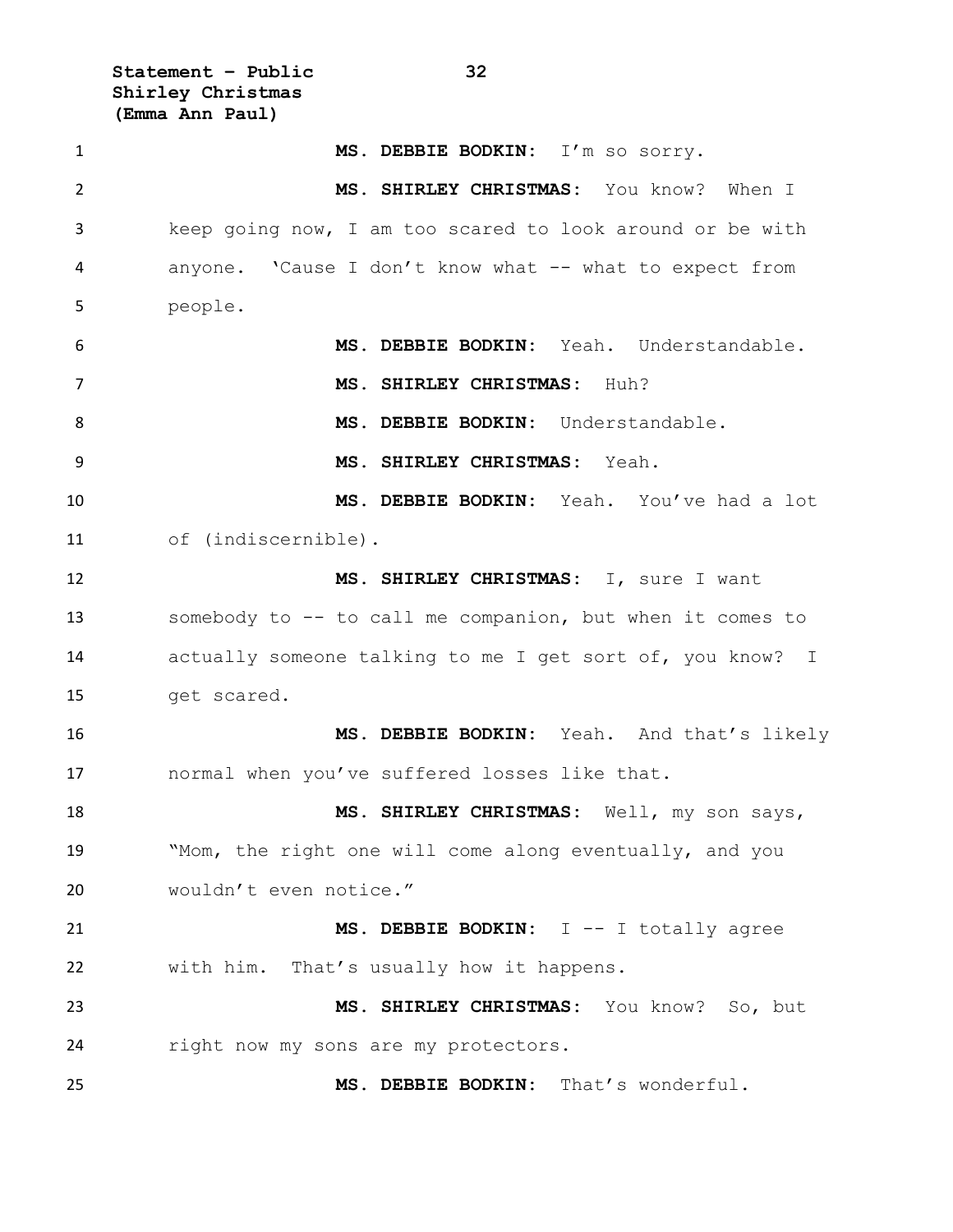**Statement – Public 33 Shirley Christmas (Emma Ann Paul)**

 **MS. SHIRLEY CHRISTMAS:** It wouldn't work anyway. Every time I even talk to a man my sons would (indiscernible). **MS. DEBBIE BODKIN:** They'll be interviewing you first. **MS. SHIRLEY CHRISTMAS:** All three of them. They know. It's a wonder I can't find nobody? Oh, but I 8 think my abusive days are over. **MS. DEBBIE BODKIN:** That's good. **MS. SHIRLEY CHRISTMAS:** You know, I won't tolerate anymore. **MS. DEBBIE BODKIN:** That's right. You shouldn't. Do you mind if I bring you back to tell me a little more about your sister? **MS. SHIRLEY CHRISTMAS:** Emma? **MS. DEBBIE BODKIN:** Yes. Yeah? Okay. So let's just go right back to -- what year was it when she was living with the man, and who he was and? **MS. SHIRLEY CHRISTMAS:** Huh? **MS. DEBBIE BODKIN:** What year was it when she was living with, I don't think you said it was her husband. It was an abusive relationship with who? **MS. SHIRLEY CHRISTMAS:** Boyfriend. **MS. DEBBIE BODKIN:** Boyfriend. And what was his name?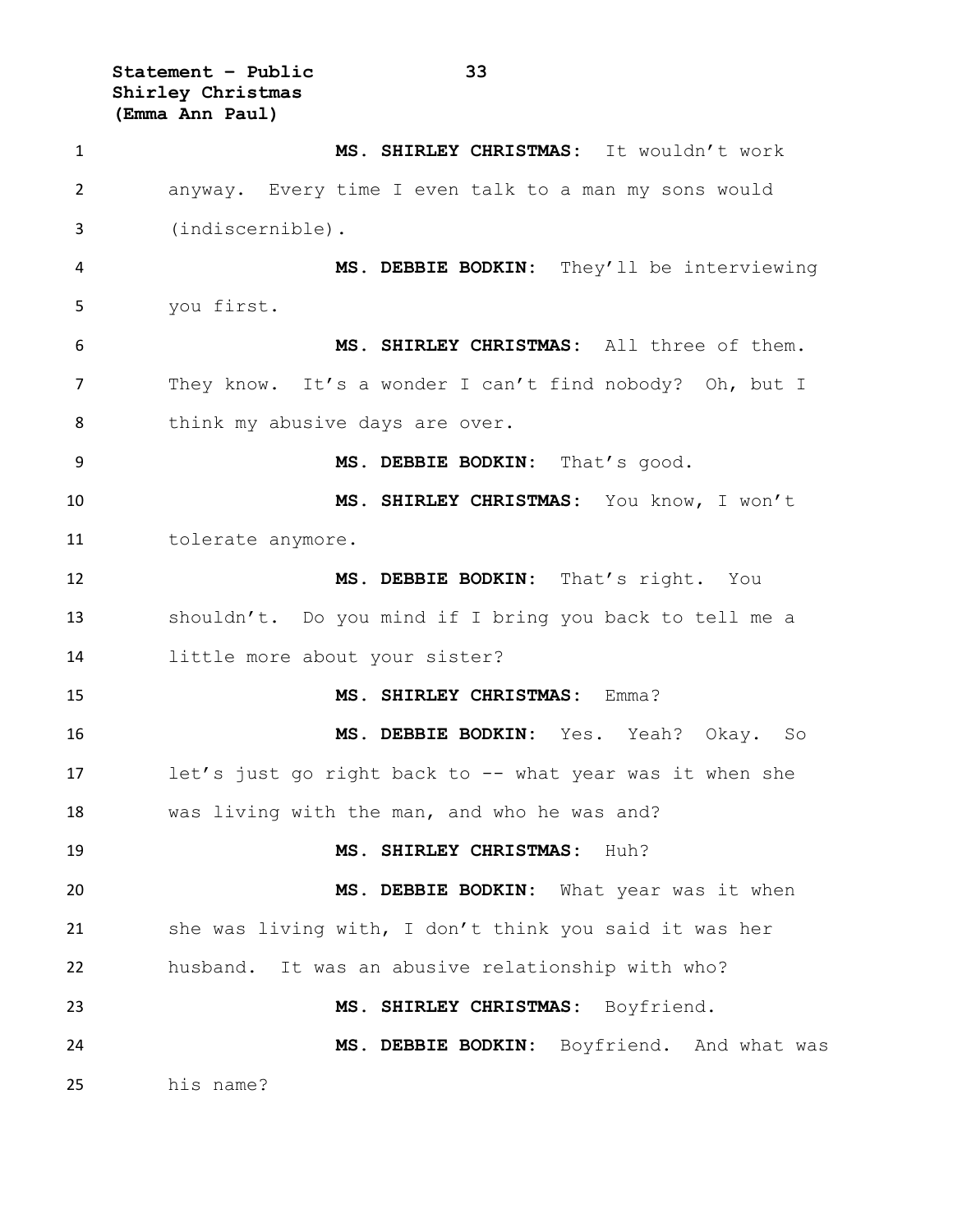**Statement – Public 34 Shirley Christmas (Emma Ann Paul)**

| $\mathbf{1}$ | MS. SHIRLEY CHRISTMAS: [Boyfriend].                         |
|--------------|-------------------------------------------------------------|
| 2            | MS. DEBBIE BODKIN: [Boyfriend]?                             |
| 3            | MS. SHIRLEY CHRISTMAS: [Boyfriend]                          |
| 4            | UNIDENTIFIED SPEAKER: [Boyfriend].                          |
| 5            | [Boyfriend].                                                |
| 6            | MS. SHIRLEY CHRISTMAS: He's still in                        |
| 7            | prison.                                                     |
| 8            | MS. DEBBIE BODKIN: Yeah? Okay. That's                       |
| 9            | what I wanted to find out. What happened with him.          |
| 10           | MS. SHIRLEY CHRISTMAS: Well, they found him                 |
| 11           | in -- in Florida. That's where he --                        |
| 12           | MS. DEBBIE BODKIN: And what -- like, what                   |
| 13           | police department investigated her?                         |
| 14           | MS. SHIRLEY CHRISTMAS: Sydney.                              |
| 15           | MS. DEBBIE BODKIN: Okay.                                    |
| 16           | MS. SHIRLEY CHRISTMAS: Yeah. And we                         |
| 17           | wouldn't give up, we kept asking you know, to keep, we just |
| 18           | didn't let go. We just called until they found him. And     |
| 19           | when they did he was in Florida. He moved his sister up     |
| 20           | there.                                                      |
| 21           | MS. DEBBIE BODKIN: M'hm.                                    |
| 22           | MS. SHIRLEY CHRISTMAS: So they had him                      |
| 23           | transported down here. Then they had to call the thing,     |
| 24           | thingy. It was a rough time then. Oh my God. No wonder      |
| 25           | his sisters wanted to get the hell out of that house, but   |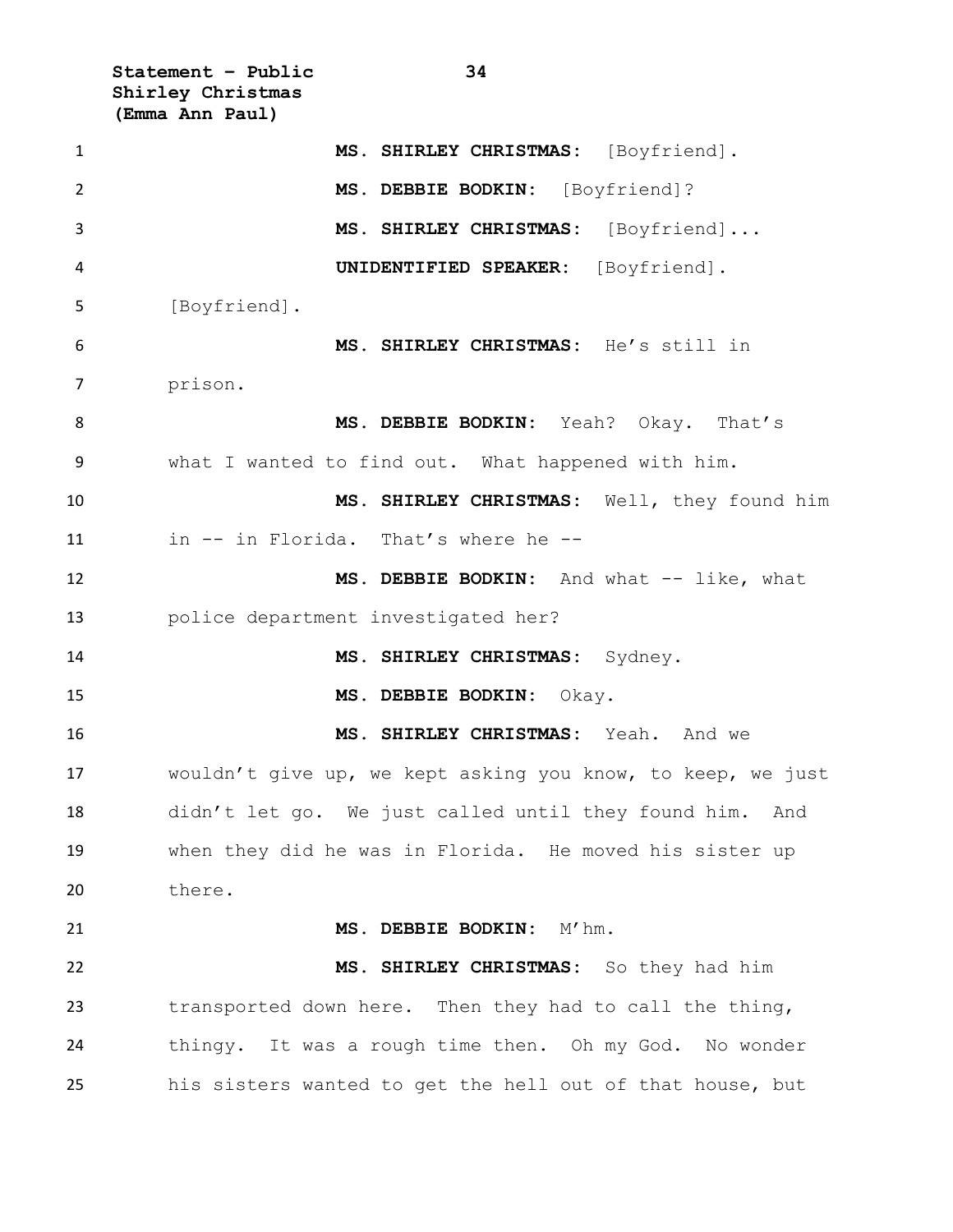**Statement – Public 35 Shirley Christmas (Emma Ann Paul)** they kept us -- you know how police are they keep us (indiscernible). **MS. DEBBIE BODKIN:** There's just some (indiscernible). **MS. SHIRLEY CHRISTMAS:** Then -- **UNIDENTIFIED SPEAKER:** Yeah. **MS. DEBBIE BODKIN:** Yeah. **MS. SHIRLEY CHRISTMAS:** -- guaranteed it [barricaded] or something. **MS. DEBBIE BODKIN:** M'hm. **MS. SHIRLEY CHRISTMAS:** Oh my God. **MS. DEBBIE BODKIN:** And what year was that that he was taken to court? Do you remember? **UNIDENTIFIED SPEAKER:** I think his sister was -- was taken in 1992. Was that? **MS. SHIRLEY CHRISTMAS:** Yeah, she -- it was either '92 or '93. I can't remember. **MS. DEBBIE BODKIN:** Okay. **MS. SHIRLEY CHRISTMAS:** '93 I was in my new house in October. So I think it was '92. 'Cause I was still in the old house. **MS. DEBBIE BODKIN:** So things turned out well? Like, her murder was handled properly? And the investigation, that he was found guilty of it obviously if he's still in jail?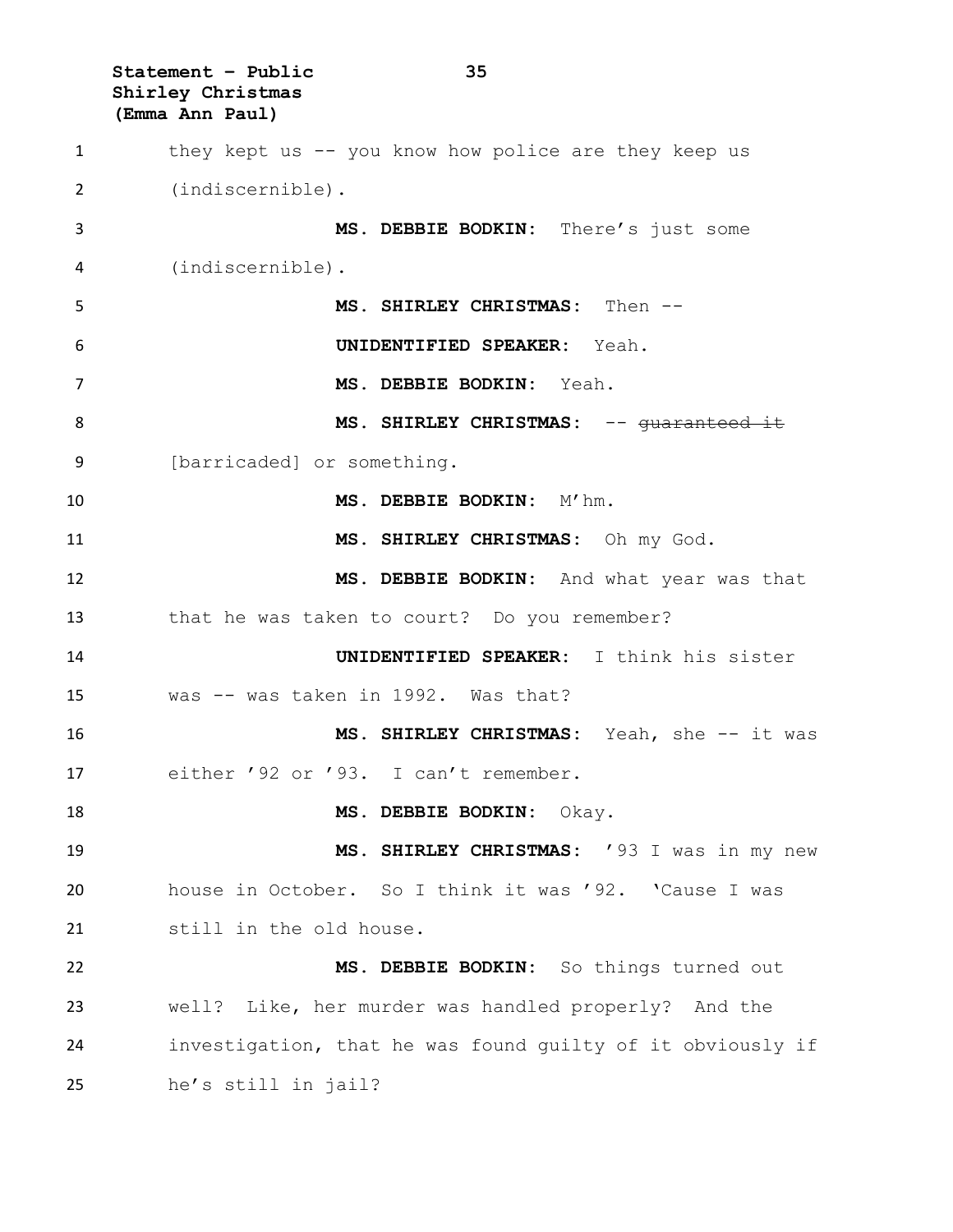**Statement – Public 36 Shirley Christmas (Emma Ann Paul)**

 **MS. SHIRLEY CHRISTMAS:** Yeah. M'hm. But the main reason for me to be here I guess is my concern for my grandchildren. My granddaughters, you know? **MS. DEBBIE BODKIN:** How so? Can you explain that? **MS. SHIRLEY CHRISTMAS:** Well, I don't want to fail them as I did with my sister. **MS. DEBBIE BODKIN:** I don't think you failed 9 your sister, but I understand how you're carrying that 10 [quilt]. **MS. SHIRLEY CHRISTMAS:** Do you? I'm -- I was hoping that they would come here. But one is back in school, and the other one, well, she's with that (indiscernible). Her boyfriend, you know? That's the 15 strange thing too about like, about -- is that when you're a in a relationship, but you don't go anywhere's (ph). **MS. DEBBIE BODKIN:** M'hm. **MS. SHIRLEY CHRISTMAS:** They don't go to movies. They don't go -- **MS. DEBBIE BODKIN:** They don't go out like, at all. **MS. SHIRLEY CHRISTMAS:** No. **MS. DEBBIE BODKIN:** M'hm. **MS. SHIRLEY CHRISTMAS:** You know? **MS. DEBBIE BODKIN:** I think that might be a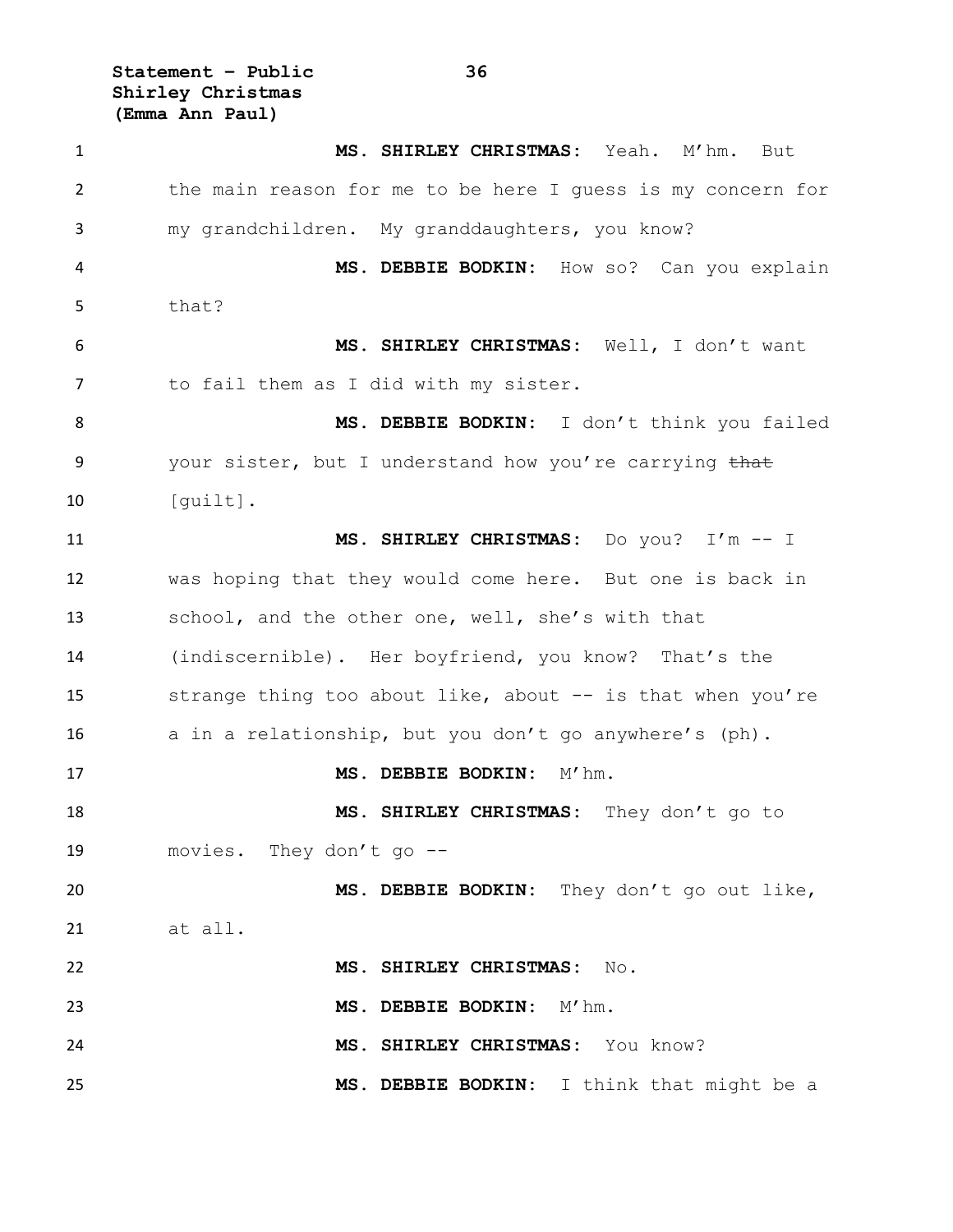**Statement – Public 37 Shirley Christmas (Emma Ann Paul)**

 common thing in domestically violent relationships. **MS. SHIRLEY CHRISTMAS:** Yeah. Like, he -- I don't know if it's a trust issue or what, you know? And if 4 she wants to go north [anywhere], then he'd get so teed off 5 about it. You know, he doesn't want to (indiscernible) 6 take and [her, and yet he can] go to work and he can go out and  $-$ **UNIDENTIFIED SPEAKER:** M'hm. 9 MS. DEBBIE BODKIN: M'hm. **MS. SHIRLEY CHRISTMAS:** -- do whatever. **UNIDENTIFIED SPEAKER:** That's not a life. **MS. SHIRLEY CHRISTMAS:** Yeah. **MS. DEBBIE BODKIN:** M'hm. **MS. SHIRLEY CHRISTMAS:** You know? And I want her to see -- to see that. **MS. DEBBIE BODKIN:** And have police been involved in any of her situations? No? **MS. SHIRLEY CHRISTMAS:** No. She won't call. **MS. DEBBIE BODKIN:** She won't call? **MS. SHIRLEY CHRISTMAS:** She goes to her mama. **MS. DEBBIE BODKIN:** M'hm. **MS. SHIRLEY CHRISTMAS:** Then her mama tells me. I said, "I would have loved to see that young fellow myself."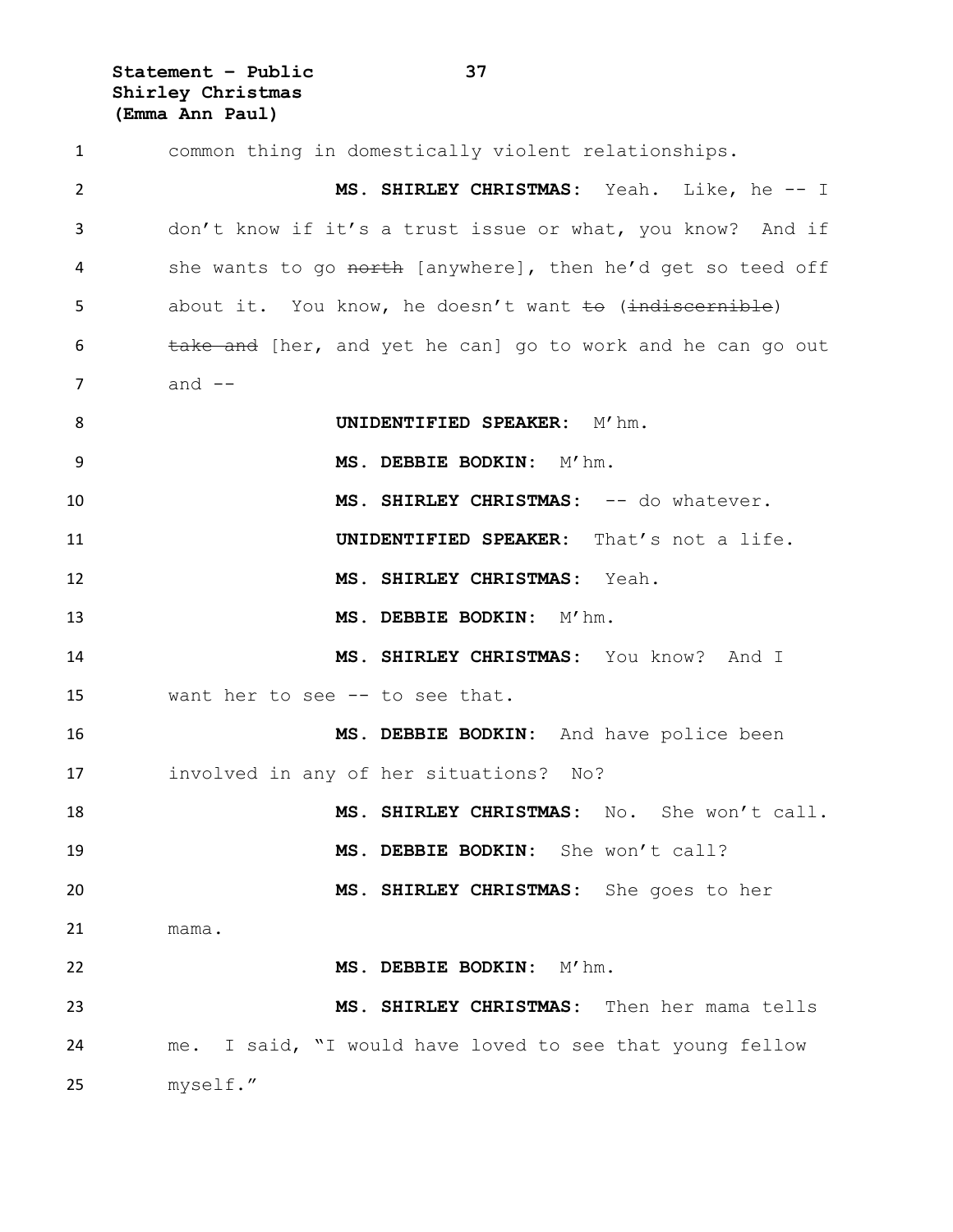**Statement – Public 38 Shirley Christmas (Emma Ann Paul)**

| $\mathbf{1}$ | MS. DEBBIE BODKIN: Yeah.                                      |
|--------------|---------------------------------------------------------------|
| 2            | MS. SHIRLEY CHRISTMAS: You know? I won't                      |
| 3            | get -- I won't get violent, but I would talk to him.          |
| 4            | MS. DEBBIE BODKIN: M'hm. Say your piece.                      |
| 5            | MS. SHIRLEY CHRISTMAS: Yeah. As I did that                    |
| 6            | with -- with my oldest with her sister.                       |
| 7            | MS. DEBBIE BODKIN: M'hm.                                      |
| 8            | MS. SHIRLEY CHRISTMAS: When she was in a                      |
| 9            | nasty relationship with her boyfriend, and then I told --     |
| 10           | when I spoke to her.                                          |
| 11           | MS. DEBBIE BODKIN: Do you see any - if you                    |
| 12           | have an opinion as to why the -- the -- the domestic          |
| 13           | violent relationships, like, why they're ending up in them?   |
| 14           | Or why there is so much domestic violence obviously?          |
| 15           | MS. SHIRLEY CHRISTMAS: I don't know. I                        |
| 16           | don't believe in drugs and alcohol.                           |
| 17           | MS. DEBBIE BODKIN: M'hm.                                      |
| 18           | MS. SHIRLEY CHRISTMAS: As my husband and my                   |
| 19           | ex-husband was a druggie and he was an alcoholic, but he      |
| 20           | won't see that.                                               |
| 21           | MS. DEBBIE BODKIN: Right.                                     |
| 22           | UNIDENTIFIED SPEAKER:<br>$M'$ hm.                             |
| 23           | MS. SHIRLEY CHRISTMAS: You know?<br>And                       |
| 24           | her -- my granddaughter, you know, she's an alcoholic.<br>And |
| 25           | so was her boyfriend, he was an alcoholic.                    |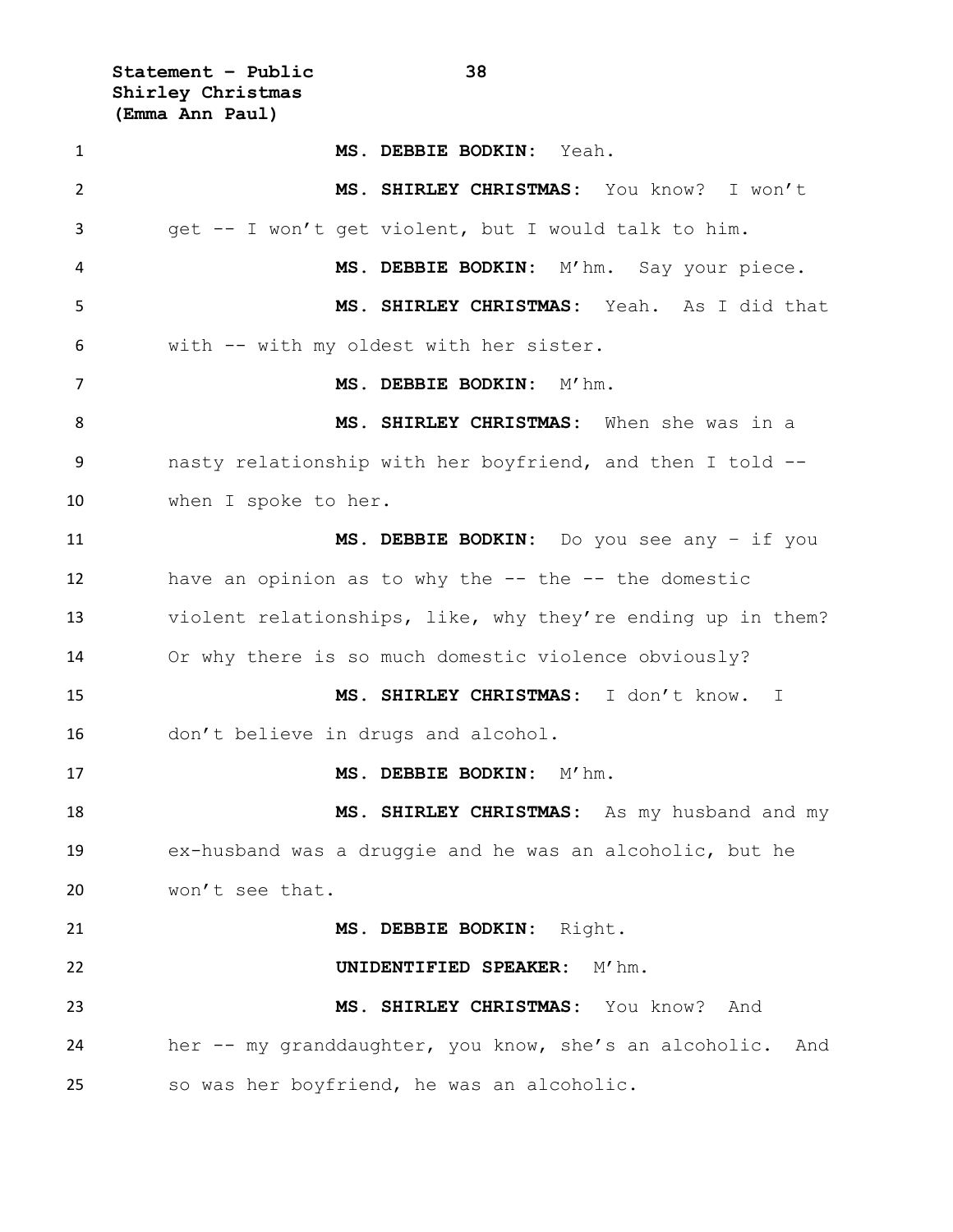**Statement – Public 39 Shirley Christmas (Emma Ann Paul)**

| $\mathbf{1}$ | MS. DEBBIE BODKIN: Are these Emma Ann's?                  |
|--------------|-----------------------------------------------------------|
| 2            | MS. SHIRLEY CHRISTMAS: Emma -- Emma, I                    |
| 3            | don't know if she was an alcoholic.                       |
| 4            | MS. DEBBIE BODKIN: But these are her                      |
| 5            | children that you're talking about who have --            |
| 6            | MS. SHIRLEY CHRISTMAS:<br>No.                             |
| 7            | MS. DEBBIE BODKIN: Oh, okay.                              |
| 8            | MS. SHIRLEY CHRISTMAS: No. [One line                      |
| 9            | redacted - personal information].                         |
| 10           | MS. DEBBIE BODKIN: M'hm.                                  |
| 11           | MS. SHIRLEY CHRISTMAS: [One line redacted -               |
| 12           | personal information].                                    |
| 13           | MS. DEBBIE BODKIN: M'hm.                                  |
| 14           | MS. SHIRLEY CHRISTMAS: -- but to not --                   |
| 15           | like you would see most alcoholics and drugs. No, they're |
| 16           | sort of -- I guess there's limited. They don't know, but  |
| 17           | it's not an every day thing.                              |
| 18           | MS. DEBBIE BODKIN: Right. Right. Yeah.                    |
| 19           | MS. SHIRLEY CHRISTMAS: Yeah. I believe                    |
| 20           | alcohol and drugs have (indiscernible) major factor.      |
| 21           | MS. DEBBIE BODKIN: M'hm.                                  |
| 22           | MS. SHIRLEY CHRISTMAS: Even with all                      |
| 23           | this -- because when people get drunk, they get crazy.    |
| 24           | MS. DEBBIE BODKIN:<br>Yeah.                               |
| 25           | UNIDENTIFIED SPEAKER: M'hm.                               |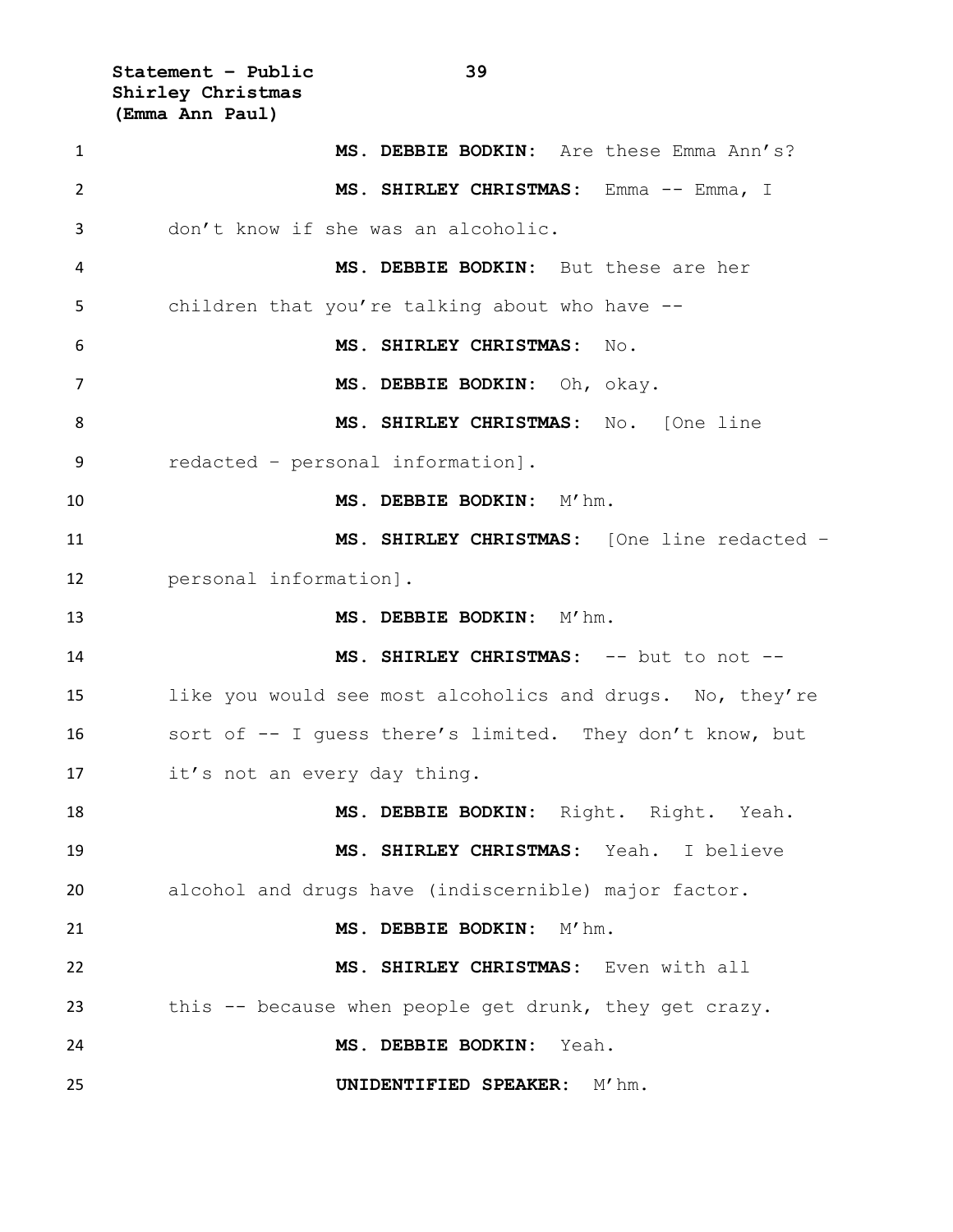**Statement – Public 40 Shirley Christmas (Emma Ann Paul)**

 **MS. DEBBIE BODKIN:** Those aren't usually very good things. **MS. SHIRLEY CHRISTMAS:** They do. They're totally different people, you know? In my family, it's a long line of alcoholics. I'm an alcoholic myself. But I haven't drank any (indiscernible) over three [in forty- three] years. **MS. DEBBIE BODKIN:** Congratulations. That's a win. **MS. SHIRLEY CHRISTMAS:** Yeah. I just happened to see myself one day. I woke up, my son was -- 12 the oldest one, he was -- he was just two. Was he two? He wasn't quite -- yeah, he was two. And I was living with my -- living at my uncle's house, [Uncle]'s place. And I 15 know, me and Ron were [we were on a] drunk that weekend. And I'm one of those mean drunks, you know? I always say I 17 wasn't really [was a mean] drunk. I don't know, can't remember what I all said. And so that morning, (indiscernible) the weekend, so come Monday morning I woke up, and I was on the couch. And then I woke up, I was sitting on the couch. And my two-year old comes out of the 22 room. He places (indiscernible) [The place is beer bottles everywhere, broken glass everywhere. Place stunk like 24 hell. (<del>Indiscernible</del>) [And he comes out of the room and I look at him]. I don't know how old that diaper was on him.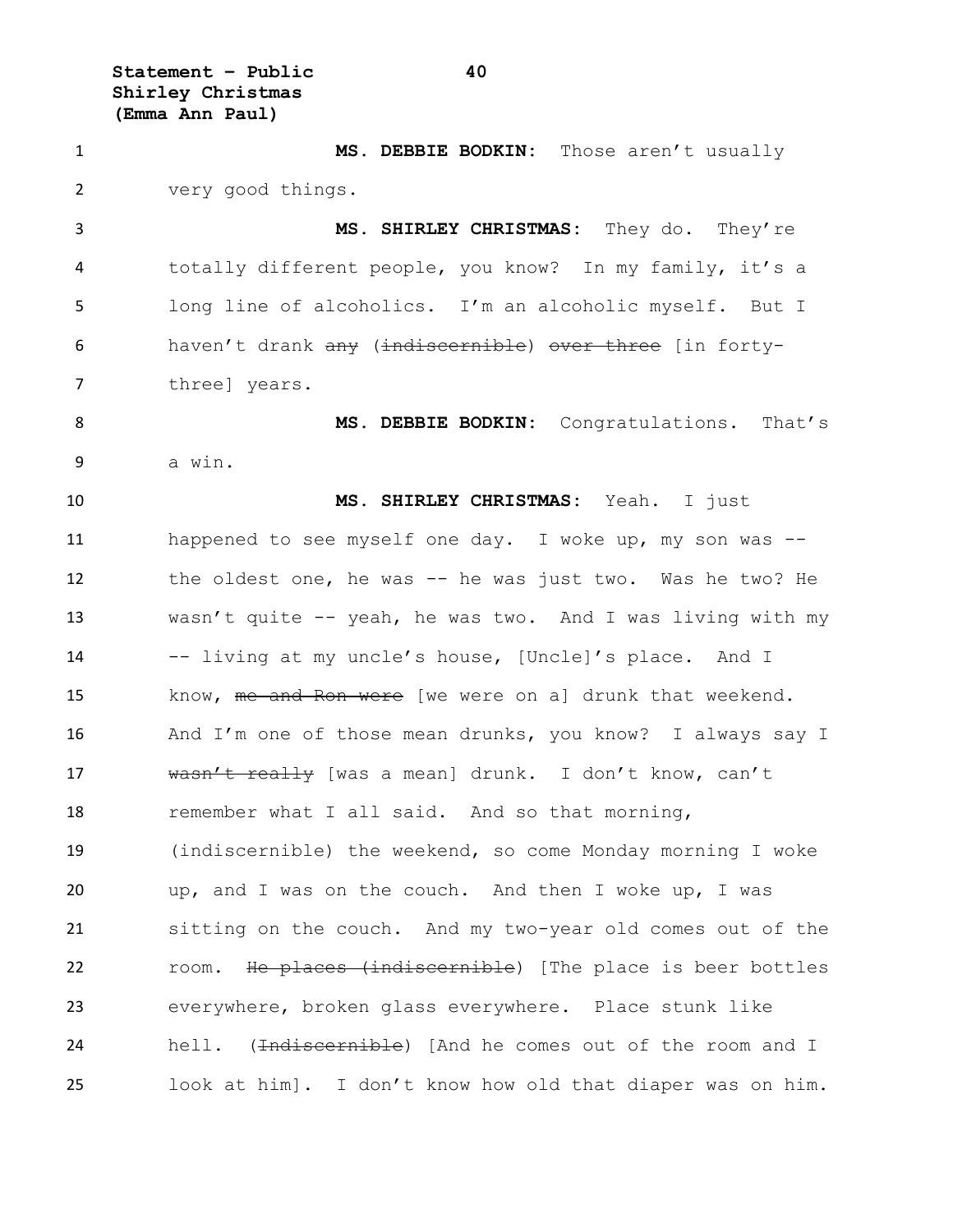**Statement – Public 41 Shirley Christmas (Emma Ann Paul)**

 Could have been all weekend, I don't know. **MS. DEBBIE BODKIN:** M'hm. **MS. SHIRLEY CHRISTMAS:** He had a bottle of 4 milk, sour as can be. You (indiscernible) [He was standing there and he was looking at me and I was looking at him and I said]. "Oh my God, what the hell is wrong with me? You 7 know, you just think. [It just hit me] And I felt so bad. **MS. DEBBIE BODKIN:** M'hm. **MS. SHIRLEY CHRISTMAS:** 'Cause I was looking at my son [standing there], and you know, [and there was no 11 need for it] he knows (indiscernible). And here was, here 12 (indiscernible) [beer bottles everywhere] the house was a mess. And I said, "That's it." I said, "I'm never going 14 to touch another rum [bottle] again." And that was it. **MS. DEBBIE BODKIN:** That's amazing. **MS. SHIRLEY CHRISTMAS:** I still have that imagination. I still have that -- **MS. DEBBIE BODKIN:** Picture of him? **MS. SHIRLEY CHRISTMAS:** -- picture of him standing there at the door. Holding his bottle. **MS. DEBBIE BODKIN:** M'hm. **MS. SHIRLEY CHRISTMAS:** And that was that. 23 And my second youngest mind you, he asked him, [Son 3] he 24 says, he  $-$  he did a paper in school on  $-$  on  $\pm$ um [me] and on there he says, "My mom gave up drinking because of me."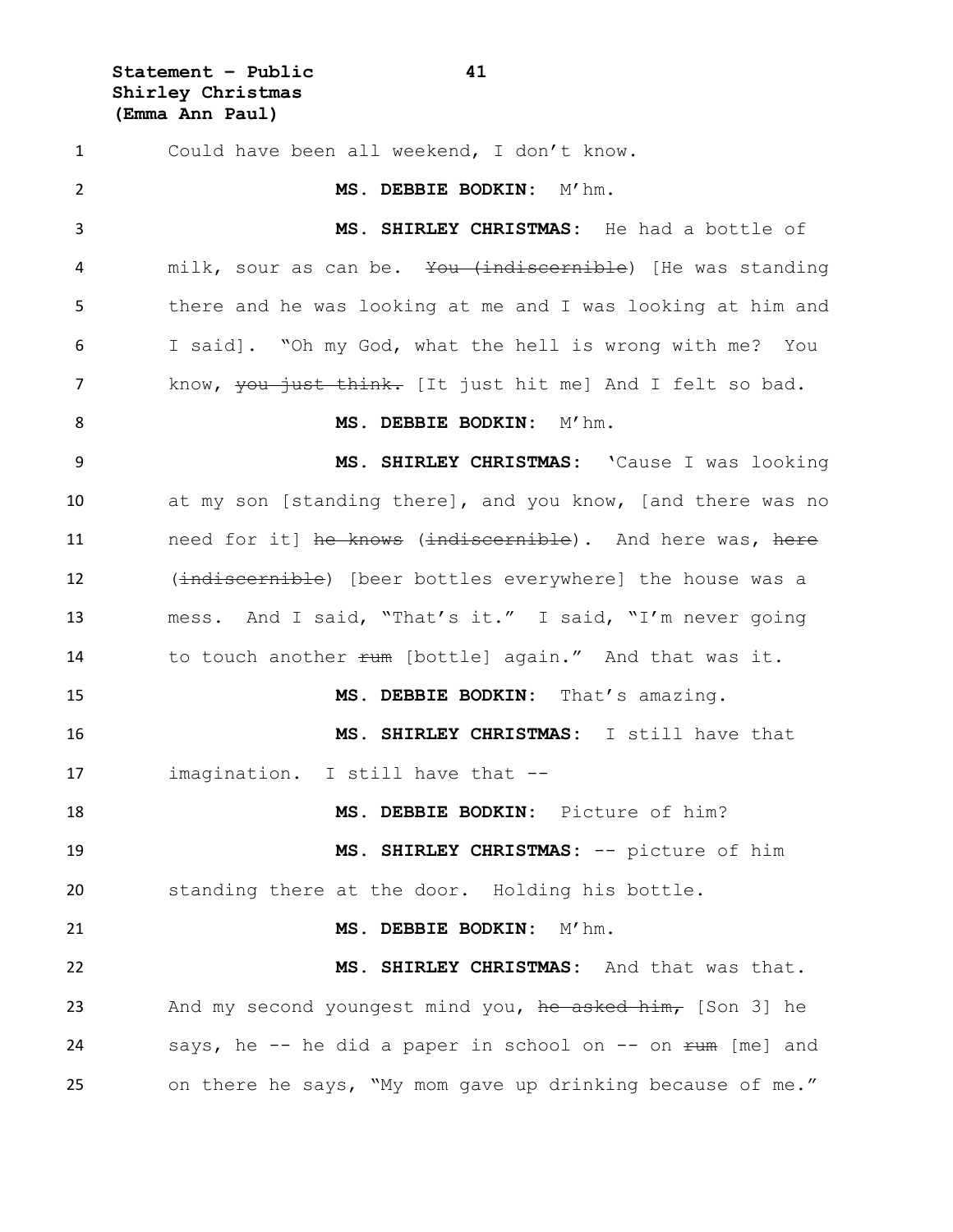**Statement – Public 42 Shirley Christmas (Emma Ann Paul)**

 And he wasn't even born. But that's what he believed. **UNIDENTIFIED SPEAKER:** Yeah. **MS. DEBBIE BODKIN:** Right. Yeah. **MS. SHIRLEY CHRISTMAS:** You know? **UNIDENTIFIED SPEAKER:** He was just out of baby diapers. **MS. SHIRLEY CHRISTMAS:** I still have that -- I still have that paper in my -- in my -- the letter that he wrote. Oh my God. Yeah. So now, today my boys are very protective of me. **MS. DEBBIE BODKIN:** M'hm. **MS. SHIRLEY CHRISTMAS:** Very protective. **MS. DEBBIE BODKIN:** That's based on what they see happen and so -- **MS. SHIRLEY CHRISTMAS:** Well, there was a 16 time a few years back, before -- before John and I got back 17 together again; there was a time that we are [year] 2000, early 2004. And [Ex-Husband] came over and we were talking. And we are civil to each other, you know? I -- I don't -- I don't -- **MS. DEBBIE BODKIN:** Oh, good for you. **MS. SHIRLEY CHRISTMAS:** -- I don't have no hate for the man, you know? And we do talk to each other, but -- **MS. DEBBIE BODKIN:** Yeah.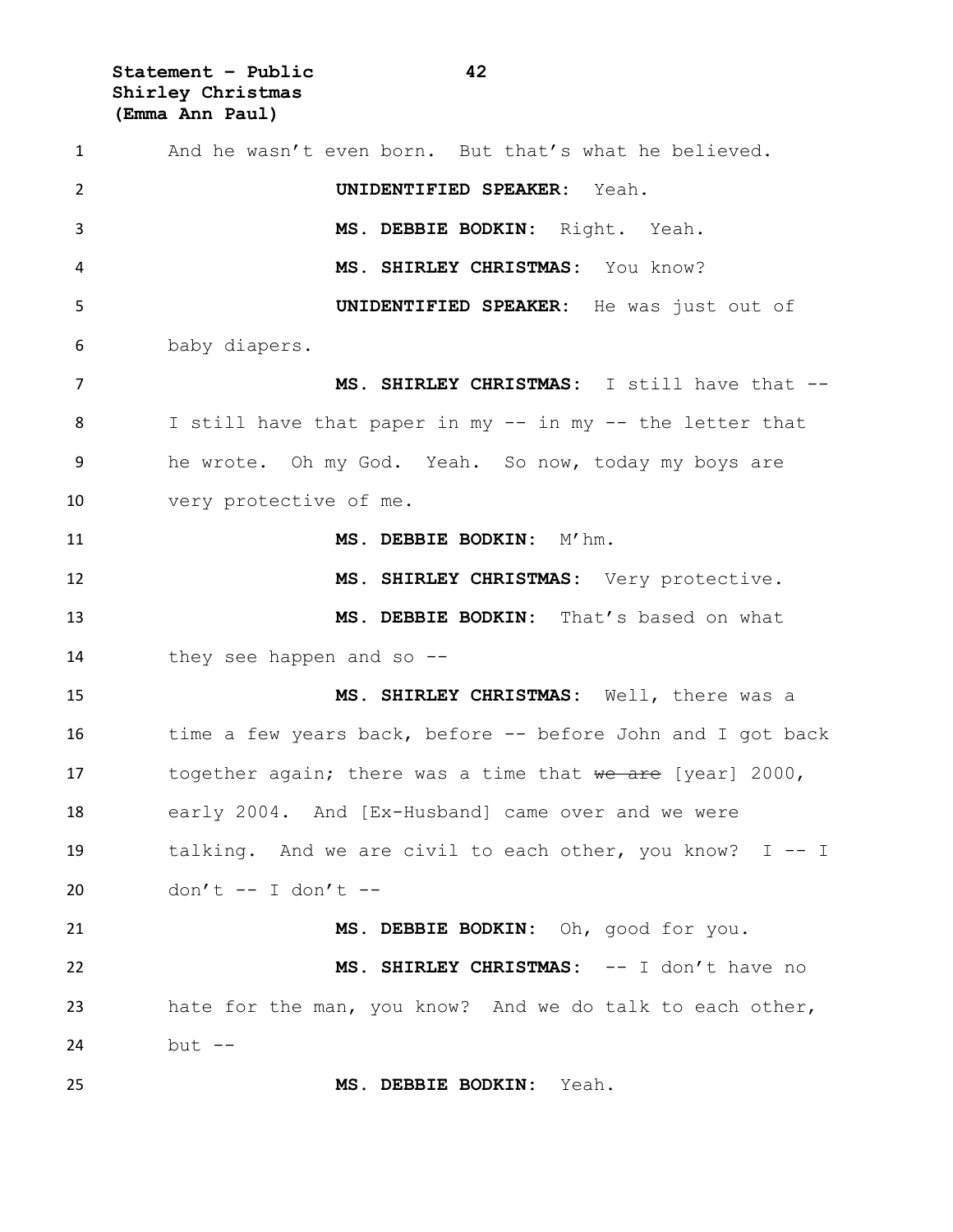**Statement – Public 43 Shirley Christmas (Emma Ann Paul)**

1 MS. SHIRLEY CHRISTMAS: -- just as ordinary 2 people. 3 **MS. DEBBIE BODKIN:** M'hm. 4 **MS. SHIRLEY CHRISTMAS:** Anyway, that day, he 5 decide he wants to move back, he wants to come back into my 6 life. Well, I said, "Well, I better think about this." 7 "Oh, take all the time you want, dear." (indiscernible) 8 all day, [I said alright] so I talked to (indiscernible) 9 [the boys]. And (indiscernible) said, "Hang on." [the boys 10 said, "no mom"] He says, "And if you do,  $\{\text{indiscernible}\}$ ." 11  $\frac{W}{2}$   $\frac{W}{2}$   $\frac{W}{2}$   $\frac{W}{2}$  he says,  $\frac{W}{2}$   $\frac{W}{2}$   $\frac{W}{2}$  [well never mind] he says, 12 "call dad, tell him to come over." So I did. Told him to 13 come over, and the boys were sitting in there. And 14 (indiscernible) [they told him, they] says, "Dad, I'm not 15 young anymore. We're all adults, and if you lay a hand on 16 mom, I'm going to get you this time." So he 17 (indiscernible) [walked out the door]. That was that. 18 Yeah. Because the boy said it's not going to 19 (indiscernible) [happen]. And they said, "We're only doing 20 this to protect you." And they met John. Poor John. 21 **MS. DEBBIE BODKIN:** He had to be interviewed 22 by them, I presume? 23 **MS. SHIRLEY CHRISTMAS:** But they did like 24 him, you know? They got to know him, and they did like 25 him.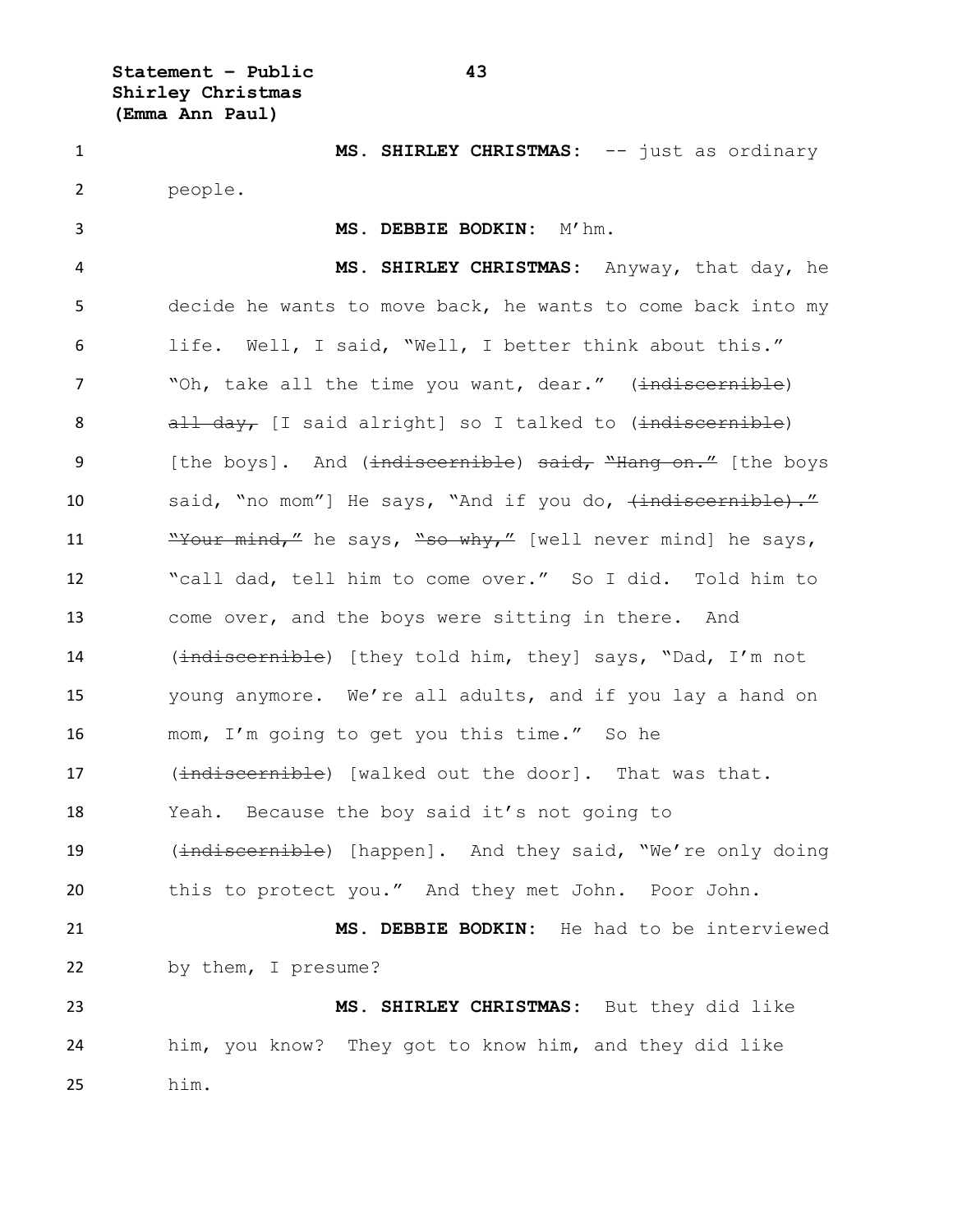**Statement – Public 44 Shirley Christmas (Emma Ann Paul)**

 **MS. DEBBIE BODKIN:** Well, you are one strong lady. I have to say. **MS. SHIRLEY CHRISTMAS:** Well, that's what people keep telling me. **MS. DEBBIE BODKIN:** Well, it's -- **UNIDENTIFIED SPEAKER:** M'hm. **MS. SHIRLEY CHRISTMAS:** But sometimes I don't feel strong. But lately now like a lot of my bad days, I call them my bad years are out in the open, and then I find that I'm a total different person. **MS. DEBBIE BODKIN:** I think it's a 12 (indiscernible) [weight off you]. **MS. SHIRLEY CHRISTMAS:** Because I've learned how to let go of the negativity in my life. Let go of my past. I've learned to -- to accept it and it does not run my life anymore. **MS. DEBBIE BODKIN:** Good for you. **MS. SHIRLEY CHRISTMAS:** You know, I have a responsibility to myself. So I have to do things for me and not everybody else, including my children. **MS. DEBBIE BODKIN:** M'hm. **MS. SHIRLEY CHRISTMAS:** You know, I -- I 23 love my children dearly, but I do have allowing [a line] that where my life is just as important as anybody else's. You know, so now I'm -- I do a lot of things for myself. I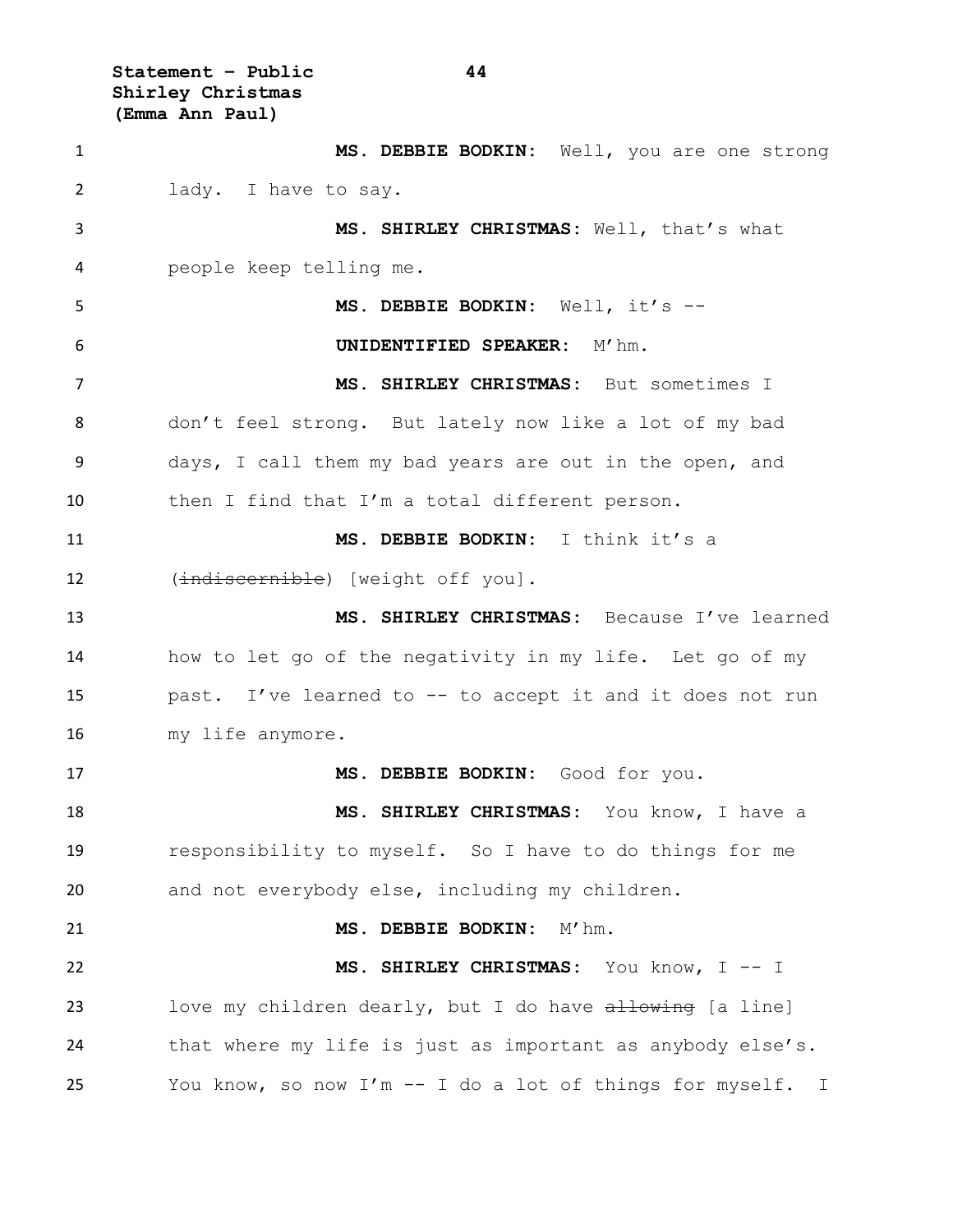**Statement – Public 45 Shirley Christmas (Emma Ann Paul)**

1 do (indiscernible) art [I write]. I -- I'm -- I have -- I'm reviewing three of my books. I have four books, but I'm 3 only doing [reviewing] three. I -- John had a -- a company, a publishing company which is called (indiscernible) Books. And when he passed away, before he passed away, he gave me the rights to (indiscernible) Books. The first 11 years of (indiscernible) I couldn't do nothing. I -- I just couldn't. **MS. DEBBIE BODKIN:** M'hm. **MS. SHIRLEY CHRISTMAS**: It was an emotional thing. **MS. DEBBIE BODKIN**: Yeah. **MS. SHIRLEY CHRISTMAS**: I found it very hard, and I couldn't do it because every time I tried, I think of John, you know? So there was the day I said to myself -- this was about -- this was about a year ago. I decided if I want to do my own thing, I'm going to have to change the name of -- instead of (indiscernible). So I did my spiritual -- I smudged, I prayed. I talked to John, you know? I went up to the mountain where I let his ashes go. **MS. DEBBIE BODKIN**: M'hm. **MS. SHIRLEY CHRISTMAS**: And I went up there 23 and I talked, I told him that I wanted (indiscernible) [to revise] books. I also wanted to start writing again. I said, "But," I said, "each time I do so under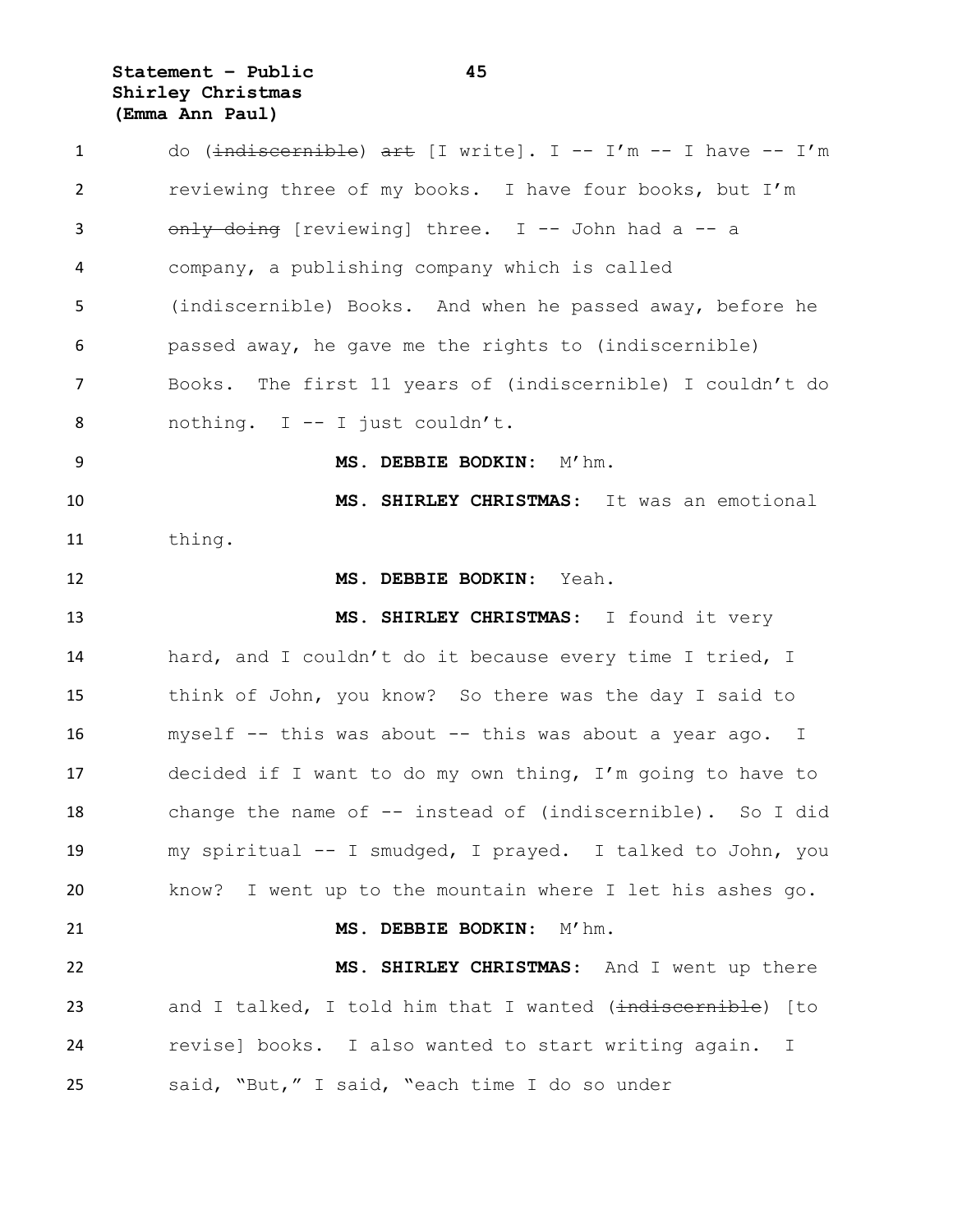**Statement – Public 46 Shirley Christmas (Emma Ann Paul)**

 (indiscernible) name I feel it's not mine. I think it's 2 yours." I said, "I want to change owner with [I want to put] a name Sweetgrass and Sage." I said, "I know you're not going to answer me." So a couple weeks after that I 5 got my answer in a dream. And -- and he, he was quite happy. So I tried. I tried to do it on my own. Then I got this overwhelming feeling that it's not the same. It's not going to turn out, it's not going to be like John's, you know? **MS. DEBBIE BODKIN:** M'hm. **MS. SHIRLEY CHRISTMAS:** And so I -- I -- I 13 stopped. I only did one book. (<del>Indiscernible</del>). My new one] Yesterday, what was that? The Me of Yesterday and the Me of Today, that's my fourth book. So I did that. And but I still -- I don't know what it was. It was just 17 something that wasn't -- and then a few weeks ago I was saying, I said, "Shirley Christmas, get off your ass and do something." I says, "You can't keep being negative about that." I says, "You have to start. If you want something, get it done." **MS. DEBBIE BODKIN:** Yeah. [Make it happen] **MS. SHIRLEY CHRISTMAS:** So I started. And you've got to hear this. Last week I was looking through

books. I have boxes of stuff way back before John passed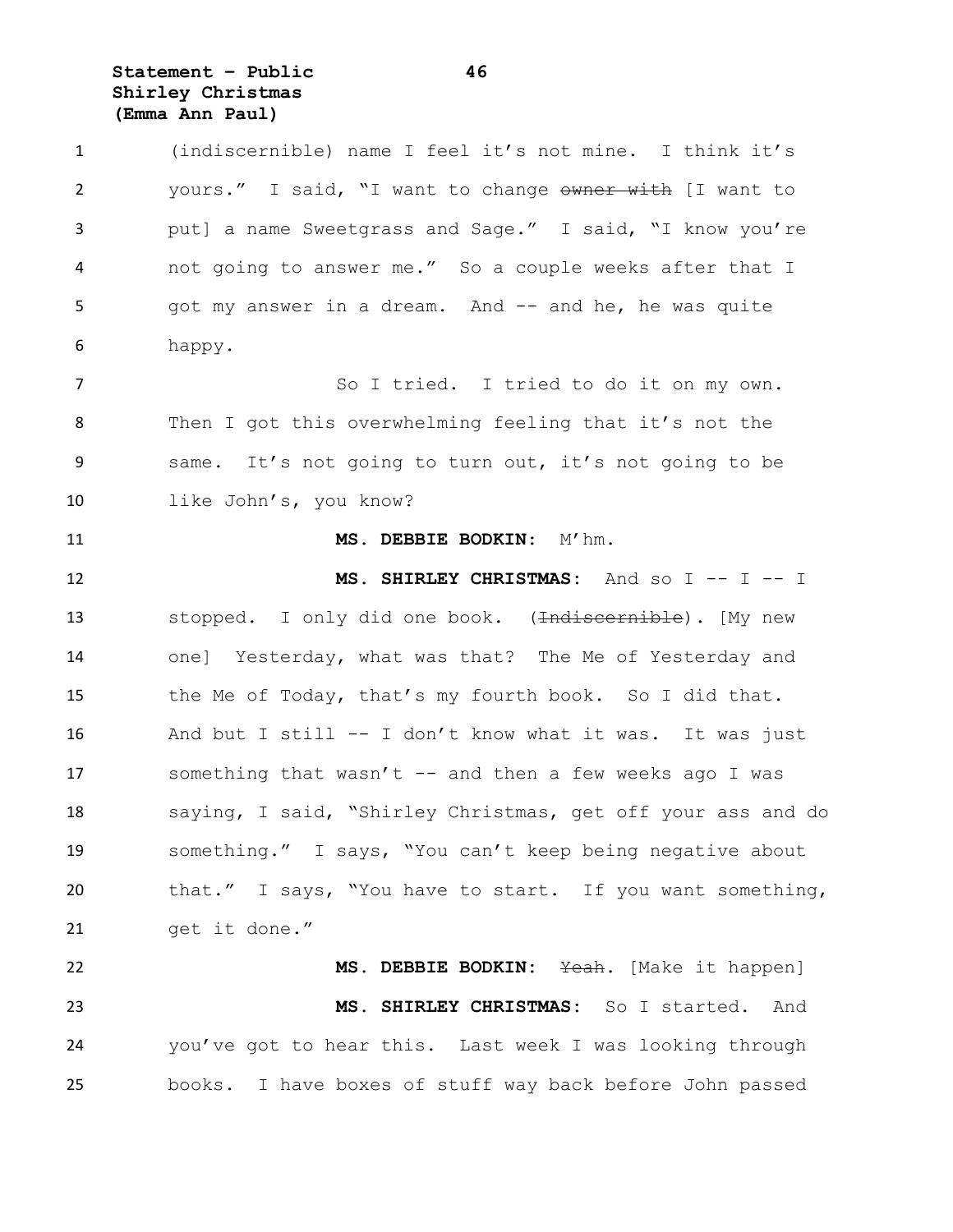**Statement – Public 47 Shirley Christmas (Emma Ann Paul)**

 away. This was way back in the 90's. **MS. DEBBIE BODKIN:** M'hm. **MS. SHIRLEY CHRISTMAS:** This was '93, '94. '94, '93. No, '93. And there were boxes there. So I was looking through the boxes. There was -- I see this title. I was looking, you know that. So I kept looking at it, and then it dawned on me. That title was supposed to be the first book that I published; Sons of Membertou. Sons of 9 Membertou was not the original there [name], but I forgot about that. I couldn't find it, you know? If I don't see something I don't remember. **MS. DEBBIE BODKIN:** M'hm. **MS. SHIRLEY CHRISTMAS:** And John wanted the 14 mame for the book to get done (indiscernible) write it 15 [because he wanted them printed]. So he says, "Well, how about we go with Sons of Membertou?" I said, "Yeah. Okay. Fine." You know? And I did not find that paper until October 16th, 24 years after the day the book was put out. **MS. DEBBIE BODKIN:** Wow. **MS. SHIRLEY CHRISTMAS:** And I found that title. So I was sitting there. And I said, "When I revise Sons of Membertou, it's going to be called, The Dawn of My Beginning," because that's what that's poetry is all about. **MS. DEBBIE BODKIN:** M'hm. **MS. SHIRLEY CHRISTMAS:** It's all about me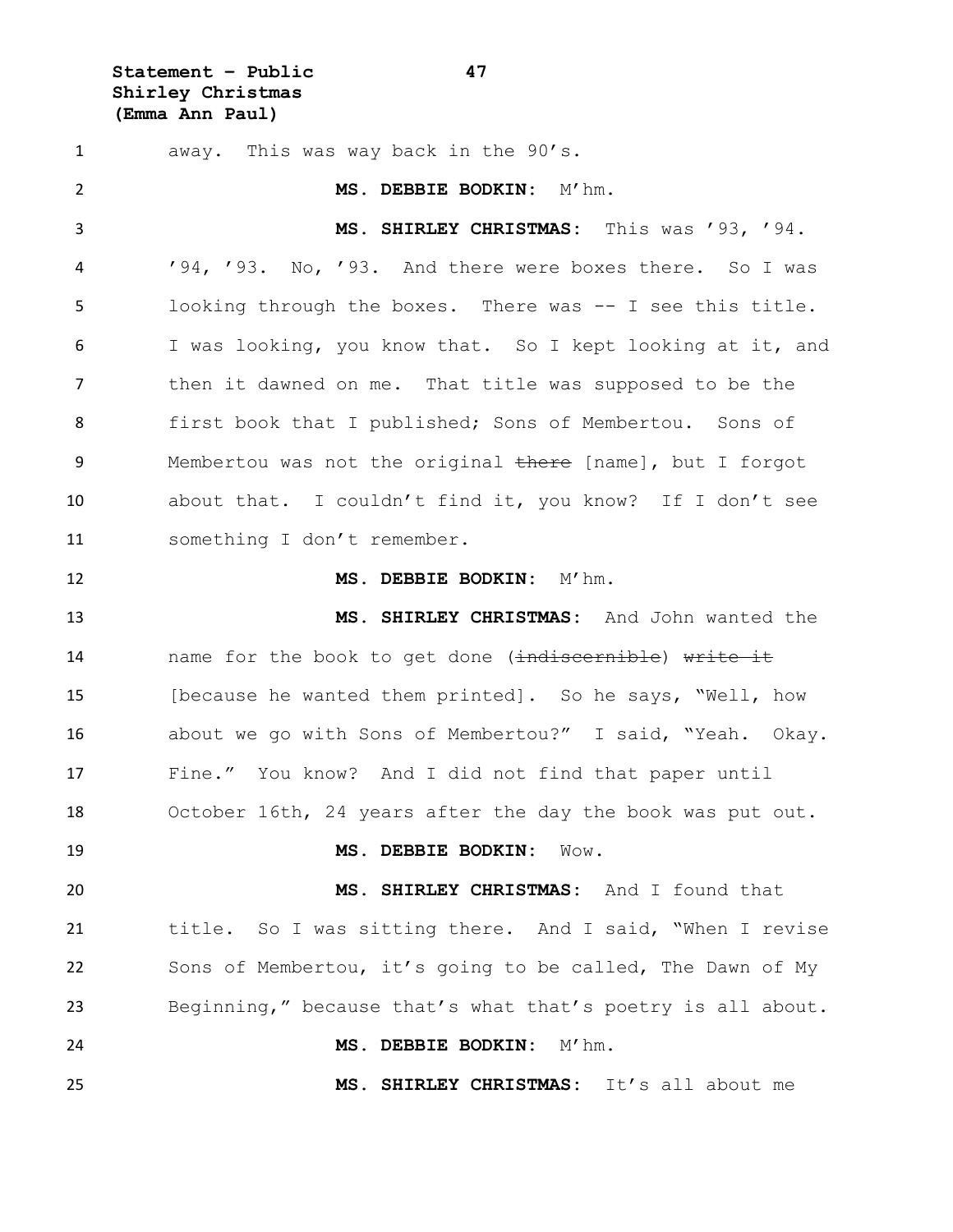**Statement – Public 48 Shirley Christmas (Emma Ann Paul)**

1 learning about my Mi'kmag roots. All the (indiscernible) [torments] and all the -- the heartbreaks and stuff. That 3 was the original. So I talked to the (indiscornible) [Sons of Membertou, I told them and they agreed]. **MS. DEBBIE BODKIN:** Good for you. That's (indiscernible) [Congratulations]. 7 MS. SHIRLEY CHRISTMAS: So that's my --8 that's what I'm doing nowadays. **MS. DEBBIE BODKIN:** Good for you. **MS. SHIRLEY CHRISTMAS:** You know, I'm a writer. I know I'm a writer, and I write stories. I do poetry, you know? I'm not famous, but I'm doing what I like to do. **MS. DEBBIE BODKIN:** And that's important. **MS. SHIRLEY CHRISTMAS:** So -- **MS. DEBBIE BODKIN:** Really important. **MS. SHIRLEY CHRISTMAS:** But when it comes to 18 sales stuff, I'm lousy. **MS. DEBBIE BODKIN:** That's hard work. Before we just chat any further, is there anything else you want to say on the record that you want the commissioners to know about this Inquiry? You know, what changes you 23 hope come from it, you know? **MS. SHIRLEY CHRISTMAS:** Well, I know I have 25 a friend, a close friend. She lost her sister  $\frac{1}{2}$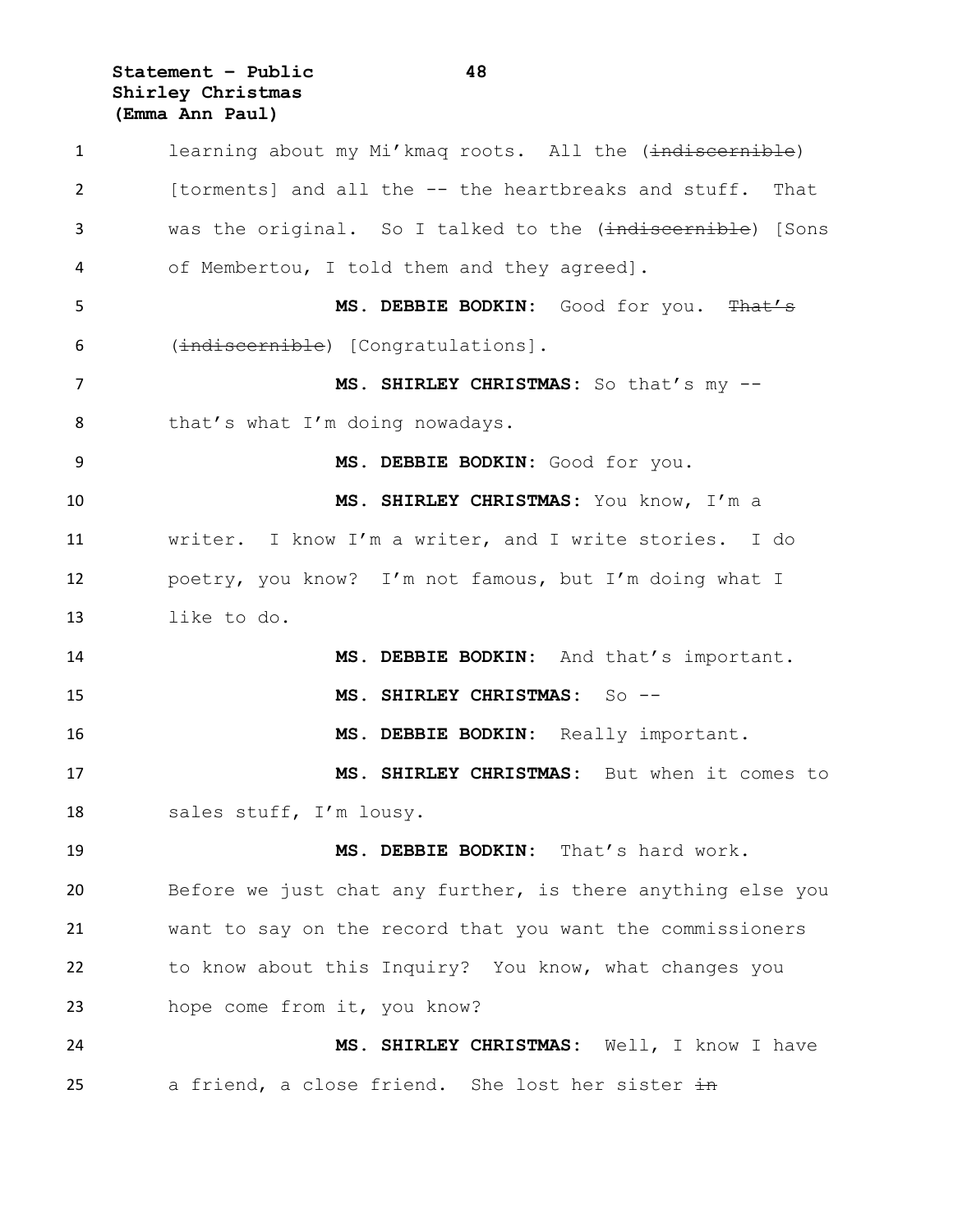**Statement – Public 49 Shirley Christmas (Emma Ann Paul)**

1 (indiscernible) five [about twenty-five] years, and they still haven't found her. And I think about her a lot. And 3 I know she's not <del>getting</del> [giving up] -- and I wish, I really do wish with all my heart that this -- whoever these people are -- **MS. DEBBIE BODKIN:** The commissioners? Like... **MS. SHIRLEY CHRISTMAS:** Yeah -- would help her. **MS. DEBBIE BODKIN:** Would you want -- what's her name and we'll put it on the record? **MS. SHIRLEY CHRISTMAS:** Agnes Gould. **MS. DEBBIE BODKIN:** Gould? **MS. SHIRLEY CHRISTMAS:** Yeah. **MS. DEBBIE BODKIN:** Just, how do you spell her last name? **MS. SHIRLEY CHRISTMAS:** G-O-U-L-D. Her -- her sister, Virginia. **MS. DEBBIE BODKIN:** Gould as well? **MS. SHIRLEY CHRISTMAS:** Yes. **MS. DEBBIE BODKIN:** Same -- same name? **MS. SHIRLEY CHRISTMAS:** I don't know what her last name is. But she disappeared. She was in a bad relationship. **MS. DEBBIE BODKIN:** M'hm.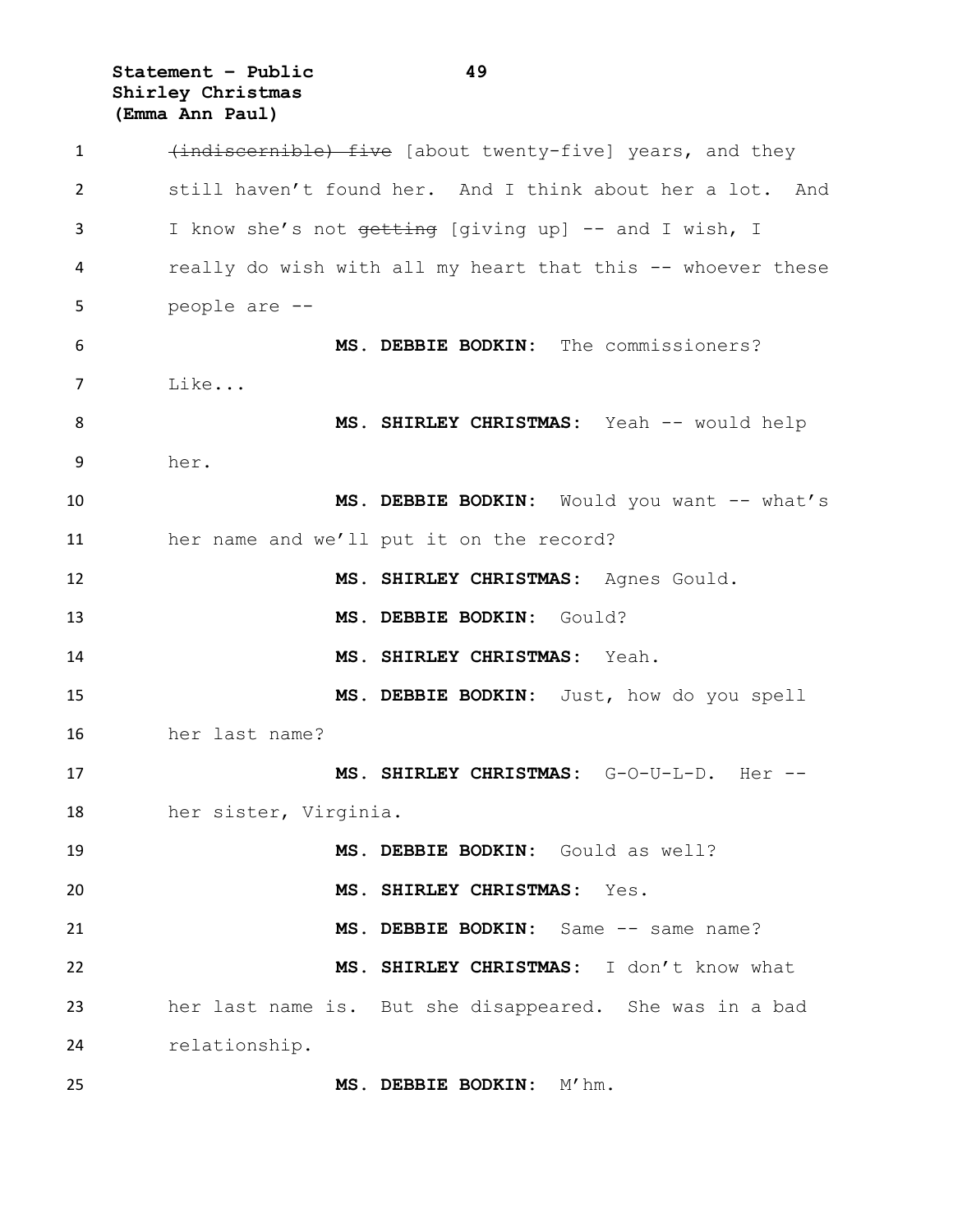**Statement – Public 50 Shirley Christmas (Emma Ann Paul)**

 **MS. SHIRLEY CHRISTMAS:** And to this day, 2 they haven't found her. **MS. DEBBIE BODKIN:** And do you know, does, is Agnes, does she know about the Commission and? **MS. SHIRLEY CHRISTMAS:** Agnes? No. She's -- she's downstairs. **MS. DEBBIE BODKIN:** Okay. Good. 8 MS. SHIRLEY CHRISTMAS: She -- she -- she's  $-$  I guess in a way  $-$  **MS. DEBBIE BODKIN:** (Indiscernible) **MS. SHIRLEY CHRISTMAS:** -- she had helped me to speak out about my own traumas, you know? Because like I said before, I would never spoke to anyone about my ordeals and my -- **MS. DEBBIE BODKIN:** M'hm. Well, I really appreciate you taking the time to tell me today. **MS. SHIRLEY CHRISTMAS:** You know, and with my younger sister, I just kept that to myself because I felt guilty about it and about letting her down. **MS. DEBBIE BODKIN:** Well, you're a strong woman. And (indiscernible). **MS. SHIRLEY CHRISTMAS:** I try -- I try to convince myself. Eventually I will. Except that I -- **MS. DEBBIE BODKIN:** It wasn't your fault. **MS. SHIRLEY CHRISTMAS:** -- and that I wasn't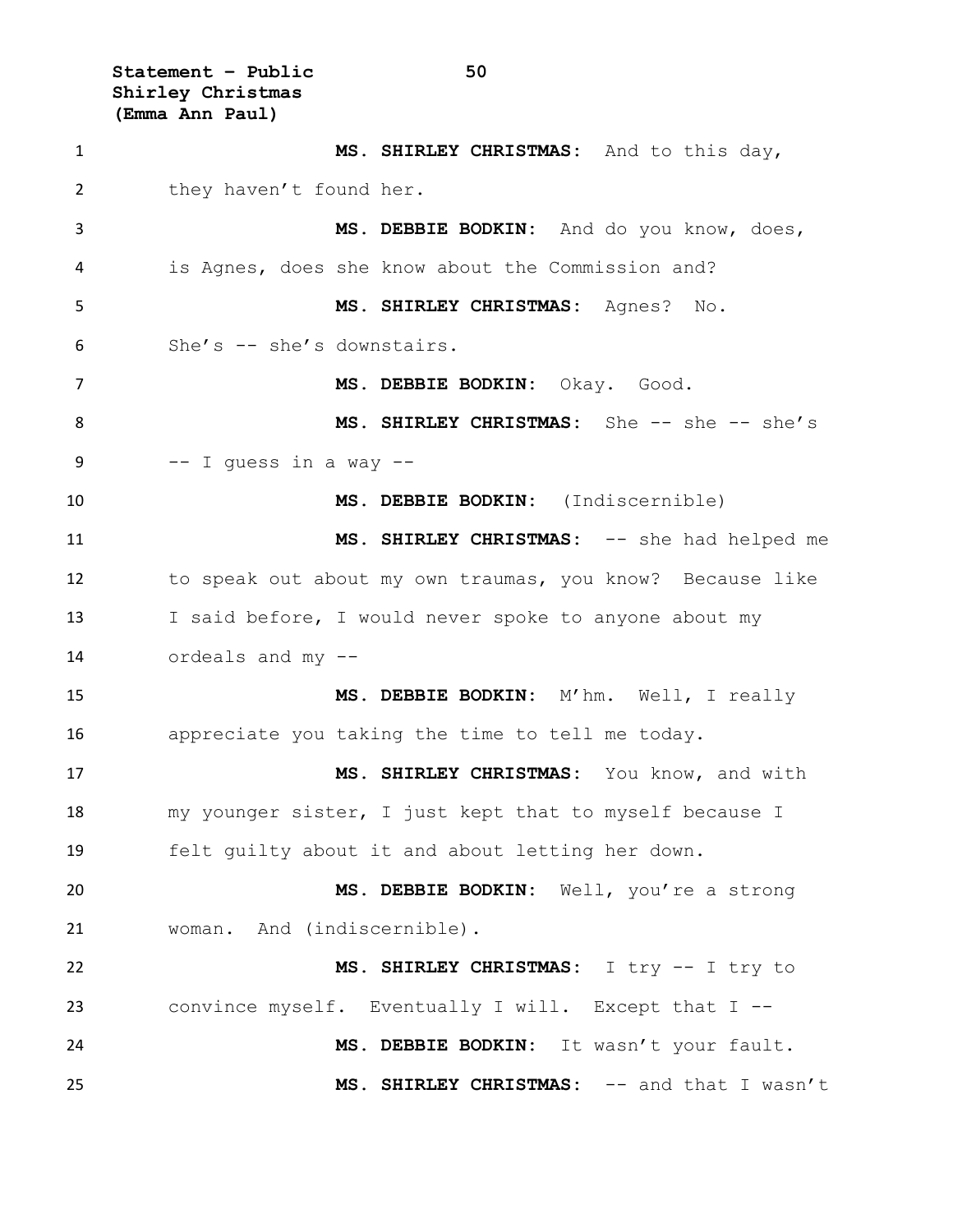**Statement – Public 51 Shirley Christmas (Emma Ann Paul)**  $1 \qquad \qquad$  in  $-$  **MS. DEBBIE BODKIN:** Not at all. **MS. SHIRLEY CHRISTMAS:** -- you know? But right now I still feel bad. **UNIDENTIFIED SPEAKER:** M'hm. **MS. DEBBIE BODKIN:** It takes time. **MS. SHIRLEY CHRISTMAS:** But with this Inquiry, I hope that it would give answers to a lot of questions that people are looking for -- **MS. DEBBIE BODKIN:** M'hm. Yeah. **MS. SHIRLEY CHRISTMAS:** -- to find their loved ones. **MS. DEBBIE BODKIN:** I wish the same. **MS. SHIRLEY CHRISTMAS:** I know it's not easy. I know it's a rough road for a lot of them. **MS. DEBBIE BODKIN:** M'hm. **MS. SHIRLEY CHRISTMAS:** You know? **MS. DEBBIE BODKIN:** Okay. I'm going to shut the camera off now. It is five after 3, and I'm going to shut the cameras off and we'll -- **MS. SHIRLEY CHRISTMAS:** Holy crap, I got a big mouth. --- Upon adjourning at  $3:05$  p.m.